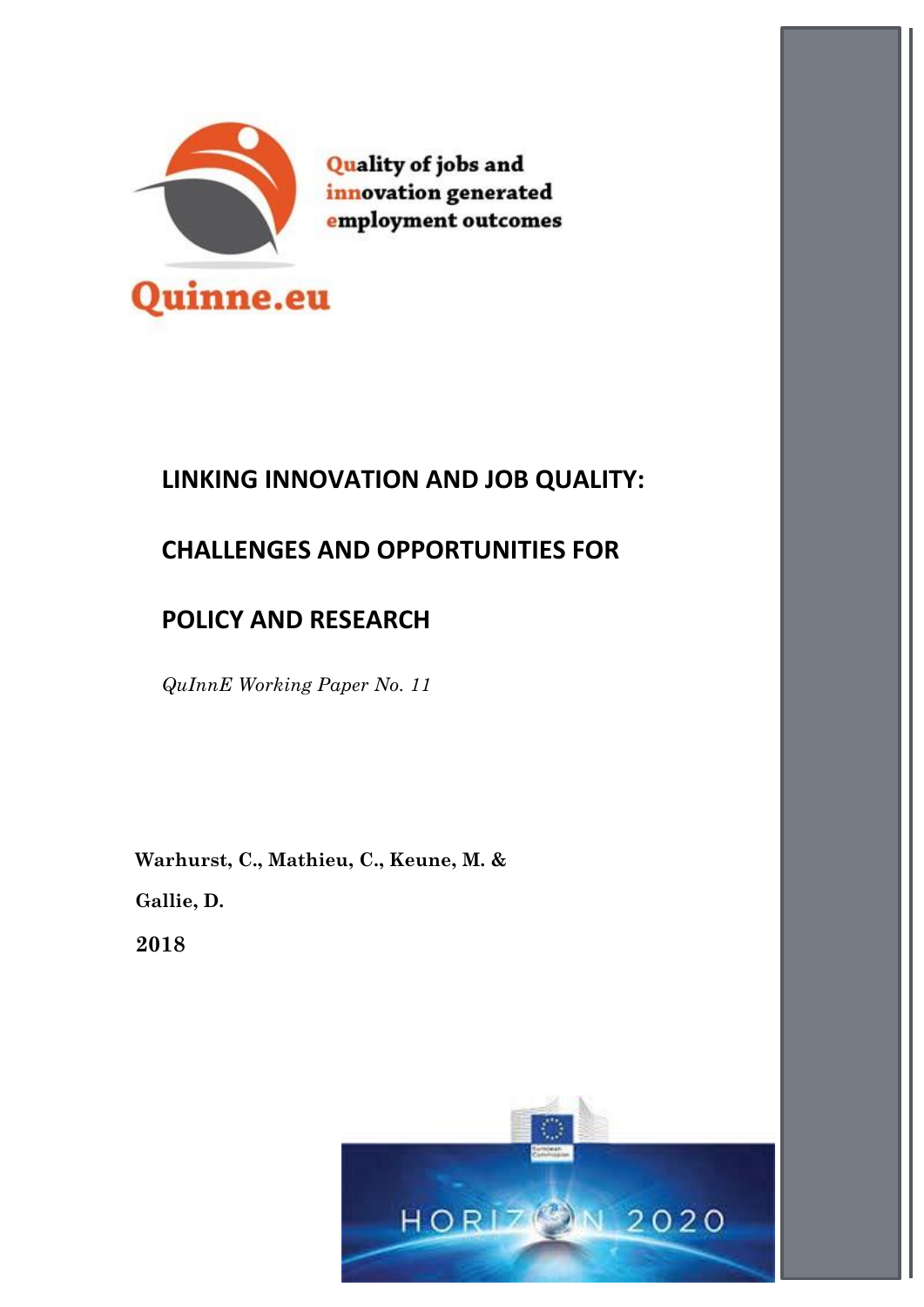QuInnE - *Quality of jobs and Innovation generated Employment outcomes* -is an interdisciplinary project investigating how job quality and innovation mutually impact each other, and the effects this has on job creation and the quality of these job.

The project will run from April 2015 through July 2018. The QuInnE project is financed by the European Commission's Horizon 2020 Programme 'EURO-2-2014 -The European growth agenda', project reference number: 649497.

Quinne project brings together a multidisciplinary team of experts from nine partner institutions across seven European countries.

Project partners:

*CEPREMAP (Centre Pour la Recherche Economique et ses Applications), France* 

*Institute of Sociology of the Hungarian Academy of Sciences, Hungary*

*Lund University, Sweden* 

*Malmö University, Sweden*

*University of Amsterdam, The Netherlands* 

*University of Duisburg-Essen, Germany* 

*University Rotterdam, The Netherlands* 

*University of Salamanca, Spain*

*University of Warwick, United Kingdom of Great Britain*

Work Package 3

Deliverable 3.2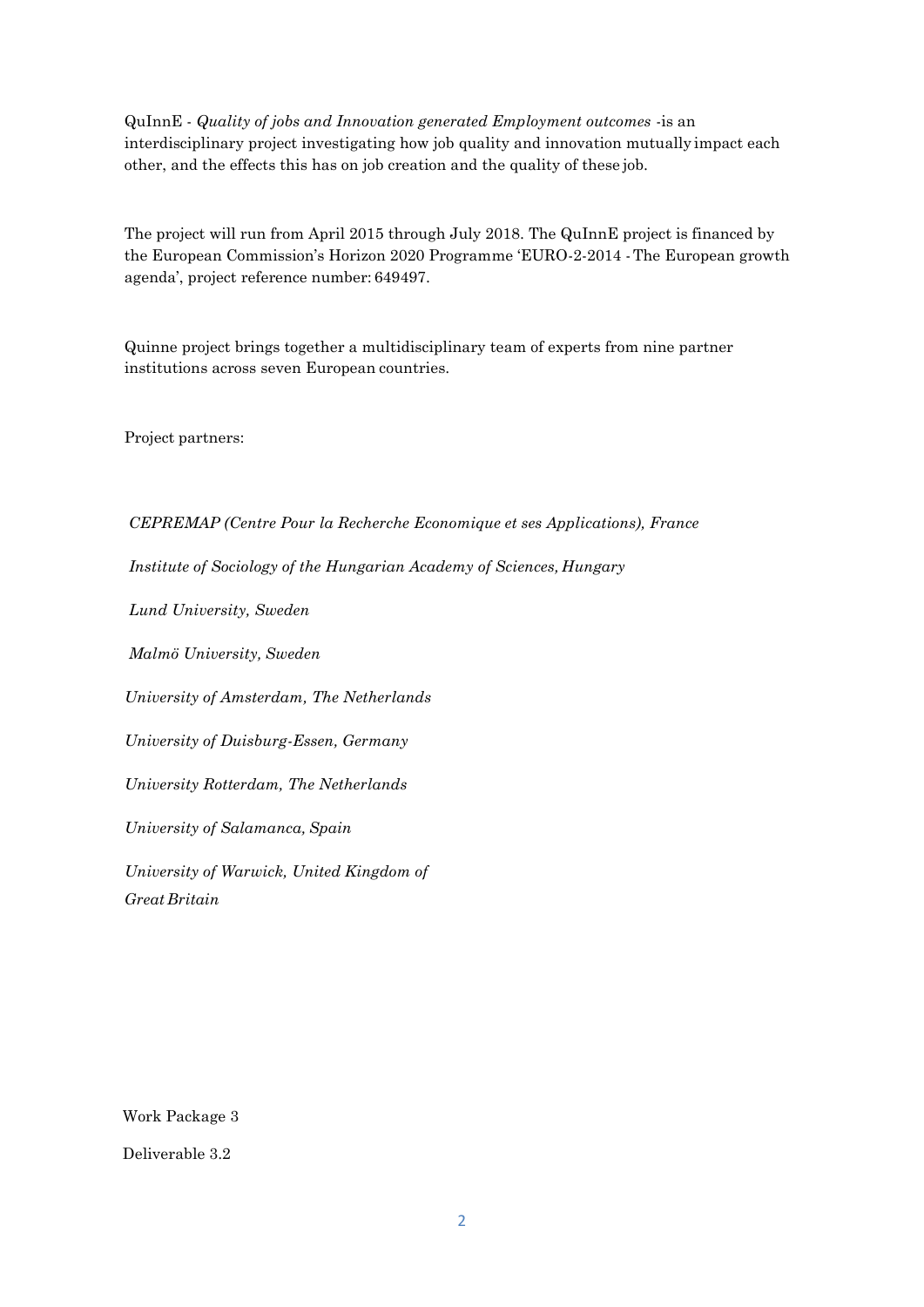# Table of contents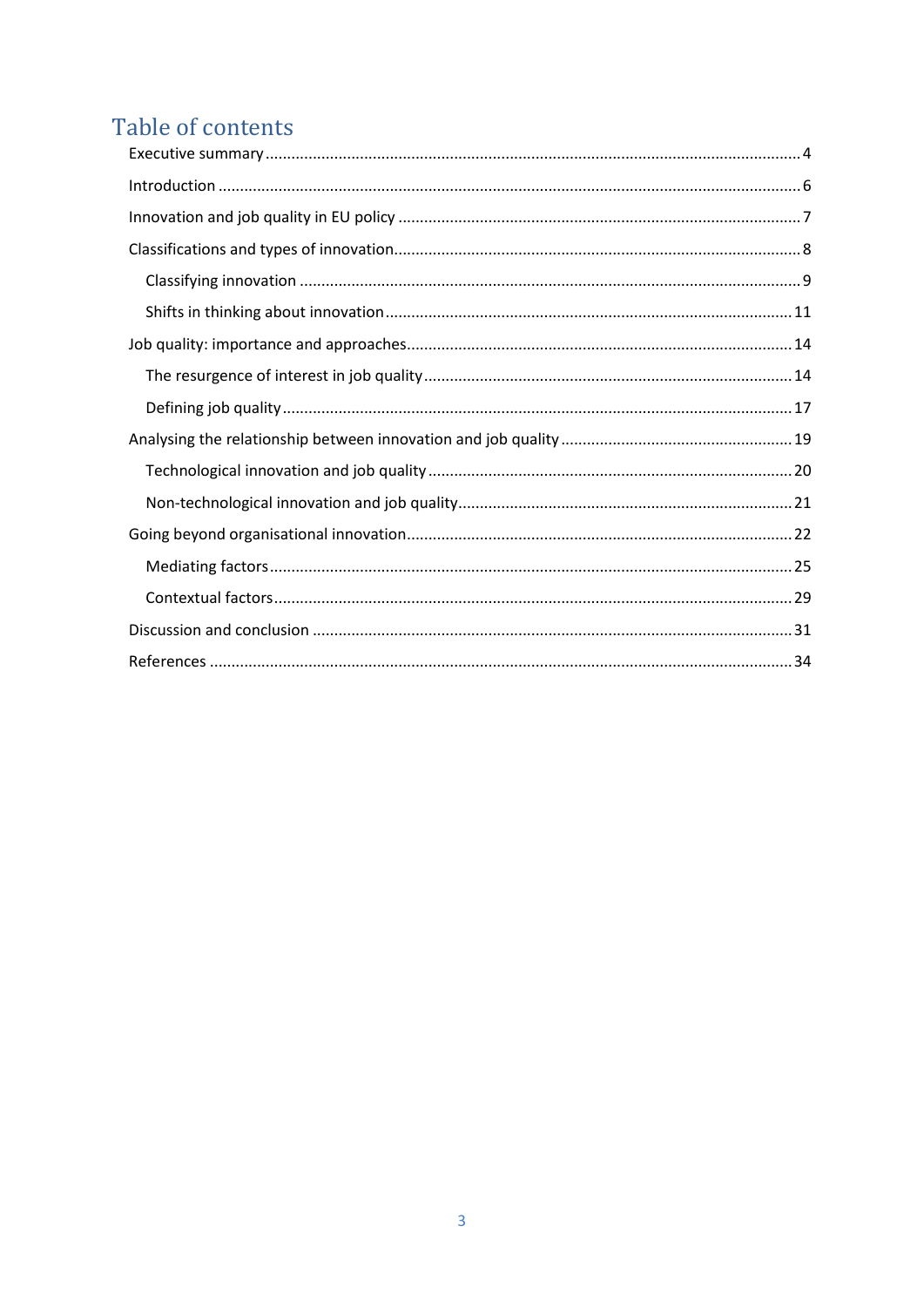## Executive summary

<span id="page-3-0"></span>The European Commission recognises the current weaknesses in EU innovation performance and signals that new approaches to improving it are needed. On possibility is to explore its link to job quality, with an assumption that their relationship might be mutually beneficial. However research is needed to better understand the link between them and its outcomes.

QuInnE addresses the challenge of developing better scientific understanding of this potential link. It is an interdisciplinary research project that investigates the relationship between innovation and job quality, and the effects this relationship might have on employment outcomes. The new scientific understanding that it generates helps support the *Europe 2020* strategy and its aim to stimulate the growth of high-innovation, high-job-quality firms to create more and better jobs. Based on a review of the relevant literatures, this Working Paper focuses on the relationship between innovation and job quality and if that relationship might be mutually beneficial. The purpose is to improve understanding of how that relationship and its outcomes might be better researched.

The Working Paper has four main parts across a number of sections. The first part examines how innovation and job quality are treated in current EU policy. The second part reviews key literature and debates about how innovation and job quality are conceived, measured and classified. The third part analyses existing understanding of the relationship between innovation and job quality. The fourth part develops a new framework of analysis that includes a preliminary model of the relationship between innovation and job quality, and which also specifies QuInnE's conceptual position.

The first part outlines the European Commission's recognition of the importance of both innovation and job quality but also the tendency of the Commission to position them separately within policy. Given that the Commission wants economic growth to be delivered by firms that are both highinnovation and high-job quality, there is, however a potential policy convergence emerging around innovation and job quality but which needs to be underpinned by research of their link.

The second part recognises the need to first understand how innovation and job quality are currently conceived and measured, as well as classified in the case innovation. A first section outlines debates about the classification of innovation through its different types, impact and novelty. Whilst acknowledging the definitional and measurement problems in the main survey tool used to measure innovation – the Community Innovation Survey – QuInnE adopts the four types of innovations listed in the OECD's Oslo Manual and used by the European Commission: product, process, marketing and organisational. QuInnE also recognises that classification alone is insufficient and that what is also necessary is understanding of the process that delivers innovation. The second section in this part outlines debates about the nature of job quality, from which it is argued that a bespoke employeecentred, multi-dimensional and cross-disciplinary six-dimensional framework of job quality best captures the approaches used across the existing scientific literature. These dimensions are: wages, employment quality, education and training, working conditions, work life balance and employee participation. This approach to job quality strips out the extraneous factors that appear in some measures of job quality and focuses instead on only the work and employment of employees. These reviews result in understandings of both innovation and job quality as multi-dimensional, and also, at the very least, moving towards being centred on work and employment practices within firms.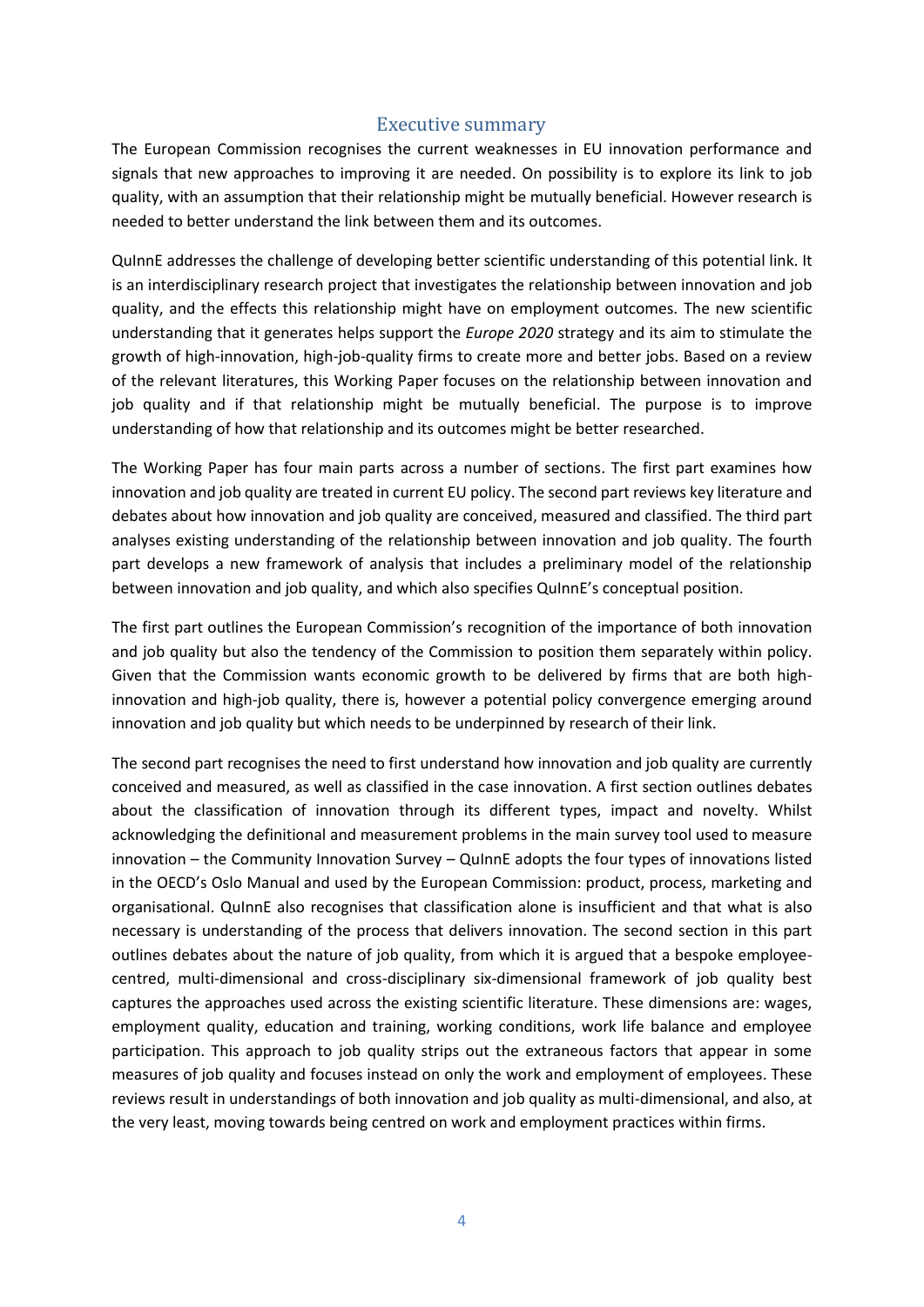The third part outlines current understanding of the relationship between innovation and job quality. With examples, it shows that analyses of the relationship highlight not just its complexity but that its outcomes can be varied. Both innovation and job quality are multi-dimensional and not easily captured in single indicators. In addition, the relationship between the different types of innovation and the various components of job quality may differ. Moreover, causality can run both ways: innovation can affect job quality and job quality can affect innovation. In addition, in both cases that effect may be positive or negative: innovation might enhance or diminish job quality; job quality might enhance or diminish innovation; innovation and job quality might also be mutually reinforcing. What shapes the relationship and its different outcomes is currently under-researched. What is required is not just further research but a framework of analysis that seeks to capture the complexity.

The fourth part develops a framework of analysis that features a preliminary model that seeks to unpack the complex relationship between innovation and job quality. It is argued that their interaction requires the development and deployed of employee-derived innovative capacity. This innovative capacity within firms is both a function of the innovation potential of firms and the job quality of its employees, and an outcome of firms' ability to access and mobilise this potential – and hence the adoption of a mode of innovation that is employee driven. This set of interactions potentially forms a virtuous circle. Within this circle, it is suggested that innovation might improve job quality, job quality then might then enhance innovative capacity, and innovative capacity might deliver more innovation. The converse can also occur, creating a vicious circle whereby innovation undermines job quality, which in turn diminishes innovative capacity, resulting is less innovation.

Within the framework, a number of hypotheses are offered about intra- and extra-firm mediating and contextual factors respectively that might explain the functioning of the triangular dynamic between innovation, job quality and innovative capacity. Within the firm, managerial choices about the pursuit of competitiveness, including technology introduction and implementation, plus human resource management and innovation management were suggested as mediating factors. Outwith the firm, it is also acknowledged that firms' embedding within particular national institutional configurations can also shape the functioning of the virtuous circle. Four particular aspects of firms' institutional environment are hypothesised as salient: the industrial relations system, the education and training systems, and employment protection and welfare regimes. How these factors might influence the virtuous circle then becomes open to empirical examination, including international comparative research.

Exploring the relationship between innovation and job quality through this framework and model would advance scientific understanding of that relationship and its potentially mutually beneficial outcomes through the conducting of better research. In doing so, that research would also provide evidential support for the necessary shift to integrated policy thinking around innovation and job quality. As a consequence, the European Commission might be able to better pursue its desire to have positive impact on innovation and job quality at the firm level within the EU. It would also enable research also signalled as important by the European Commission that examines whether the innovation-job quality dynamic can help reduce inequalities and improve inclusion through jobs.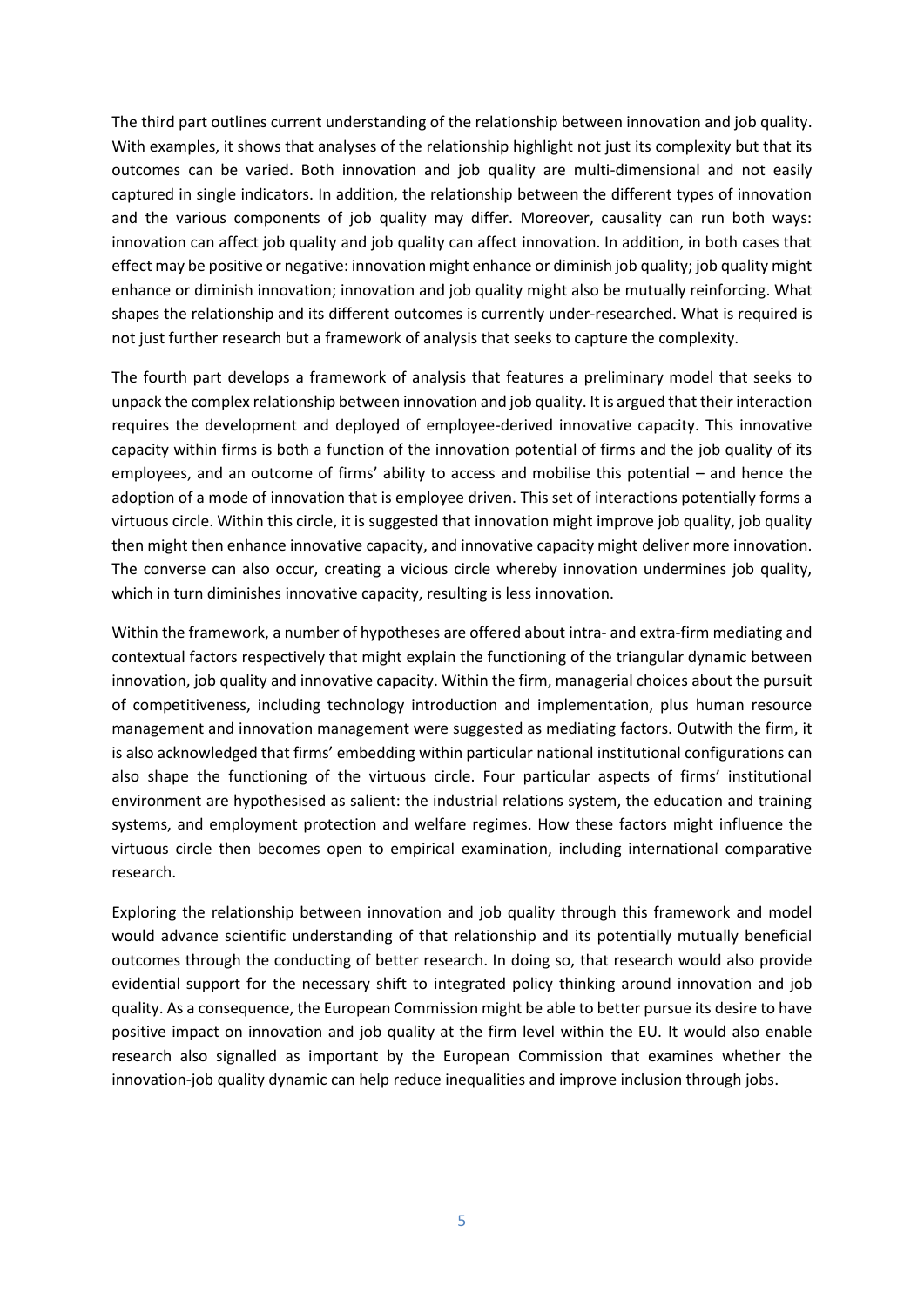# <span id="page-5-0"></span>Introduction

Scientific and policy interest in innovation and job quality rises and falls over time (see respectively Fagerberg 2013 and Warhurst and Knox 2015). Current renewed interest in both recognises the benefits of linking them (e.g. Jensen et al. 2007; OECD 2015). A central aim of the European Commission's economic strategy *Europe 2020* (EC 2012) is to stimulate the growth of high-innovation, high-job quality firms that create more and better jobs.

The problem is that innovation and job quality still tend to exist in different policy silos despite recognition by the European Commission of this potential link. An attempt to redress this weakness is found in the Horizon 2020 EURO-2-2014 programme call (EC 2014. This call recognises the current weaknesses in EU innovation performance and signals that new approaches to improving it are needed, stating that 'a broad range of factors that stimulate innovation need to be explored' (p.10). The link to job quality might be one possibility, it is posited. However research is needed to better understand the link and its outcomes the call recognises.

QuInnE addresses the challenge of developing better scientific understanding of that potential link. It is an interdisciplinary research project that investigates the relationship between innovation and job quality, and the effects this relationship might have on employment outcomes. The new scientific understanding that it generates helps support the *Europe 2020* strategy and its aim to stimulate the growth of high-innovation, high-job-quality firms to create more and better jobs.

Based on a review of the relevant literatures, this Working Paper focuses on the relationship between innovation and job quality. It has three purposes: first, to specify the classifications and concepts of both innovation and job quality generally and as used by QuInnE; second to offer a preliminary model of the relationship between innovation and job quality; and third, to develop hypotheses about the factors – within and outwith the workplace – that might shape the interaction between innovation and job quality. The Working Paper does not seek to solve the scientific challenges of defining either innovation or job quality. Instead it builds upon existing understandings of innovation and job quality, seeking to build better understanding of how they might relate to each other and provide a framework of analysis for how their relationship and its outcomes might be better researched.

The Working Paper has four main parts. The first part, and next section. examines how innovation and job quality are treated in current EU policy. The second part has two sections that review key literature and debates about innovation and job quality, from which QuInnE's approaches to both are partially specified. The third part analyses existing understanding of the relationship between innovation and job quality before the fourth part develops a new framework of analysis that includes a preliminary model of the relationship between innovation and job quality that also finalises QuInnE's conceptual position. In addition, this part discusses a number of factors that are likely to shape the interactions within that relationship. The conclusion signals how the framework and preliminary model developed in the Working Paper might be applied to further policy and research development.

Exploring the relationship between innovation and job quality through this framework and model would advance scientific understanding of that relationship and its potentially mutually beneficial outcomes through the conducting of better research. In doing so, that research would also provide evidential support for the necessary shift to integrated policy thinking around innovation and job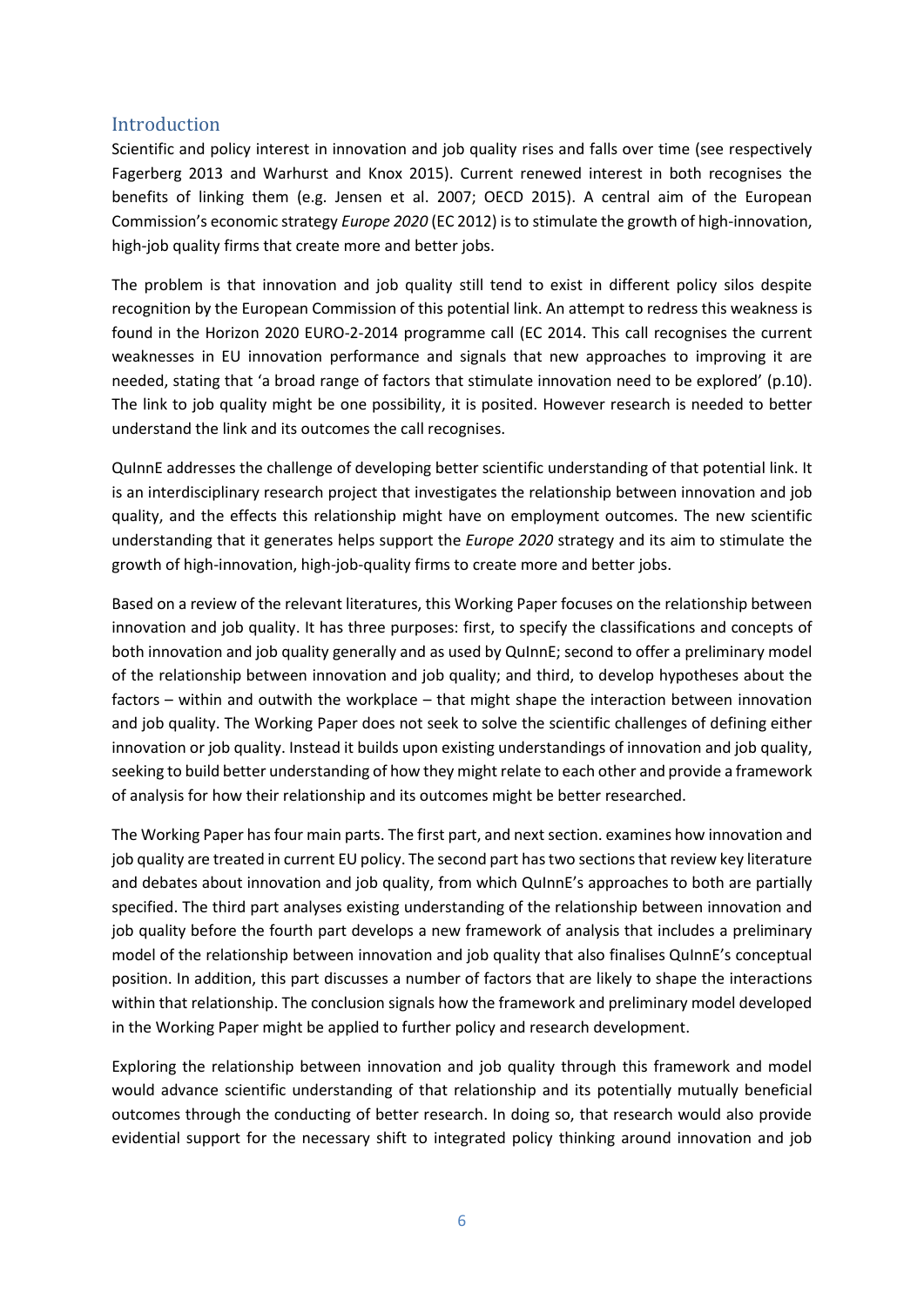quality. As a consequence, the European Commission might be able to better pursue its desire to have positive impact on innovation and job quality at the firm level within the EU.

# <span id="page-6-0"></span>Innovation and job quality in EU policy

Whilst the EU recognises the importance of both innovation and job quality, there is still a tendency to position them separately within policy. Maintaining this separation is unhelpful if the European Commission wants economic growth to be delivered by firms that are both high-innovation and highjob quality.

The EU's growth strategy *Europe 2020* aims to tackle the challenges of boosting sustainable growth across the continent. It notes the lack of innovation dynamism in the EU and long-standing innovation weaknesses compared to competitor nations. Innovation is regarded as important because it generates growth, competitiveness and employment, all of which the EU needs following the global financial crisis (GFC). 'Innovation', the European Commission states, 'is 'the main economic driver of growth' (EC 2013a: 3). Innovation creates the capabilities that underpin sustained growth in an environment that is both international and competitive (Cantwell 2013). The debate as to whether innovation creates or destroys jobs has been superseded by empirics which show that in the long run jobs lost are replaced elsewhere in the economy. The key debate now is the type of jobs being created and the changes to residual jobs These outcomes are not pre-determined within regional or national economies but mediated by innovation systems in which labour markets and other institutions matter (Pianta 2013).

The *Innovation Union* is one of the seven flagship initiatives within *Europe 2020*. It argues that investments in science (particularly in universities) and R&D are needed. In its aim to boost innovation, the Innovation Union (EC 2013a) wants the EU to be 'a world-class performer in science' and the *Innovation Union Scoreboard 2013* (EC 2013b) sets a key target for the EU to raise spending on R&D to three percent of GDP.

Whilst EU innovation policy has evolved over time, this faith in R&D remains constant. Three points are worth noting about R&D spend as the focus of innovation delivery (Cantwell 2013; O'Donoghue 2015; Makó et al. 2016). First, the evidence base for understanding the interaction of universities with industry to deliver innovation is under-developed. Second, while spending on R&D across the EU increased to 2.03 per cent of GDP in 2015, it was still lower proportionally than the R&D spend of its major competitors e.g. the US (2.81%) and Japan (3.47%). Third, even as the R&D expenditure of 23 of the EU's 28 Member States increased over the decade to 2015, the EU's relative innovation performance remains relatively unchanged. In other words, this science-centric model of innovation being pursued by the European Commission may be an important lever of innovation but it is not sufficient. Progress in boosting innovation has been less advanced than hoped, the European Commission has acknowledged and new ideas are needed (EC 2015).

Levering potential mutuality with job quality is one such idea (EC 2014). The link between innovation and job quality, however, has not always been obvious to the European Commission. Policy was largely founded on a belief that there is a trade-off between the quality and quantity of jobs (Guillén and Dahl 2009). This belief was enshrined in EU policy discourse, for example in the Kok *Jobs, Jobs, Jobs* report (European Employment Taskforce 2003). Any references to job quality tended to be implicit rather than explicit, as the 1980s Social Chapter of the Single Market illustrates. Whilst the early version of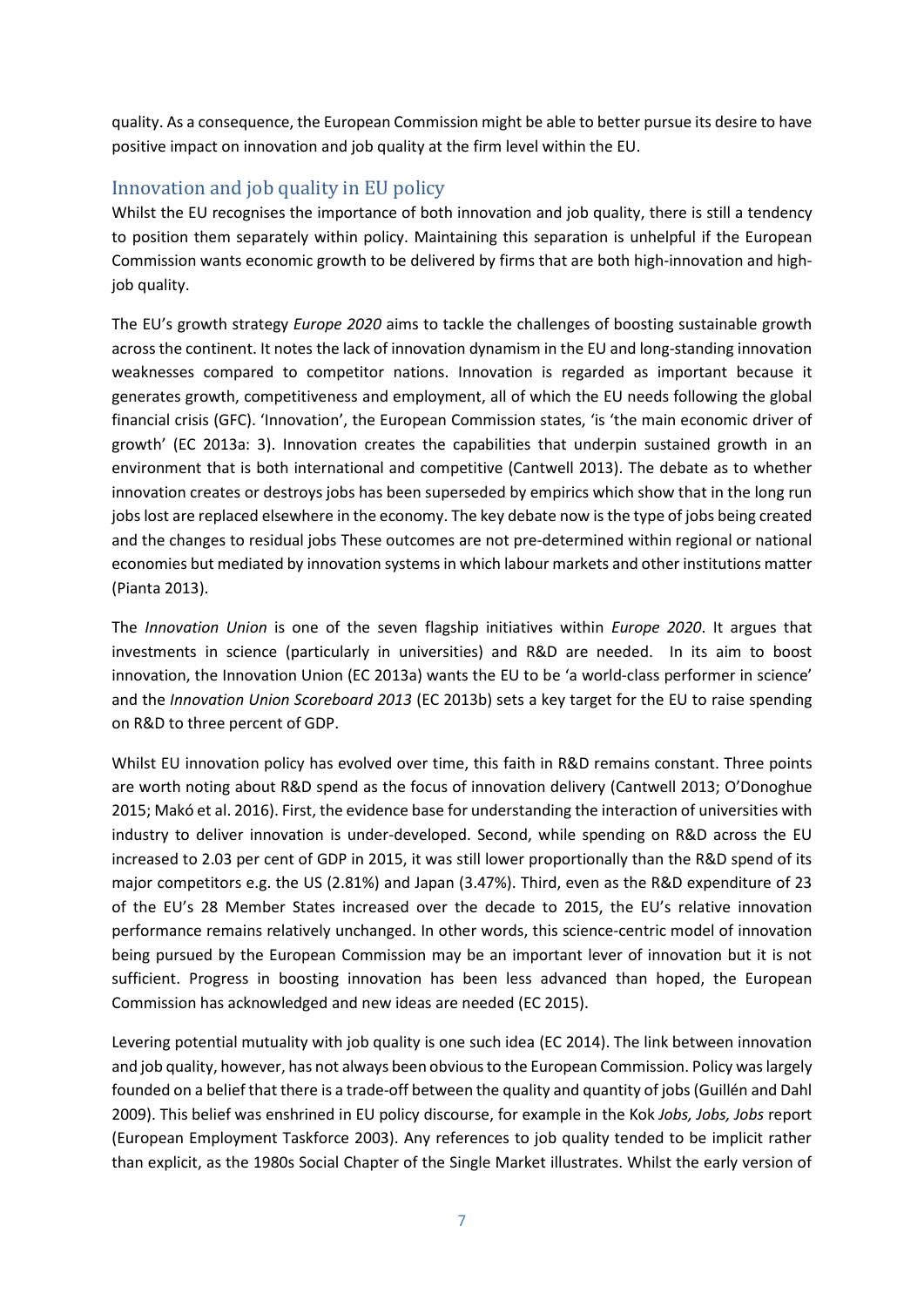the European Employment Strategy (EES) did make explicit reference to job quality it concentrated on increasing employment and reducing unemployment (EC 2008; Davoine et al. 2008; Sieborn-Thomas 2005). Some indicators of job quality were included in the evaluation of the 2000 Lisbon Strategy but the issue of job quality per se was overlooked in the Strategy itself, which instead again emphasised quantitative job growth. The evaluation recommended that this omission be rectified in the future (Rodriguez et al. 2010). More recently and in parallel to the development of the *Innovation Union*, improving the quality of jobs has been added to the European Employment Strategy (EES). As a consequence, concern about the quantity of employment is augmented by concern about the quality of employment (Pianta 2013). It is now believed that better, not just more jobs are needed if the EU economy is to recover and grow (EC 2008, 2012; Fernández-Macías and Hurley 2008) because synergies are believed to exist between job quality and the other objectives of the EES – namely full employment, labour productivity and social cohesion and inclusion (EC 2008). This dual approach of wanting more and better jobs is based on the complementarity, not trade-off, between more and better jobs. Indeed, claims of a policy trade-off between job creation and job quality have been exposed empirically as a myth in the US (Osterman 2012) and the EU (Erhel and Guergoat-Larivière, 2010). At the very least employment and unemployment levels cannot be simply read off levels of job quality (see, for example, Erhel and Guergoat-Larivière 2016). Indeed, the correlation between job quality and the employment rate is positive and significant; that is, job quality does not hinder the creation of employment but in sum aids it (Erhel and Guergoat-Larivière 2010; Anton et al. 2012). Pursing more and better jobs simultaneously is now embedded in *Europe 2020*, most obviously in its flagship initiative *An agenda for new skills and jobs* (EC 2010a).

Unfortunately, whilst EU policy affirms the importance of innovation and recognizes the importance of job quality, it positions each separately. The European Commission acknowledges that innovative firms in more innovative countries have higher employment growth, and their employment tends to be higher quality (if skill level is the marker) (de Kok et al. 2011). However the European Commission recognises that the linkages between innovation, growth and employment are complex and that more research is needed to understand this complexity. The Horizon 2020 programme responds to this need, stating explicitly that 'it is essential to understand better the conditions under which innovation fosters growth that benefits the whole society through high quality jobs' (EC 2014: 10).

Whilst, we would agree with Totterdill et al. (2012: 3) that, in terms of policy, there is therefore a 'potential for convergence' to be explored between innovation and job quality, we would argue that providing the underpinning research means overcoming a number of challenges: first, current measurement of innovation and job quality has conceptual limitations; second, the relationship and interaction between innovation and job quality is not sufficiently modelled; and, third, the evidence base of the relationship between innovation and job quality is under-developed. It is important therefore that new research focuses on exploring the relationship between innovation and job quality. To do so first requires an understanding of both innovation and job quality.

# <span id="page-7-0"></span>Classifications and types of innovation

Interest in innovation has risen significantly since mid-twentieth century, emerging as a distinct field of enquiry and not untypically related to science and/or science policy (see Fagerberg 2013). This section outlines the classifications and types of innovation.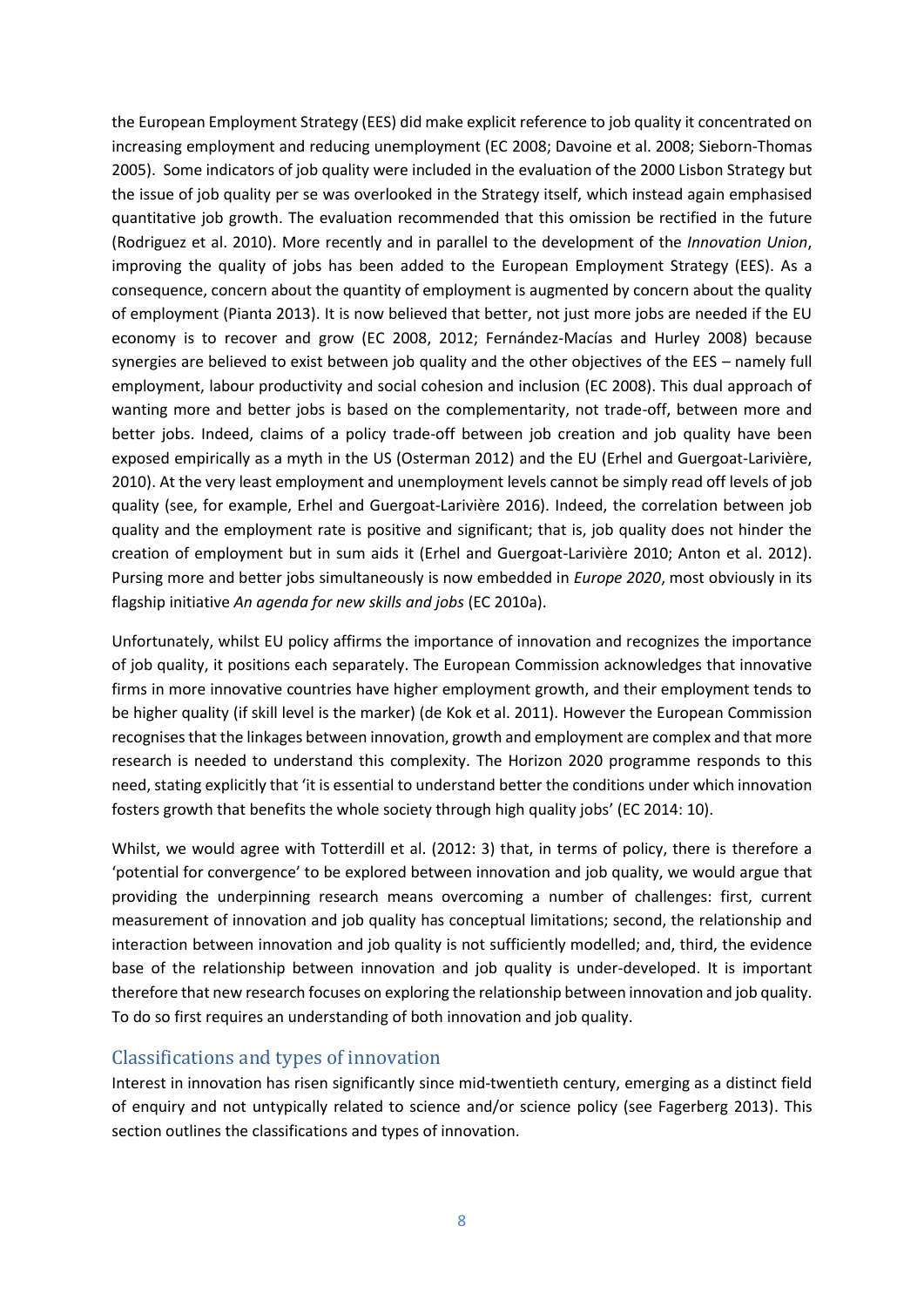# <span id="page-8-0"></span>Classifying innovation

There is a consensus in the literature that innovation has powerful impacts on firm, regional and national economic performance. However it is important to define what is being classified. A common but sufficiently differentiating definition of innovation is that it is a novel phenomenon that is implemented or practiced. This definition stipulates that for something to be called an innovation it must have real effects in the form of a physical or immaterial entity, or impact behaviour, and have a sufficient degree of novelty.

There are three main ways in which innovation is classified: by *type*, *impact* and *novelty*. There are a number of types of innovation (see Armbruster et al. 2008). The main instrument for measuring innovation in the European Union is based on the OECD's (2005) Oslo Manual. This Manual has two major types: technological and non-technological. These two types are broken down into two further types – under technological there is product and process innovations, and under non-technological there is organisational and marketing innovations. The EC's *Innovation Union* (EC 2013a) refers to each of these types in articulating its 'broad, balanced approach to innovation' (p.4) and it is the Oslo Manual classification of innovation that underpins the EU's Community Innovation Survey (CIS). These types of innovation, with their definitions, are outlined in Table 1 below.

| <b>Type of innovation</b> | <b>Definition</b>                                                                                                                                                                                                                                                                                                                          | What is not included                                                                                                                                                                                                                                                                                                                                                                                                                                                                                                                                        |
|---------------------------|--------------------------------------------------------------------------------------------------------------------------------------------------------------------------------------------------------------------------------------------------------------------------------------------------------------------------------------------|-------------------------------------------------------------------------------------------------------------------------------------------------------------------------------------------------------------------------------------------------------------------------------------------------------------------------------------------------------------------------------------------------------------------------------------------------------------------------------------------------------------------------------------------------------------|
| Product                   | The introduction of a good or service that is new or<br>significantly improved with respect to its<br>characteristics or intended uses.<br>This definition includes significant improvements in<br>technical specifications, components and materials,<br>incorporated software, user friendliness or other<br>functional characteristics. | Minor changes or improvements.<br>$\bullet$<br>Routine upgrades.<br>$\bullet$<br>Regular seasonal changes (such as for clothing<br>$\bullet$<br>lines).<br>Customisation for a single client that does not<br>$\bullet$<br>include significantly different attributes<br>compared to products made for other clients.<br>Design changes that do not alter the function,<br>$\bullet$<br>intended use or technical characteristics of a<br>good or service.<br>The simple resale of new goods and services<br>$\bullet$<br>purchased from other enterprises. |
| <b>Process</b>            | The implementation of a new or significantly<br>improved production or delivery method.<br>This definition includes significant changes in<br>techniques, equipment and/or software.                                                                                                                                                       | Minor changes or improvements.<br>$\bullet$<br>An increase in production or service<br>$\bullet$<br>capabilities through the addition of<br>manufacturing or logistical systems which are<br>very similar to those already in use.                                                                                                                                                                                                                                                                                                                          |
| <b>Marketing</b>          | The implementation of a new marketing method<br>involving significant changes in product design or<br>packaging, product placement, product promotion<br>or pricing.                                                                                                                                                                       | Changes in product design or packaging,<br>$\bullet$<br>product placement, product promotion or<br>pricing based on marketing methods that have<br>previously been used by the firm.<br>Seasonal, regular and other routine changes in<br>$\bullet$<br>marketing instruments.<br>The use of already applied marketing methods<br>$\bullet$<br>to target a new geographical market or a new<br>market segment (e.g. socio-demographic group<br>of clients).                                                                                                  |
| Organisational            | The implementation of a new organisational method<br>in the firm's business practices, workplace<br>organisation or external relations.                                                                                                                                                                                                    | Changes in business practices, workplace<br>$\bullet$<br>organisation or external relations that are<br>based on organisational methods already in<br>use in the firm.                                                                                                                                                                                                                                                                                                                                                                                      |

#### **Table 1: Defining the four types of innovation**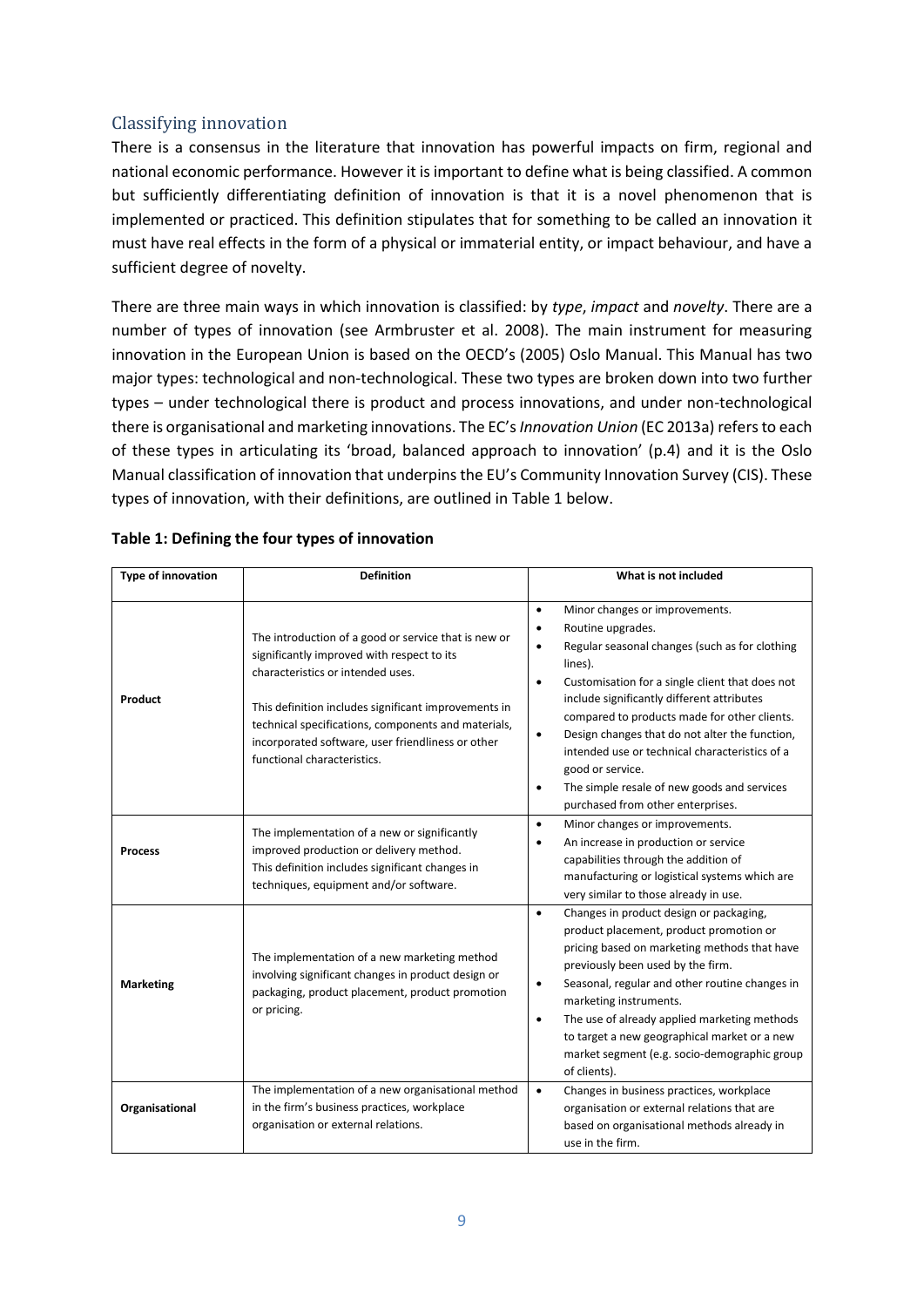|  | Changes in management strategy, unless<br>accompanied by the introduction of a new<br>organisational method. |
|--|--------------------------------------------------------------------------------------------------------------|
|  | Mergers with, and the acquisition of, other<br>firms.                                                        |

Source: OECD (2005).

The *impact* of innovation refers to its scale and effect. Scale can be seen as having two dimensions, one focusing on the weight or profundity of the impact, ranging from large to small, and the other focusing on the breadth of diffusion or uptake of the innovation, ranging from widespread to limited. Effect classifications look at substantive impact, usually on particular groups or societal spheres or processes. Descriptors of these impacts include: 'disruptive', 'progressive', 'growth-inducing' and 'break-through'.

The final main way of classifying innovation assesses its *novelty* and can be said to deal with how far the innovation extends from its presumptive point of origin. Here the scale ranges from incremental to radical, with a tail on the other end of incremental dealing with changes that are not considered novel enough to be classified as innovations, with phrases such as 'routine improvements' or 'minor changes' used in lieu of innovation. In other words, this extended scale demarcates the changes that are sufficiently novel to be classified as innovation, with the innovation section of the scale extending from incremental, by which the origins are not very distant to the innovation, to radical, with a profound departure from a point of origin. Incremental and radical innovations are thus positions on a continuum that builds upon or diversify existing products and process (Dodgson et al. 2014). Orlikowski (1991: 5) presents the issue in the following manner:

The former [incremental] implies a linear, cumulative change in a process or product … while the latter [radical] are nonlinear, paradigmatic changes, representing significant departures from existing practice or knowledge. The categories of radical and incremental are intended as ends of a continuum representing the level of new knowledge embedded in an innovation, and not as exclusive categories.

Technological and non-technology innovations can each be radical or incremental. It noteworthy that firms increasingly create value through a wide range of complementary technological and nontechnological innovations (OECD 2010), in other words, combining types. These combinations create synergistic advances. For example, research in Denmark found that companies combining technological and non-technological innovations were five times more likely to have product innovation (Jensen et al. 2007). Thus, technological and non-technological innovations can complement rather than substitute for each other (see also Battisti and Stoneman 2010).

However it should be noted that there are difficulties demarcating boundaries within classification systems. Even with what might appear as a clean classification system of types of innovation found in the Oslo Manual, the boundaries between types can be blurred, for example between process and organizational innovations, and they can be treated as synonymous by survey respondents. Likewise, when scales are used it can be difficult to delineate incremental compared to radical innovation where differentiations are a matter of degree rather than type or where there are effects of cumulative processes.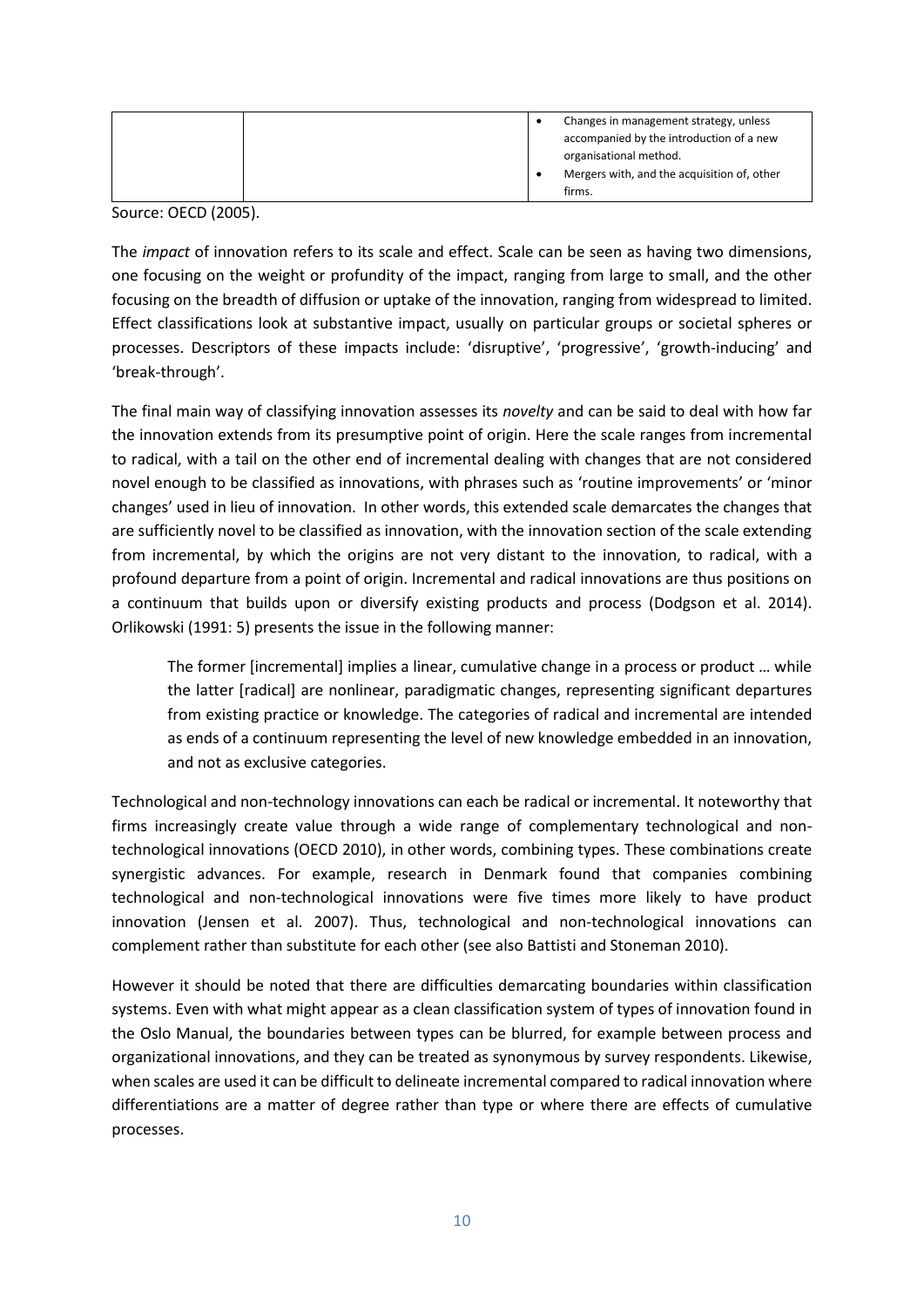Classification systems that distinguish different types of innovation are useful therefore but not sufficient. It is also necessary to understand the process that delivers innovation. As Fagerberg (2013: 20) notes, classification schemes identify various dimensions of innovation without commensurate understanding of how innovation happens: 'we know much less about how and why innovation occurs than what it leads to.' (p.20). This gap in understanding needs to be filled.

## <span id="page-10-0"></span>Shifts in thinking about innovation

Resonating with this call to better understand how and why innovation occurs, there have been two related attempts to shift the emphasis in thinking about innovation. The first seeks to reduce the emphasis on technological innovation or at least rebalance it. The second wants to go further and privilege non-technological innovation, though grapples with the nature of that innovation.

Based on the increasingly popular work of Jensen et al. (2007), the first shift distinguishes two *modes* of innovation: first the Science, Technology and Innovation (STI) approach and, second, the Doing, Using and Interacting (DUI) approach. The STI mode has a narrow science and technology focus on innovation, with new products and processes driven by the generation of new explicit knowledge and ideas based on R&D: the 'production and use of codified scientific and technical knowledge' (p.680). It assumes that innovation is linear, passing through various stages of scientific discovery, development, production and marketing (Fagerberg 2013). It is also a narrowly focused approach, typically centred on the manufacturing sector and involving scientists and engineers etc. who create new products (e.g. Isaacson 2014). The second, the Doing, Using and Interacting (DUI) approach is based on a broader, more incremental and activity-based understanding of innovation which can take place anytime and anywhere by anyone. DUI innovation is conceived as a continuous process related to the everyday practice of organizations in which innovation emerges from the involvement of multiple actors embedded in interactive relationships: 'The STI-mode gives high priority to the production of 'know-why' while the DUI-mode typically will produce "know-how" and "know-who"', state Jensen et al. (2007: 682). Recursivity, tacit and collective knowledge and ideas emerging from within the organization play an important role here, as well as the context in which organizations and individuals operate It is this everyday practice that helps establish and characterise innovative capability within firms.

Linking back to classifications of innovation, these two modes can be characterised as featuring in narrow and broad approaches to understanding innovation, see Table 2 below.

| <b>Dimension</b>            | Narrow approach                     | <b>Broad approach</b>           |  |  |
|-----------------------------|-------------------------------------|---------------------------------|--|--|
| Model of innovation         | Recursive<br>Linear                 |                                 |  |  |
| Dominant form of innovation | Radical                             | Incremental                     |  |  |
|                             | Technological                       | Non-technological               |  |  |
| Knowledge base              | Scientific, explicit and individual | Practical, tacit and collective |  |  |
| Mode of Innovation          | STI-mode                            | DUI-mode                        |  |  |
| Sector                      | Manufacturing                       | Not sector specific             |  |  |

#### **Table 2: Narrow and Broad Approaches to Innovation**

From: Mako et al. (2016).

Evidence suggests that incremental, non-technological innovation rather than radical technological innovation is more prevalent within organisations (Toner 2011). Even in innovation leader countries such as Denmark, radical innovations account for less than six per cent of all innovations (Nielsen et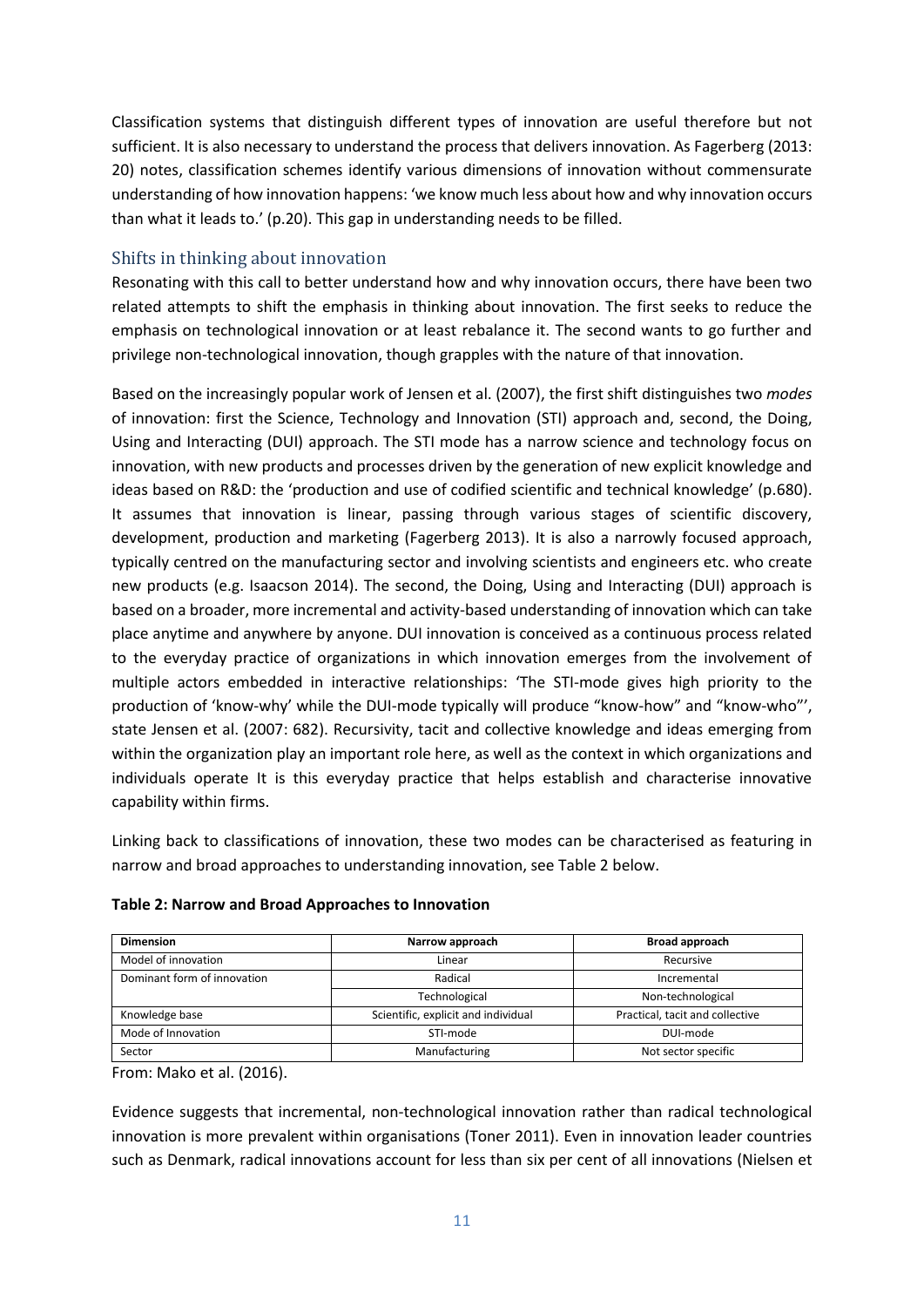al. 2012: 11). Importantly, evidence also suggests that the DUI mode, specifically organisational innovation, can have at least as profound an economic impact as that of the STI mode (Sanidas 2005).

The OECD (2010) notes that policy interest has been shifting from the STI to a DUI-related mode. For example, Finland, one of the leading innovators in Europe, has adopted a 'broad-based innovation policy', which incorporates this approach to innovation, 'expanding the target of innovation policy to give more significance to non-technological innovations and increasing the positive joint impacts of technological and non-technological innovations' (Alasoini 2013: 1).

The OECD (2010) quickly aligns the DUI mode with one specific type of non-technological innovation – organisational innovation – and argues that organisational innovation should become more central in analyses of innovation. The 'bottleneck' in improving innovation performance, it states, is not low levels of R&D but 'the widespread presence of working environments that are unable to provide fertile grounds for innovation' (p.11). In levering these environments, human resource management practices are 'essential tools' of innovation, it continues (p.13). Similarly, Arundel et al. (2007) argue that instead of targeting a higher level of R&D expenditure at national level – which, in any case, seems hard for governments to achieve – more attention should be paid to organisational innovation for two reasons: it is easier to affect and it provides greater effect. Moreover organisational innovation has positive effects on growth at both country and firm-levels, the Dortmund Position Paper states: at the country level, 'investments into organisational change are now visible in the New Growth Accounts … From the analysis of these accounts, it is clear that such "intangible" investments influence up to some ten percent of economic growth' ((2011: 9). At the firm level, a review of some sixty American articles on workplace innovation shows that 'the magnitude of the effects on efficiency outcomes is substantial, with performance premiums ranging between 15 per cent and 30 per cent for those investing in Workplace Innovation' (p.p.9, drawing on the work of Appelbaum et al. 2011). Little wonder that the European Commission (2004: 15) has long suggested that 'Non-technical innovation may well be the "missing link"' in explaining the EU's comparatively poor innovative performance internationally.

Unfortunately, in practice, the EU still leans heavily on the narrow STI mode: the initial CIS focused on this mode and, despite some revision, the CIS is still dominated by questions focused on this mode (Armbruster et al. 2008; Makó et al. 2016; Ramstad 2009). However renewed efforts are being made to give non-technological innovations more prominence (e.g. EC 2015), including organisational innovation.

One of the problems is the quick slippage between different concepts. As the above discussion shows, the OECD quickly conflates the DUI mode with organisational innovation and the Dortmund Position Paper likewise, whilst discussing organisational innovation, quickly shift terminology to refer to 'workplace innovation'. As we note below, these three concepts are not synonymous and it is difficult to measure or better still, in this case, improve measurement of something that lacks conceptual definition.

Prominent in this regard is organisational innovation. Despite featuring in the Oslo Manual, and now promoted by the European Commission (EC 2013a, 2015), organisational innovation is vaguely defined (see also Coriat 2000). It is also bluntly, if not poorly, measured in the CIS, with a simple 'yes/no' answer to a single question about the introduction of items signalled in the Oslo Manual definition (see also Kesselring et al. 2014). To refer back to our discussion above, no information is gleanable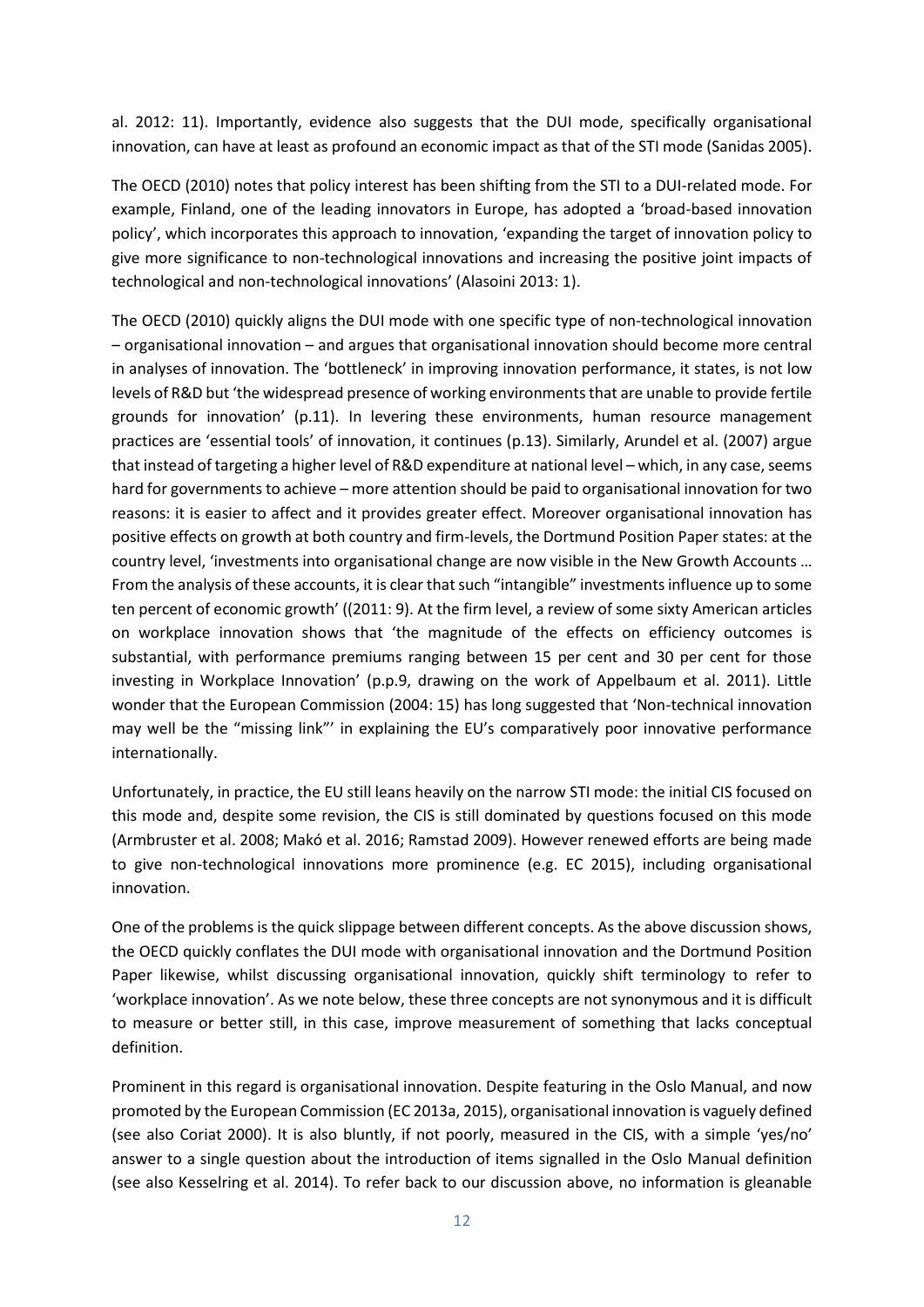from the CIS about the impact and novelty of organisational for example. As a consequence, evidence examining the particular effects of organisational innovation is difficult, Pianta (2013) notes.

The second shift in thinking tries to provide the necessary conceptual clarity. In attempting to do so, it seeks to privilege non-technological innovation. The starting point in this shift are attempts to unpack and provide a more detailed elaboration of organisational innovation. Prominent in these efforts are Eurofound (2012) and Armbruster et al. (2008). For Eurofound, organisational innovation centres on 'people management' (2012: 9), itself broadly referring to the practices that 'renew' work and employment, and includes:

- Business practices including knowledge sharing and staff development
- Workplace organisation including devolution of decision-making to employees
- External relations between employees in one part of an organisation and those of other departments or externally
- Other innovations including use of variable pay as a change to reward systems or atypical employment contracts

For Armbruster et al., organisational innovation is 'the use of new managerial and working concepts and practices' (2008: 646) and differentiates between innovations that are:

- intra-organisational (changes within an organisation e.g. teamworking) and interorganisational (changes beyond an organisation's boundaries e.g. with supply chain management)
- structural (e.g. changes to functions such as command chains) and procedural (e.g. changes to routines such as just-in-time operations)

Both conceptualisations of organisational innovation recognise working practices, though, unlike Eurofound, Armbruster et al. ignore employment practices. This latter also extends beyond working practices to organisational and management practices but which can be hard to disentangle from process innovation as elaborated in the Oslo Manual.

An attempt to deal with these blurred boundaries occurs in the European Commission's recent promotion of the concept of workplace innovation (Kesselring et al. 2014). This concept explicitly covers both organisational and process innovations and rests, the authors state, with *human resource management* and *organisational development* functions respectively within workplaces (see also Pot et al. 2016). Moreover, workplace innovation offers an alternative *model* of innovation. The up-tonow still dominant STI mode of innovation rests on a simple inputs-outputs approach, with the CIS, counting, for example, the number PhDs (inputs) and patents (outputs) in each Member State. This approach is discontinuous and ends-focused – with a new good or service most obviously. Workplace innovation offers a broader input-process-output-outcome-impact schema that is more concerned with the process, which, it argues, is dynamic and reflexive with continual refection, learning and transformation (see also Dortmund Position Paper 2012). Inputs or 'enablers' are the individual, organisational and societal resources that underpin innovation-directed activities. Process refers to the actual practices that make innovation happen and involve diverse stakeholders within and sometimes outwith any particular organisation. With this emphasis on multiple actor involvement, workplace innovation is not unlike the DUI mode of innovation outlined by Jensen et al. (2007). Outputs are the immediate results – innovations. Outcomes refer to the impact on organisational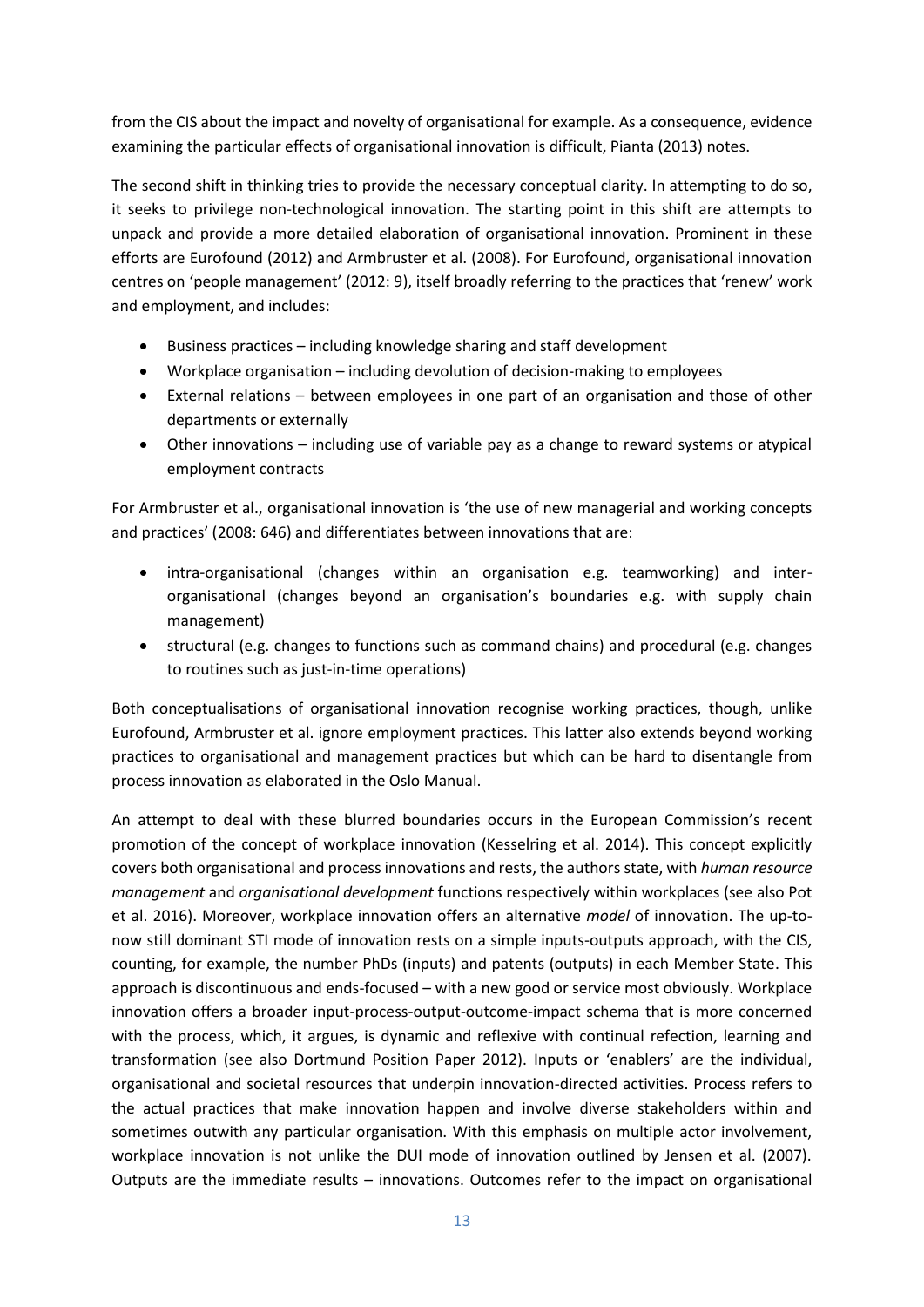functional performance. Impacts refer to the longer-term and longer-scale impacts on organisational financial performance. Unlike the STI mode with its focus and concern with the seemingly linear leap from inputs to outputs, workplace innovation is focused on and concerned with the in-between process and so how innovation occurs for organisations.

For the very practical reason that the CIS exists, statistical analyses of innovation at country level within the EU still draw on it. As a consequence, it is still the four types of innovation as laid out in the Oslo Manual that dominate such analyses – and QuInnE is no different in this respect: its research too covers these types. However QuInnE also accepts that research of the innovation process should not only be concerned with analysis of types of innovation but should also seek to understand how innovation and why innovation occurs, as Fagerberg (2013) argues, and doing so across all types of innovation. As we outline above, there are a number of concepts forwarded that attempts to explain this process. Each of the suggested concepts privileges non-technological innovation over technological innovation, making it salient in the innovation process. However it is not clear if this salience means that non-technological innovation drives all innovation or if it merely delivers more impact on innovation than other types. In other words, the residual, unresolved problem is that attempts to provide conceptual clarification around organisational innovation as the key type of nontechnological innovation only add further confusion by conflating type and mode of innovation. Understanding of how and why innovation occurs thereby remains ambiguous at best, still underdeveloped at worst. What is useful, however, is that, to varying degrees, each concept includes work and employment as important issues in the innovation process – which neatly dovetails with QuInnE's approach to job quality

# <span id="page-13-0"></span>Job quality: importance and approaches

In recent years, there has been resurgent interest job quality (Gallie 2007a; Knox and Warhurst 2015), as the next section outlines. Within this resurgent interest, there remains a need to define and operationalise job quality, and QuInnE develops its own bespoke framework for doing so and which is also elaborated below.

## <span id="page-13-1"></span>The resurgence of interest in job quality

The renewed interest in job quality is fuelled by a number of developments. First is the proliferation of low quality jobs and the increasingly precarious nature of employment in contemporary capitalism, although the extent of these developments varies significantly between countries, sectors and occupations. This development can take the form of the growth of non-standard, insecure and low paid jobs (Kalleberg 2009, 2011; Koch and Fritz 2013; Eichhorst and Marx 2015) or of a declining quality of certain features of standard jobs (Dekker and van der Veen 2017). Second is the emergent awareness of the intimate relationship between job quality and a number of other key socio-economic indicators, including inequality and labour market dualisation (OECD 2015; Wilkinson and Picket 2009) as well as health and well-being (Julia et al. 2017; Benach et al. 2016). Third, the renewed interest in job quality has also raised interest in the respective role of collective actors. Increasing attention has been given to the ways in which industrial relations actors, and in particular trade unions, influence job quality (Keune 2015; Burgess et al. 2013; Simms 2015). It has also raised questions concerning public policy, which in the EU for many years has emphasized activation, prioritizing the raising of employment rates over the quality of jobs (Keune and Serrano Pascual 2014; Barbier and Ludwig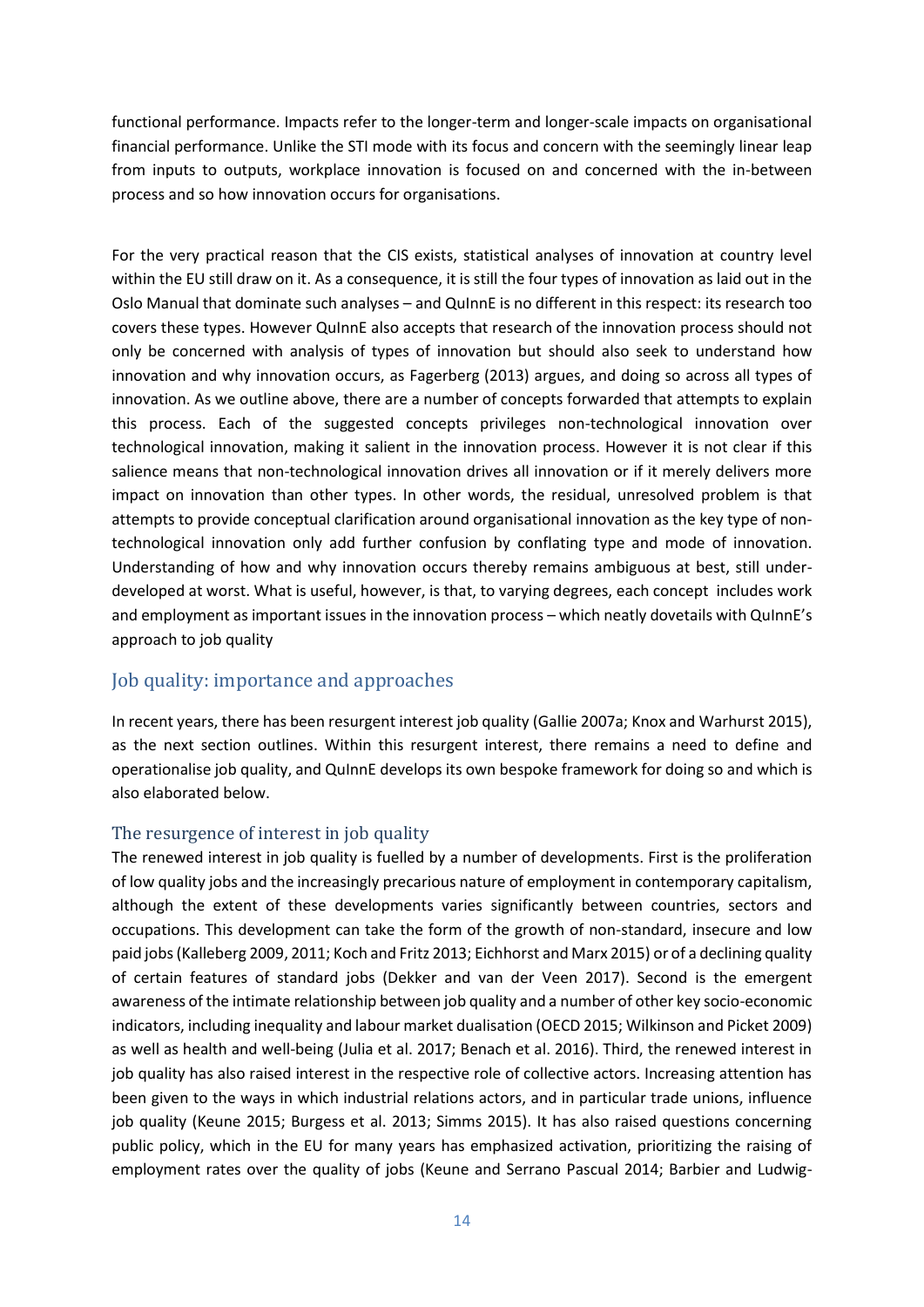Mayerhofer 2004). The role of institutions and public policy is further emphasized by persistent differences between countries in terms of levels of job quality and the respective within-country inequalities (Anton et al. 2012; Green et al. 2013). Finally, more recently, it has been fuelled by concerns that, since the GFC, there has been further growth in Europe of some types of 'non-standard employment' (temporary, part-time, zero-hours and bogus self-employment) (Eurofound 2016), compounded by the rise of the putative digital economy, in which platform companies and gig work provide work with weakened terms and conditions of work and even question 'employment' as a status, potentially creating permanent precarity (Taylor 2017; Warhurst et al. 2017b).

Job quality therefore needs to be boosted in the EU. Prior to the crisis, job quality had various trajectories in the EU: upgrading in Nordic countries for instance, some polarisation in Continental countries and expansion in the number of mid-quality jobs in Southern countries. Using pre-crisis data, Anton et al. (2012: 42) calculated that 13 per cent of jobs in the EU were 'bad jobs' of low quality as measured by pay, intrinsic job characteristics, terms of employment, health and safety, and work-life balance. They also found that bad jobs are heavily concentrated in Eastern European countries (e.g. Romania and Bulgaria). The country with the lowest share of bad jobs was Denmark. These authors note, however, that these findings are largely driven by the effect of wages. With the crisis, job quality in the EU has come under further pressure, with a tightening polarization of job quality across the EU (as measured only by wages) (Eurofound 2013). Other research confirms this trend. Using another marker, work intensification, Gallie (2013) found that work intensification, has increased across all jobs following the crisis regardless of country – though it is most marked in the Liberal countries. Using another marker – job control – Nordic countries' workplaces now offer the best job quality, those in Southern and Transition countries the worst. Indeed the incidence of high and low-quality jobs overall varies by country in the EU. The Transition and Southern countries have the worst job quality, the Continental countries now have middling job quality and the Nordic countries the highest. Significantly, high quality jobs still populate the most productive industries within the EU's primary, secondary and tertiary sectors, e.g. energy, transport and financial services respectively, Gallie found. Moreover, better quality jobs, as characterized by pay, have proved to have greater resilience during the crisis, particularly in the public sector in education and health (Eurofound 2013), and those countries with higher job quality fared better economically during the crisis, for example the Continental and Nordic countries.

These country differences are significant for they signal that, as with innovation, research now discerns an institutional impact on job quality at country level. This country effect runs counter to dominate arguments that technology is a major, if not the, driver of driver of job quality. It is digital technology, for example, that underpins the platform economy and its effect on working conditions noted above. The main theory aligned with this technologically-deterministic position is the Skill-Biased Technical Change thesis. This theory posits an upgrading of job quality as routine manual and routine cognitive tasks are replaced by computerised automation, while the same computerisation boosts demand for non-routine cognitive tasks (Autor et al. 2003). However, some research challenges this theory. Using pay as the measure of job quality, data over 1995-2007 reveals trend variation amongst EU countries. In some countries job quality has polarised, in others it has upgraded – that is, improved. With no pattern common across EU Member States, these outcomes show that technology does not deterministically drive the quality of jobs but is instead mediated by institutional factors (Fernnandez-Macias 2012). For example, during the period under study, some countries deregulated their labour markets, with increased non-standard employment, whereas others had strong trade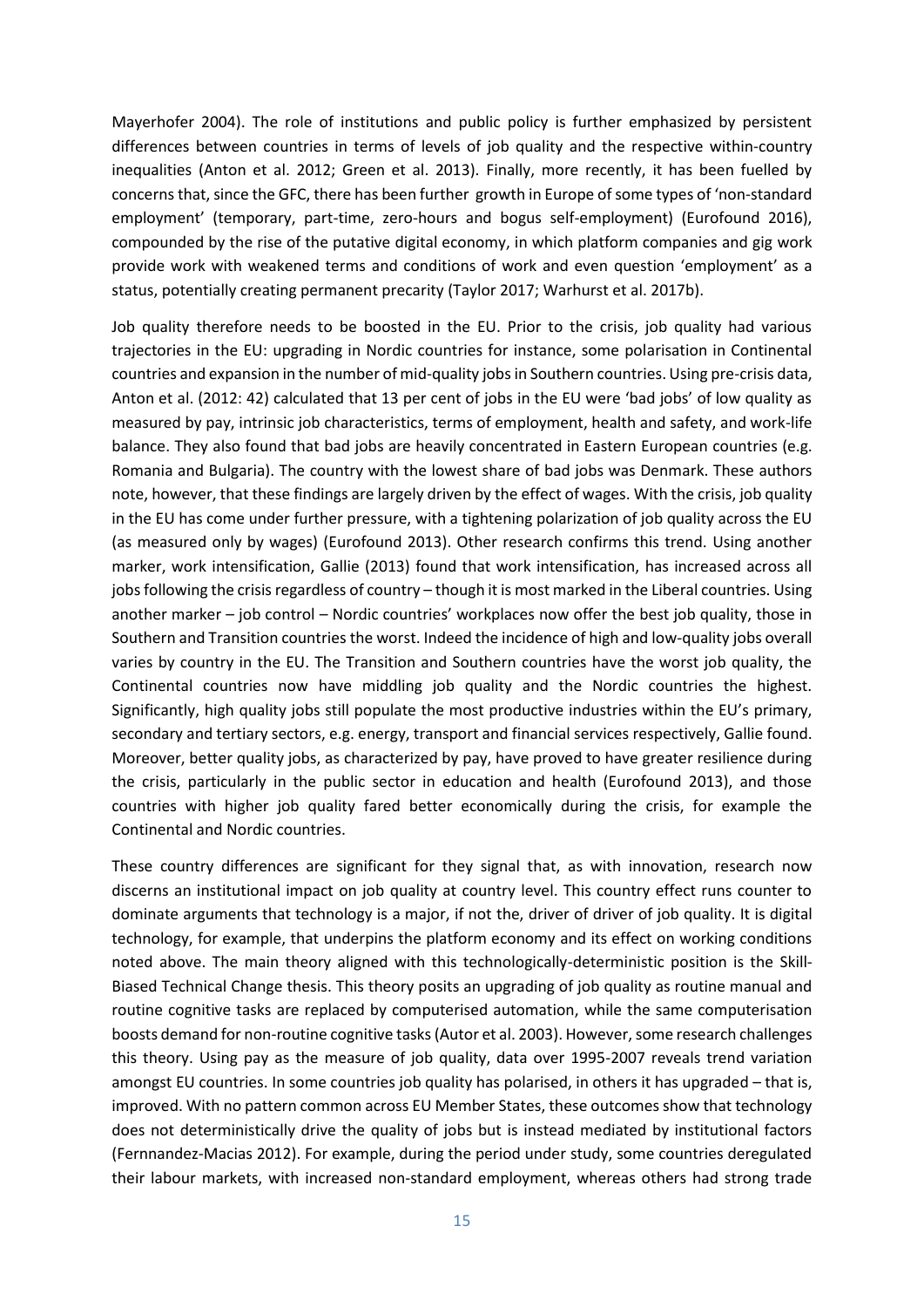unions able to counter this development. Fernnandez-Macias concludes that there is nothing inevitable about technology's effect on job quality. Instead, he says, 'institutions have an important impact on what happens' (p.177).

There have been a number of theories centred on explaining the relationship between national institutions and work and employment. The most popular currently is the 'varieties of capitalism' (VoC) theory (Hall and Soskice 2001). As with other institutional theories, VoC posits that countryspecific institutional arrangements – such as financial markets, employer organisations, trade unions, welfare provision, and education and training systems – create distinct forms of capitalism. Two main forms of capitalism are then offered: liberal market economies (LME) and coordinated market economies (CME). Organisations within these different types, exemplified by the UK and Germany respectively, use their workforces differently. The UK has a low-skill equilibrium, incentivising employers to compete on cost with simplified work processes, dis-incentivising them to train workers and allowing them to easily hire and fire these workers. In contrast, German organisations compete on quality, with highly-skilled, co-operative (with management) workers on more secure employment contracts (Finegold and Soskice, 1988). Within this dualist opposition of types is an implicit, sometimes explicit, assumption that the CME provides better jobs than the LME (Crouch, 2009).

A similar theory that has been explicitly applied to job quality is employment regime theory (Gallie 2007a). It also focuses on institutional structures but narrows that focus to the employment and industrial relations polices that underpin them and the roe of organised labour in employment policy and regulation. The theory distinguishes three models of employment regime: 'inclusive', 'dualist' and 'market'. The inclusive regime favours integration of organised labour into policy making, strong workplace dialogue and good quality jobs. The dualist regime has a core-periphery structure with voice and good job quality restricted to core employees. The market regime has minimal employment regulation, job quality contingent on market power leading to strong variations by skill and class.

There have been a number of revisions and additions to these institutionalist theories (e.g. Smith and Meiksins 1995; Warhurst 1997). Given its popularity, VoC has attracted most scrutiny. Critics have pointed out that the dualism of VoC fails to capture important differences between the Nordic and Continental countries and leaves the Southern and Transition countries unclassified (Gallie, 2007a; Iversen and Stephens, 2008). Research also reveals differences within countries, not just between countries – particularly by sector (e.g. Crouch, 2009; Eichhorst and Marx, 2009). While the job quality predictions of Employment Regime Theory fare better, as in the case of VoC it does not account for the relatively favourable position of the liberal countries with respect to many job quality indicators and there remain significant unexplained differences between countries within the same regime type.

Nevertheless, as research of the EU shows, at the aggregate level, countries do vary in terms of job quality (e.g. Gallie 2013). Moreover, Fernnandez-Macias' (2012) data highlights country clusters within the EU in terms of the direction of job quality trends over 1995-2007. Continental European countries experienced job polarisation, Scandinavian countries job upgrading and Southern European countries an expansion of middling quality jobs. The UK and Ireland generally had mild polarisation. Using a range of indicators, Erhel and Guergoat-Larivière (2016) identified four country clusters within the EU: the Nordic countries (Denmark, Finland and Sweden) have high wages, training, work-life balance and social dialogue, though non-standard employment is above average. Working conditions are close to the average. The Continental countries (Germany, Austria, Belgium, Luxembourg and the Netherlands), as well as the UK and Ireland, have high high-wage and low-wage incidence and the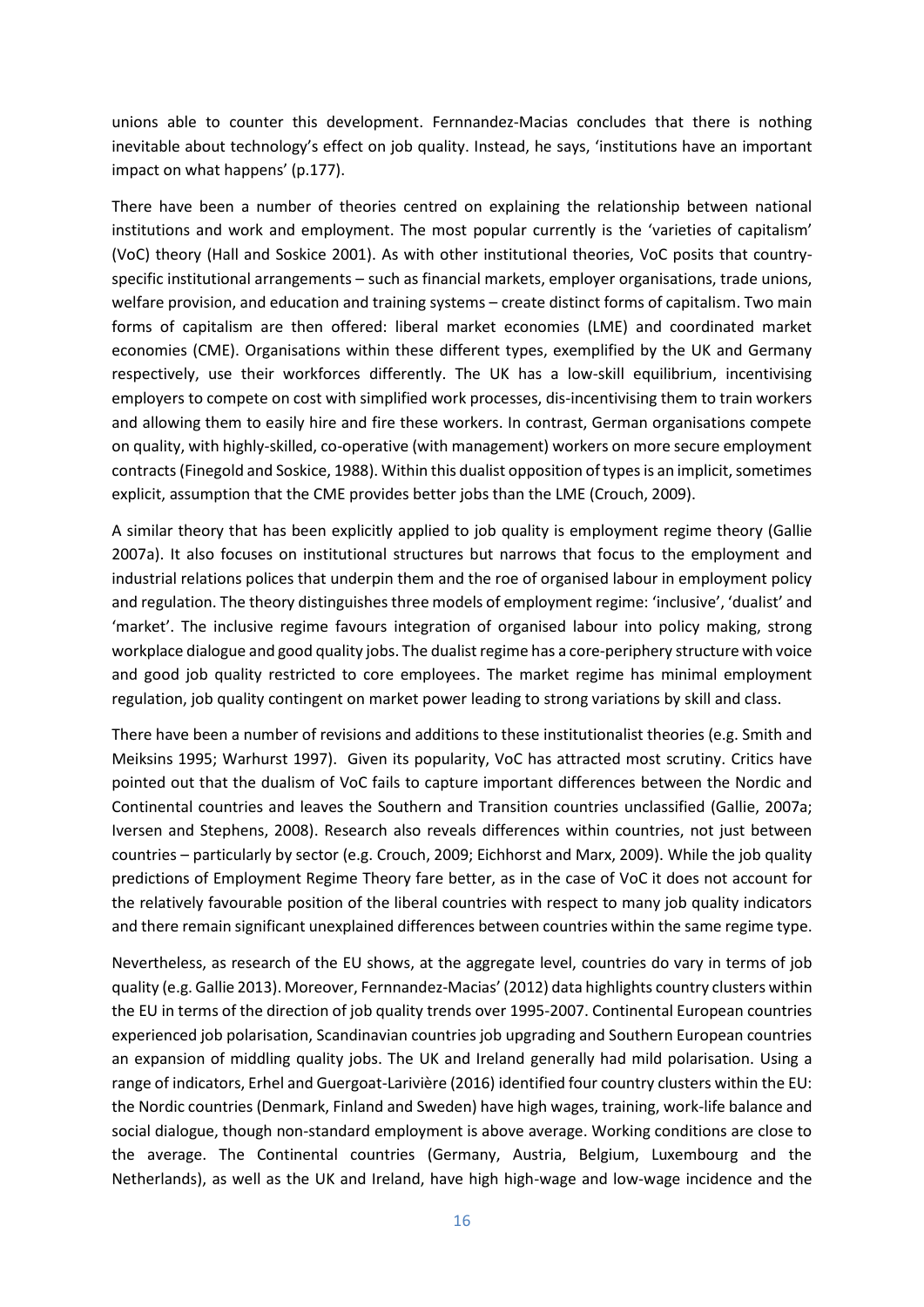highest non-standard employment but they also have good training, work-life balance and social dialogue. The third cluster of Eastern and Central European countries (excepting Poland) has low incidence of non-standard employment but also low wages and poorer working conditions. The fourth cluster of Southern countries (Portugal, Italy, Greece and Spain – complemented by France and Poland) has high non-standard employment, lower training and learning opportunities, and below average social dialogue and wages, but also lower incidence of low-wage working.

Such research not only highlights differences in job quality by country or country cluster but that change also occurs in job quality over time. These changes can be twofold: first in terms of the stock of jobs that are good or poor quality; second in terms of the content of jobs. In terms of trends therefore, within any country or across the EU, more good or more poor jobs can be created, or existing jobs can get better or worse (Carré et al. 2012). What becomes important is understanding how these changes occur and how job quality can be improved.

The empirics bear out that having different levels of job quality impacts growth. EU Member States with a larger share of high quality jobs have significantly higher rates of employment and employment activity (EC 2012) and countries such as Germany which suffered less in the current economic downturn also have higher aggregate job quality (Lundvall 2014). Analysing EU data, Siebern-Thomas (2005) finds that job quality improvements increase the national employment rates from 60 per cent to 64 per cent and decrease the unemployment rate from 10 per cent to 6 per cent over a 10-year period. The correlation between country-level employment rates and components of job quality is positive and significant when longitudinal European data is analysed (Erhel and Guergoat-Larivière 2010). Industries with high job quality have higher employee job satisfaction and lower employee absenteeism and turnover but also higher productivity and, significantly, higher innovation (respectively Clark 2005; Clegg 1983; Freeman 1978, Toner 2011, Patterson et al. 1997). There are therefore bottom-line benefits to EU firms in having good job quality. Better jobs not only have positive outcomes for countries but also firms and individual workers. It therefore makes sense for the EC to aim to stimulate higher job quality within organisations as a policy aim, and an explicit emphasis on job quality exists in the *Europe 2020* strategy (EC 2012).

# <span id="page-16-0"></span>Defining job quality

Despite the renewed academic and policy interest in job quality, there is, as yet, no commonly agreed scientific definition of job quality and disciplinary and measurement approaches to it are heterogeneous (Knox et al. 2015; Wright 2015). This lack of common definition and the variety of approaches to measuring it hamper effective policy responses to job quality (Warhurst 2017).

At present, there are three main approaches to assessing job quality (Muñoz de Bustillo et al. 2011; Muñoz de Bustillo and Fernández Macías 2005).

1. The first is to use job satisfaction as an overall indicator of job quality, instead of identifying and measuring the attributes that define the quality of a given job. This approach is not based on a model of job quality but makes implicit links to job quality. Its main advantage is its simplicity. However, it has a number of disadvantages, including limited between-country variation, low correlations with objective job quality dimensions, and the sensitivity of job satisfaction to other factors that are not related to job quality. Job satisfaction is therefore a problematic indicator of job quality, regardless of its merit for other purposes.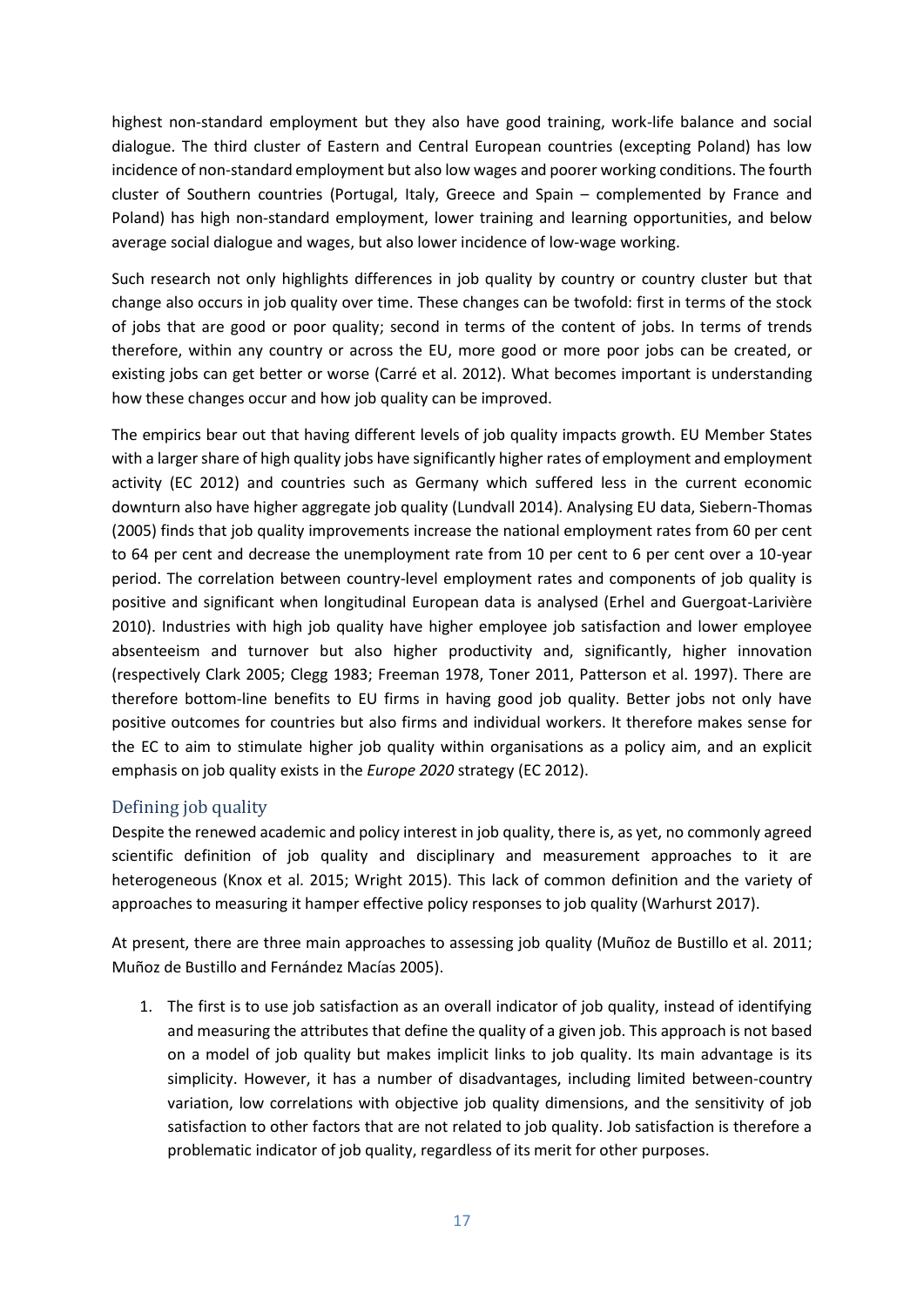- 2. The second approach is an intermediate variant where workers are presented with a list of job attributes to be chosen and/or ranked by importance, to then use their answers to identify and weight the attributes of a good job, which are measured separately. This approach has the advantage of respecting workers' own preferences without relying on an overall satisfaction measure. It can also flexibly adapt to national specificities and change over time in the thinking of what makes a good job. However, the pre-selection of items to be scored by the workers may be just as complicated as choosing the dimensions of job quality itself, while they also necessarily constrain workers' choices. Also, workers' valuation of job characteristics depends on personal, cultural, temporal and geographical characteristics. The results can be difficult to interpret, generalize and compare between countries or over time.
- 3. The third approach shifts the focus from workers' opinion to the implication for workers of a variety of objective quality dimensions of jobs, drawing both on theory literature and empirical evidence. Most current scientific research on job quality uses such objective, multidimensional definitions of job quality. Moreover, there is a long tradition across disciplines of studying the impact of different elements of work and employment relationship on workers. These disciplines' research also provides a guide to determining what constitutes job quality based on their overlaps. It is this third approach that can be adapted to international comparative research on job quality. It is objective, employee-centred, multi-dimensional and applicable to a large variety of sectors/branches and countries.

Drawing upon and synthesizing the existing scientific studies of job quality, the overlaps across the disciplines are identifiable and suggest six key dimensions that commonly constitute job quality. These six dimensions emerge from the studies as the core components of job quality and together provide a comprehensive picture of job quality (for details of the mapping of these studies, see Warhurst et al. 2017a). From this analysis, QuInnE adopted a bespoke multi-dimensional framework of job quality with the six dimensions and a number of indicators in each dimension (Table 3).

| <b>Dimension</b>                | Indicator                                                                          |
|---------------------------------|------------------------------------------------------------------------------------|
|                                 | Pay level relative to national minimum pay and average for required qualifications |
| Wages                           | Pay variability                                                                    |
|                                 | Permanent/Temporary Status                                                         |
|                                 | <b>Job Security</b>                                                                |
|                                 | <b>Internal Progression Opportunities</b>                                          |
| <b>Employment Quality</b>       | Predictability of Weekly Hours (Overtime - Zero Hours)                             |
|                                 | Presence/Absence Involuntary Long Hour Work (40+)                                  |
|                                 | Presence/Absence Involuntary Part-Time Work (<30)                                  |
|                                 | Learning Opportunities on the Job                                                  |
| <b>Education &amp; Training</b> | <b>Training Incidence</b>                                                          |
|                                 | <b>Training Quality</b>                                                            |
|                                 | Opportunities for General vs Specific Skill Acquisition (Transferability)          |
|                                 | Individual Task Discretion/ Autonomy                                               |
|                                 | Semi-Autonomous Teamwork                                                           |
|                                 | Job Variety                                                                        |
| <b>Working Conditions</b>       | Work Intensity                                                                     |
|                                 | Health and Safety (Physical and Psychosocial)                                      |
|                                 | <b>Supervisory Social Support</b>                                                  |
|                                 | Peer Group Social Support                                                          |
|                                 | Work Time Scheduling (Unsocial Hours)                                              |
| Work Life Balance               | Hours of Work (Duration)                                                           |
|                                 | Working Time Flexibility - Provisions for Time Off for Personal Needs              |
| Employee participation          | Direct Participation re Organisational Decisions                                   |

|  |  |  | Table 3: QuinnE's bespoke framework of job quality |  |  |
|--|--|--|----------------------------------------------------|--|--|
|--|--|--|----------------------------------------------------|--|--|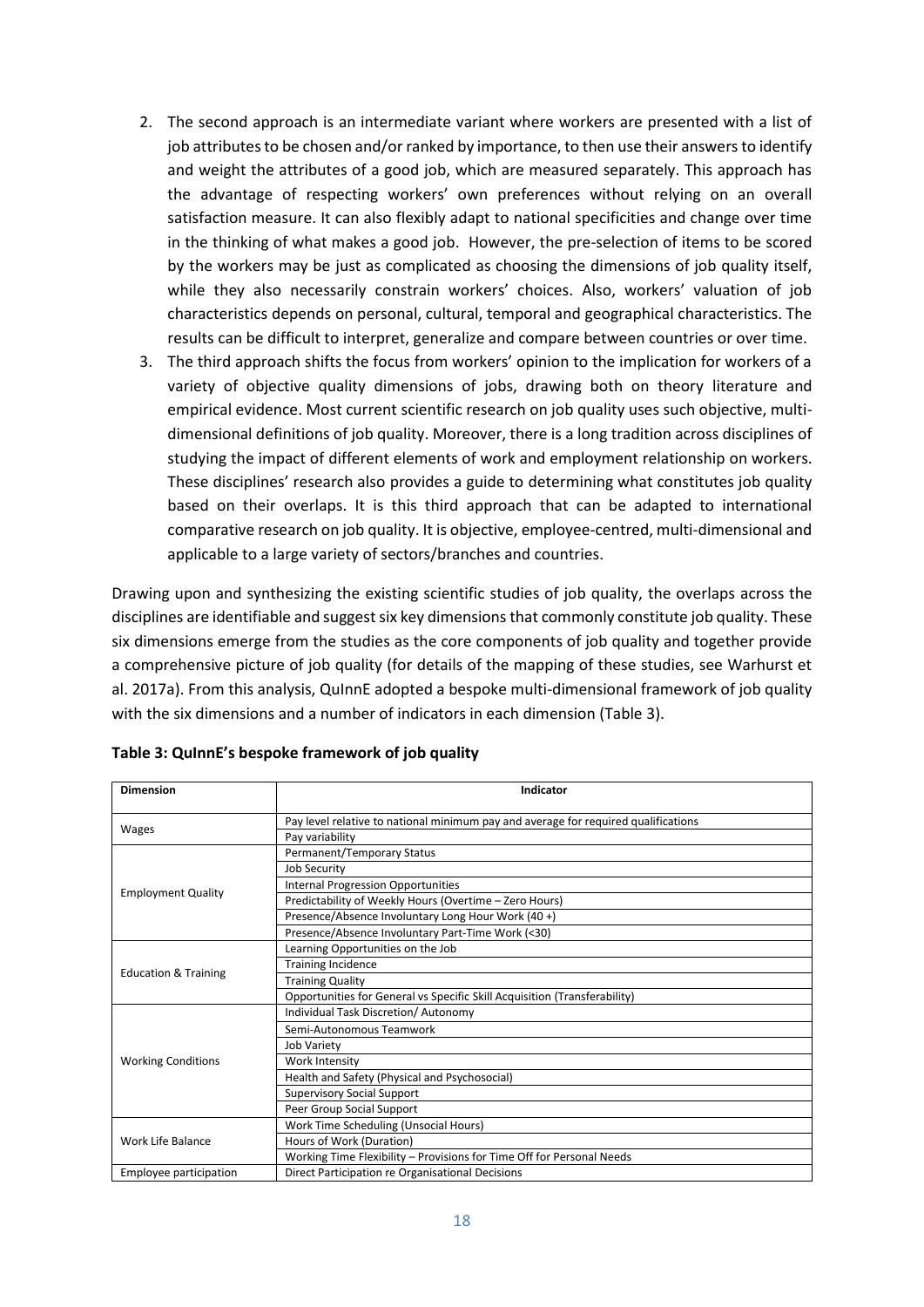| <b>Consultative Committees Works Councils</b> |
|-----------------------------------------------|
| Union Presence                                |
| Union Decision Making involvements            |

QuInnE does not employ a synthetic indicator to be calculated based upon these dimensions. It acknowledges the existence of multiple interrelations between these dimensions but refrains from imposing an ex-ante accumulative or trade-off interpretation of the directions of these relations, which we see as an empirical question. This framework is applied in the QuInnE research to compare job quality between countries and sectors, to study job quality at the organizational level and, most importantly, to identify correlations and explore causal effects in the relationship between innovation and job quality.

At an aggregate, national level data to populate these indictors exists in the latest European Working Conditions Survey. However the sample size for each Member State is only 1000 respondents, though a small number of Member States boost this size for their own country. Nevertheless, disaggregation of the data by industry, and respondents' demographic details for example is constrained, which greatly limits analysis even at country level, though not at the EU level (Anton et al. 2012). To analyse it at the organisational level, national administrate data is required, though there are other issues about data comparability across Member States. As a framework of job quality, however, the six dimensions framework is gaining traction amongst policymakers and practitioners within EU Member States (see, respectively, Taylor 2017 and CIPD 2018).

These Member States, as with the European Commission, are keen to improve innovation, not just job quality. It might be, as Totterdill et al. (2012) suggest, that there is potential for innovation and job quality policy to converge. Identifying and exploring any possible empirical relationship between innovation and job quality then becomes useful. Moreover if, as Toner (2011) notes, the extent to which a firm's workforce engages with innovation is strongly determined by the work and employment practices within those firms, then QuInnE's approach to job quality provides opportunity for analytically exploring that process, particularly if it is employee driven.

# <span id="page-18-0"></span>Analysing the relationship between innovation and job quality

A number of possible relationships between innovation and job quality exist: innovation might enhance or diminish job quality, job quality might enhance or diminish innovation. If the outcome is negative in either case it is possible that there could be a new trade-off between innovation and job quality just as the old trade-off assumption about job creation and jobs quality has been exposed as a myth. However it might also be the case that innovation and job quality are mutually reinforcing, such that boosting one might boost the other. What shapes these different outcomes is an open question empirically. Indeed, at present, the relationship between innovation and job quality is underresearched. Most existing research centres on the relationship between one or two types of innovation and one or a few dimensions of job quality. There is therefore a pressing need for research that better explores the innovation-job quality nexus within firms (Lundvall 2014; Pianta 2013).

Any attempt to explore the relationship runs into complexity. As we outline above, both innovation and job quality are multi-dimensional and not easily captured in single indicators (Figure 1). In addition, the relationship between the different types of innovation and the various components of job quality may differ. Moreover, causality can run both ways: innovation can affect job quality and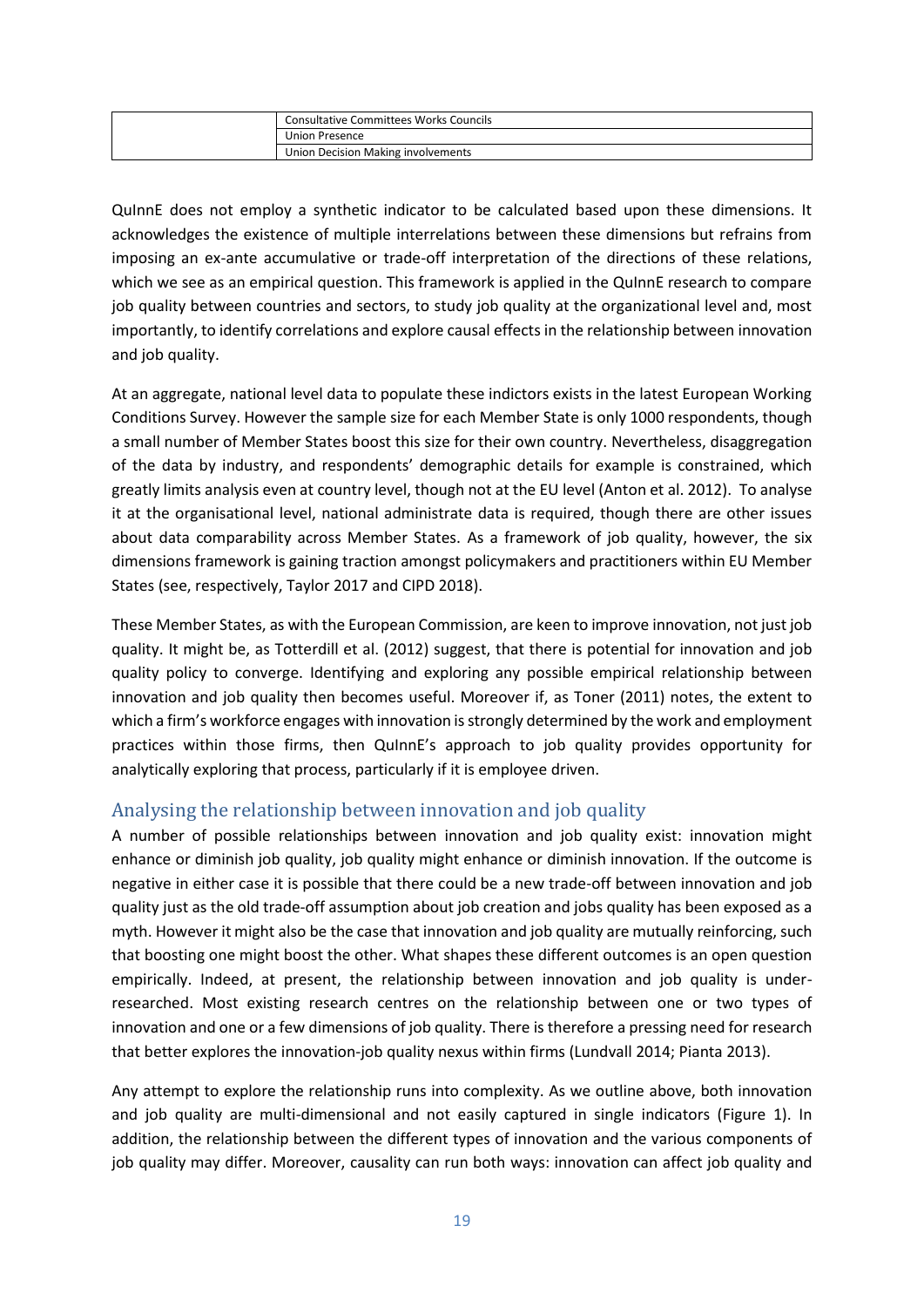job quality can affect innovation. In addition, in both cases that effect may be positive or negative: innovation might enhance or diminish job quality; job quality might enhance or diminish innovation.





Hence, the relationship between the two is multi-dimensional, multi-directional and multi-effect. These possibilities suggest that analysis needs to go beyond generic understandings of innovation and job quality to explore instead the interactions between the types of innovation and the different dimensions of job quality. However current data availability hampers this need. For example, the CIS offers limited analysis of organisational innovation and the EWCS has, until recently, not covered all the six dimensions of job quality common across the literature and adopted by QuInnE. As a result, there is little to no literature available that captures the complexity pictured in Figure 1. Current analysis of the relationship highlights not just its complexity but that its outcomes can be varied, as the next two sub-sections indicate.

# <span id="page-19-0"></span>Technological innovation and job quality

As current debate about the rise of the robots illustrates, huge expectations and fears are attached to technological (product and process) innovation and its effects on jobs (e.g. Frey and Osborne 2013). There are several transmission mechanisms that link technological innovation and job quality (Muñoz de Bustillo et al. 2016). The first is the impact technological innovation has on the structure of industries and occupations. Product innovation can result in new industries replacing old ones while process innovation may lead to the disappearance of certain types of jobs and occupations and the emergence of others. The second is how innovation directly affects the quality of jobs through *changes in production processes* that affect health and safety, the nature of work tasks and the skill composition of the workforce. The third is the way process innovation can have substantial productivity effects, which can translate into increased wages and reduced working time, for example.

As to the first two mechanisms, the theoretical debate focuses on the effects of technological change on occupations – for which read skill levels. It contrasts, on the one hand, the skills-biased technological change thesis that argues that technological change is leading to an increase of higherskilled jobs and a decline of lower-skilled jobs (Autor et al. 2003) and, on the other hand, the more recent routine-biased technological change thesis which argues that technological changes have resulted in the growth of in particular high skilled but also low skilled jobs and in the decrease of medium-skilled jobs (Goos et al. 2014; Dolphin et al. 2014; Oesch and Rodríguez Menés 2010). The former argues that technological change leads to an upgrading of job quality with more better jobs,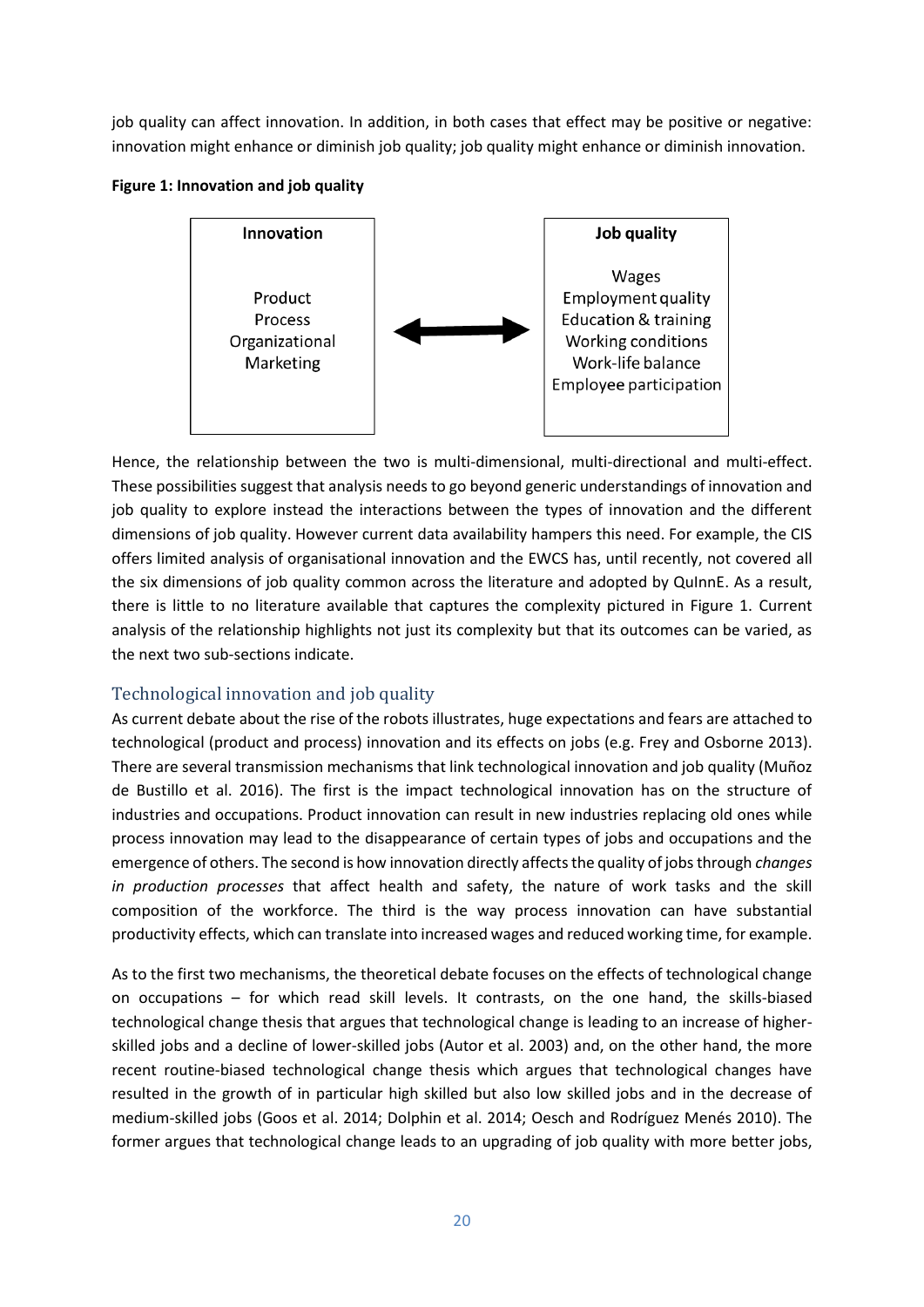while the latter argues that it leads to a polarisation of job quality, with more jobs with higher job quality and more jobs with lower job quality (for further discussion, see Hunt et al. 2018).

Whilst these two theories demonstrate important (potential) effects of technological innovation on job quality, they also have important weaknesses. One is the over-emphasis on technological innovation and their blindness to other types of (non-technological) innovations, even those already contained within the Oslo Manual, and which are more prevalent within organisations (Toner 2011). These other innovations might also affect job quality, as we discuss below. Another is their lack of attention to labour market (and other) institutions and power relations that mediate the relationship between technological change and job quality, as we suggest later. Thirdly, there is empirical evidence that the patterning of job quality outcomes is more diverse than these two theories predict (Muñoz de Bustillo et al. 2016; Fernández-Macias 2012). Finally, these approaches build exclusively on macrolevel statistical analysis, which has serious limits in uncovering the mechanisms through which innovation affects job quality, as we have already noted with the CIS.

As for the third mechanism, the extent to which productivity increases are indeed the result of only technological innovation is again disputable. Whilst capital, in the form of investment in technology is important, there are other influences on productivity; why that technology is adopted and how it is used are important, as analyses of Total Factor Productivity highlight. As such, managerial and organisational structures and practices are important (Comin 2010); a point raised in analysis of the European productivity puzzle (Askenazy et al. 2016). Furthermore, productivity gains are not automatically translated into higher wages, indeed wage growth in Europe has been lagging behind productivity growth in recent decades (van Gyes and Schulten 2015). As a result, the labour share has been declining (Karabarbounis and Neiman 2013). This development again points to the importance of additional factors such as labour market (and other) institutions and power relations.

Finally, in terms of the employment effect of technological innovations, employment rates across the EU were increasing before the GFC and have continued to do so since the GFC. Technological change may have reduced employment in some industries but not in others. Indeed, as the OECD (2017) observes, the digital revolution (a technological innovation) has so far not reduced overall demand for labour. However, the OECD also argues that most job growth has taken place in technologically stagnant sectors, such as health care, public administration and personal services, and that these sectors might be subject to future technological innovations and therefore possible employment rate reductions.

#### <span id="page-20-0"></span>Non-technological innovation and job quality

Analyses centred on technological innovation tend to assess job quality outcomes in terms of the resulting stock of good or bad jobs through industrial and occupational restructuring. Nontechnological innovation draws attention to the resulting reconfiguring of the content of jobs.

Non-technological innovation refers to organisational and marketing innovation. Here, notwithstanding the debate we outline above about its definition and measurement, we focus on organisational innovation. The reason for this focus is twofold: first, because there are calls for organisational innovation to be made more central to analyses of innovation generally and, second, as we noted above, there are also calls for a better workplace balance to be achieved between organisational innovation, as a form of non-technological innovation, and the STI approaches based on technological innovation (OECD 2010). Following the Oslo Manual, organisational innovation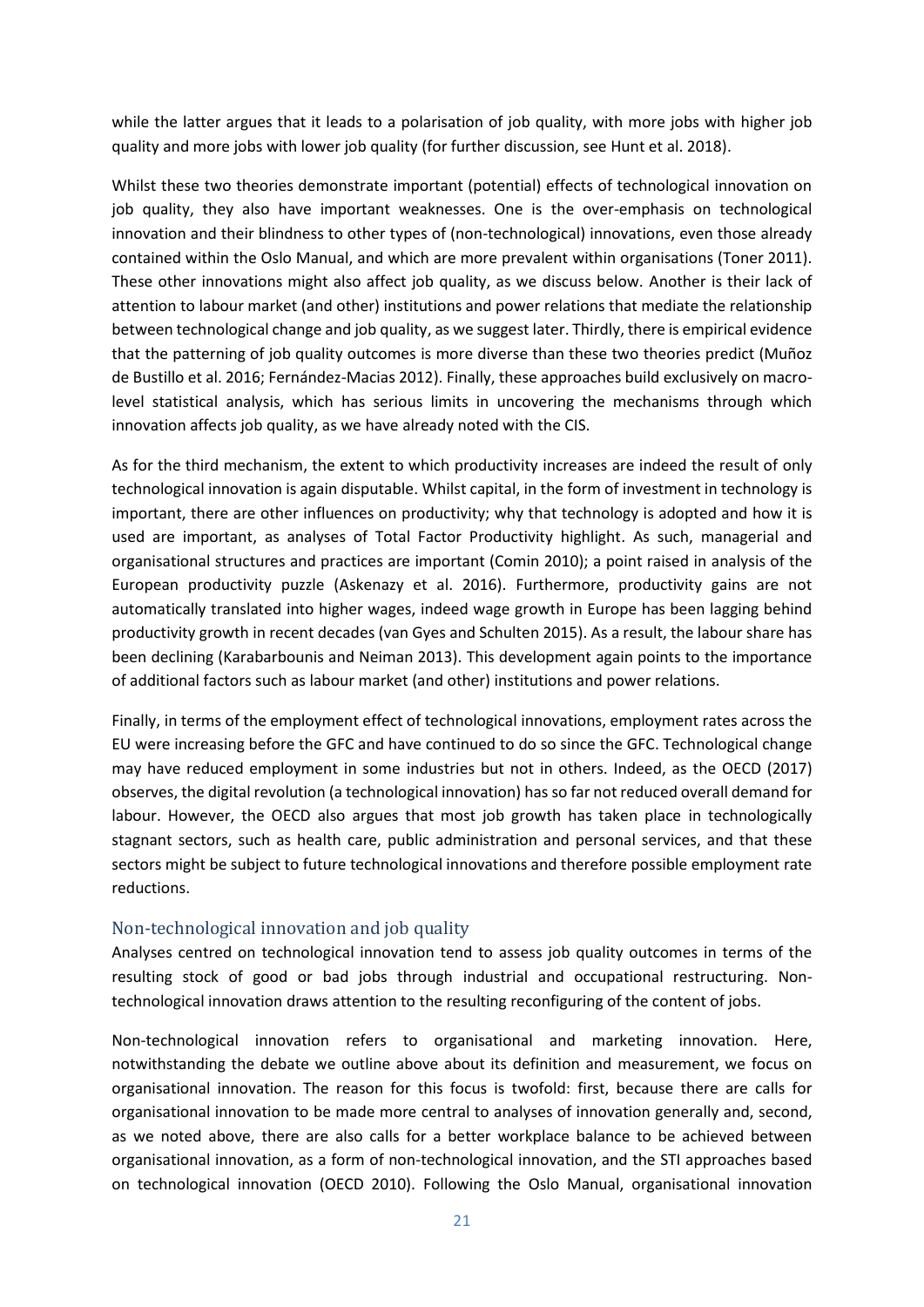concerns the implementation of a new organisational method in an organisation's business practices, workplace organisation or external relations. Organisational innovation can have very direct effects on job quality since it is concerned with how work is organised, jobs are designed and organisational relations are shaped. In fact, there can be a blurring of the boundary between the organisational innovation and job quality as concepts, with both often featuring, for example, employee development, task discretion and autonomy, and employment status (Eurofound 2012). Certainly, in terms of how each is measured, existing research indicates an overlap of some of the workplace practices associated with organisational innovation and job quality (e.g. Valeyre et al. 2009).

It is instructive to highlight a number of organisational innovations that have been implemented and the resulting job quality effects, both negative and positive. The first and most obvious is Taylorism or scientific management first introduced in the early decades of the twentieth century. Although the language of organisational innovation was not used at the time, Taylorism, as the sub-title of Braverman's (1974) ground-breaking book states, led to a 'degradation of work in the twentieth century' as indicated by the deskilling of workers. The second, the Volvo Kalmar plant experiment in the 1970s, was an attempt to deal with one of the outcomes of Taylorism – high employee turnover. Through its organisational innovation – teamworking, it sought to make the plant a better place in which to work (Agurén et al. 1976). Lean production, another form of organisational innovation, is claimed by different researchers to both enhance and undermine aspects of job quality (for a short review, see Delbridge 2010). With an emphasis on labour flexibility, many lean organisations have increased external flexibility, through the use of flexible contracts or temporary agency work, and/or internal flexibility, through flexible working time arrangements adapted to production needs or functional flexibility. The effects on job quality differ. Flexible contracts and temporary agency work are generally seen as increasing insecurity and therefore lowering job quality. Functional flexibility can result in increased autonomy and task enrichment and therefore in higher job quality. However, it can also result in higher work pressure and increased stress if it mainly concerns an increase in the number of tasks undertaken by workers. Another relevant and popular concept amongst policymakers is high performance work systems (HPWS) (for a discussion, see Boxall and Macky 2009). HPWS aim to strengthen organisational performance through a bundle of innovations in the way work is organised. It includes self-directing teams, high involvement of workers in organising work, limited hierarchies, higher training efforts, etc. Although the language of job quality is not used in the HPWS literature (see Boxall and Purcell 2019f), such practices can have positive effects on job quality since they are likely to lead to higher autonomy, more opportunities for skill development and possibly wage increases resulting from improved productivity. At the same time, they may lead to higher levels of work stress and increasing work-life imbalance, Boxall and Macky note. What these brief examples illustrate is that organisational innovation, even the same organisational innovation, has the potential to enhance or diminish job quality. What they also underline is the variety of job quality dimensions and indicators used to characterise and measure the impact of organisational innovation.

## <span id="page-21-0"></span>Going beyond organisational innovation

Whilst useful, cross-multi-dimensional analysis might still be insufficient. Better understanding of the relationship between innovation and job quality might be generated by recognising that not only must analysis incorporate the multi-dimensional nature of innovation and job quality, it might also benefit from incorporating the employee-centred practices that underpin the relationship This approach, whilst placing less emphasis on technological innovation, still refers to technological and non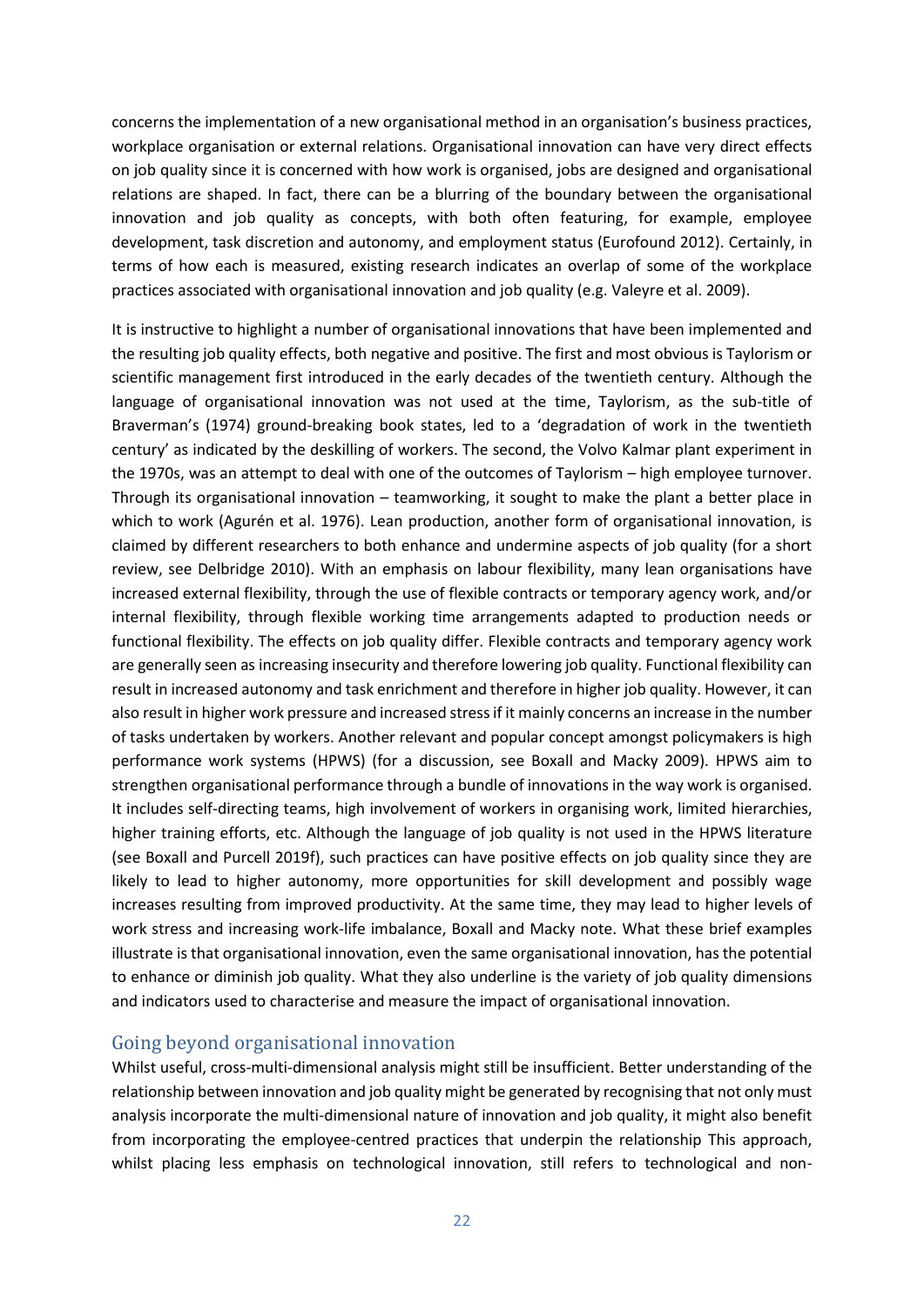technological types of innovation, recognises these types' impact on job quality, as outline above, but seeks to provide better understanding of the process through which they interact with job quality to potentially improve innovation performance at the firm level.

In this respect, an approach to understanding how and why innovation occurs that is gaining increasing attention is Employee-Driven Innovation (EDI). Whilst it resonates with the conceptual attempts to clarify organisational innovation outlined earlier, it differs in that it is argued to underpin all four types of innovation outlined in the Oslo Manual rather than encapsulate some of them, for example, in the case of workplace innovation, organisational and process innovations. In this sense EDI is not synonymous with organisational innovation but an approach that goes beyond organisational innovation.

As with those other concepts, EDI starts from the position that what is important to innovation is not R&D. Unlike those other concepts, EDI is premised on the importance instead of what happens in the 'everyday lives' on the 'shop floor' of organisations (Høyrup et al. 2010: 131). In particular the focus, EDI proponents argue, should be the relations within organisations that support learning, with learning being a social not an individual act: it is 'the processes (and related products) by which individuals expand their capacity (knowledge, skills, competence etc.) through action, experience and social interaction', Høyrup et al. state (p.150). EDI is explicitly a 'bottom-up' process in which employees are the key source and component of innovation (Høyrup 2010; Anderson et al. 2014; Wallace et al. 2016). It is premised on not just a social but also a humanistic approach to innovation, with employees regarded as creative individuals who have expert knowledge of the organisation, its activities and its external relations, and who possess problem-solving skills as well as information that management does not have and that hence have an innovation potential (Tidd and Bessant 2009; Høyrup 2010). Employee learning, accumulated knowledge and their application are therefore the foundation of EDI.

EDI proponents recognise that the innovation potential of employees is not a given. Instead, it is likely to increase when job quality increases. A number of aspects of job quality are argued to be of importance to foster EDI. For example, based on a literature review, De Spiegelaere et al. (2014) argue that contractual and wage flexibility are negatively correlated with EDI (see also Michie and Sheehan 2003), while functional flexibility is positively correlated with EDI. Another precondition for EDI is workplace learning (Fenwick 2003; Evans and Waite 2010). Others argue that autonomy and worker involvement are key conditions for EDI (e.g. Kristiansen and Bloch-Poulsen 2010). Unfortunately, there is no consensus, or at least no consistency, across this literature as to which aspects of job quality matter.<sup>1</sup>

There are similarities between EDI and attempts to clarify organisational innovation. All are practicefocused and make the case that employee resources and the organisational structures and practices that develop and deploy those resources are crucial to innovation. All are keen to pull understanding of the innovation process away from R&D departments. It is at this point, however, that the key difference also emerges. For the other concepts, outwith the R&D department, innovation is levered through the co-operation of a variety of stakeholders, including ordinary employees, across the whole

**.** 

 $1$  The danger is that this gap in consistency is filled with the concept of the 'learning organisation' (cf. OECD 2010), which itself lacks a commonly agreed definition.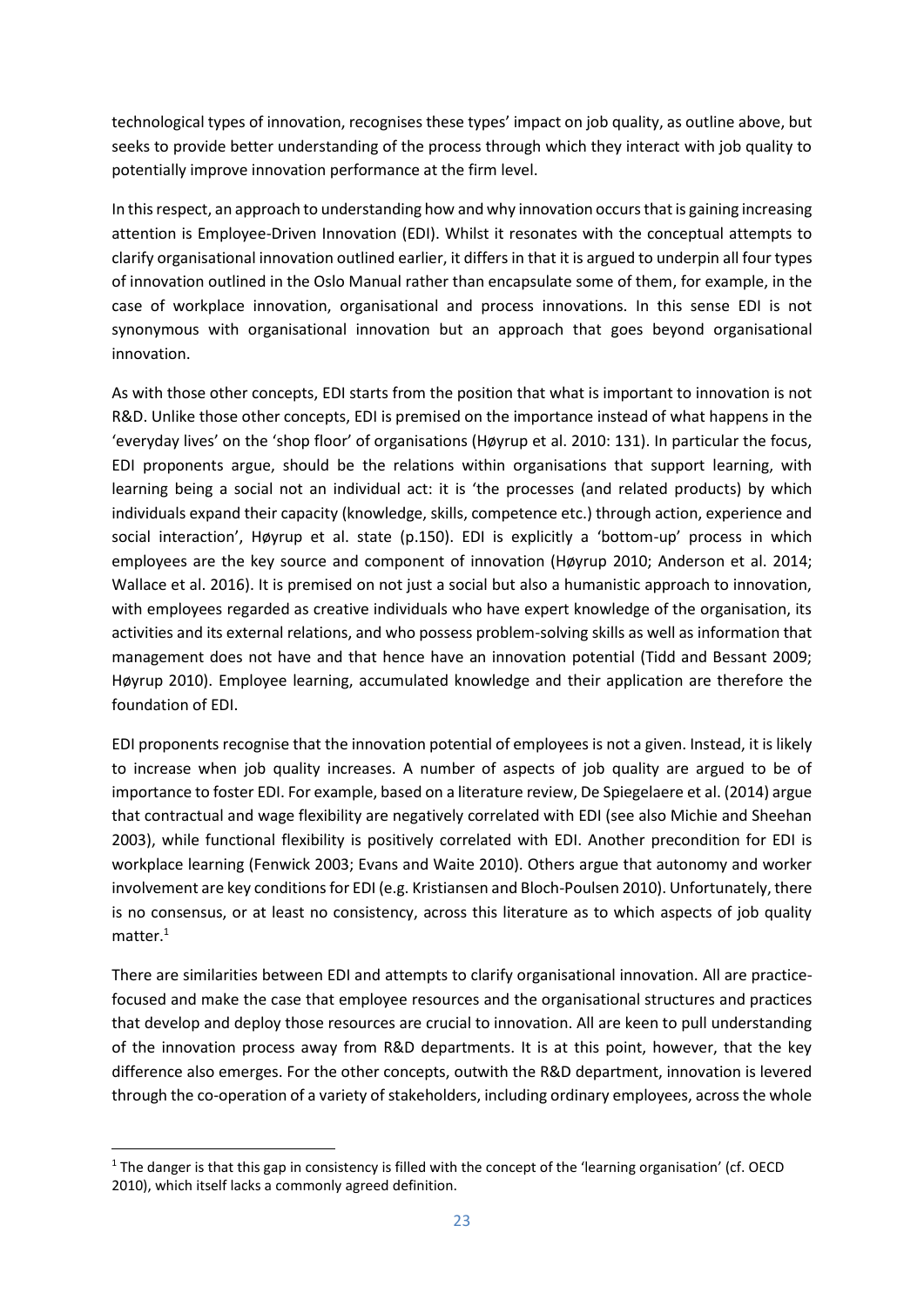organisation. By contrast, Kesselring et al. (2014) point out critically, EDI's focus is confined to the immediate work environment of the ordinary employees.

QuInnE views this EDI position as a strength rather than a weakness because it seeks not to provide better understanding of one type of innovation – organisational innovation – but a way of understanding of how all four types of innovation outlined in the Oslo Manual might be better levered. Instead of being a type of innovation, EDI is unambiguously a mode of innovation; in other words, EDI represents a way of doing innovation. Crucially, whilst other concepts varyingly suggest incorporating work, employment, management and organisational practices into understanding the innovation process, EDI's bottom up approach focuses attempts to understand the innovation process solely onto ordinary employees' working practices. Its difference then is not the privileging of particular types of innovation, whether technological or non-technological, but rather the privileging of the working practices of employees. As such it directs analysis of how and why innovation occurs to these practices, the extent to which they exist within firms and the conditions by which they exist. In doing so, it squarely addresses the need identified by the OECD (2010) that we highlighted above for creating working environments that better lever innovation.

What EDI also does is reference innovative capacity of firms. The innovative capacity of an organisation, i.e. its capacity to successfully engage in the four types of innovation, is on the one hand a function of the innovative potential and hence the job quality of its employees. On the other hand, it depends on an organisation's ability to access and mobilise this potential. Here the relationships between employees as well as between employees and management come into play. Where work is organised in ways that facilitate cooperation instead of competition between employees and that strengthen trust between employees and management, the capacity to mobilise the innovative potential of employees, and therefore the innovative capacity of the organisation, are likely to be higher.

Innovative capacity increases the potential for innovation by encouraging the generation of new ideas and mobilising worker support for change but it does not in itself ensure the adoption of innovations. A number of factors may affect the translation of innovative capacity into innovation per se. Senior management may have limited awareness of the ideas developed by employees at lower organisational levels whether because of a technocratic conception of the innovation process, poorly developed communication systems or lack of capacity (for example in SMEs) to engage in the necessary consultation. There may also be real or perceived business constraints on the adoption of new proposals, resulting from financial constraints, lack of clear demand or risk aversion in a context of market uncertainty. It could be expected, however, that the stronger the participative mechanisms at workplace level, the greater the likelihood that innovative capacity would be converted into effective innovation, since it would encourage two-way dialogue in which managers would be more regularly exposed to ideas from below, while workers would have a greater awareness of the constraints that needed to be taken into account in the way proposed changes were formulated. The whole organisation needs to learn, not just employees, if organisations are to have innovative capacity.

The interaction between innovation and job quality requires this innovative capacity to be developed and deployed. If it does, a virtuous circle can exist, see Diagram 2 below. Within this model, innovation might improve job quality, job quality then might then enhance innovative capacity, and innovative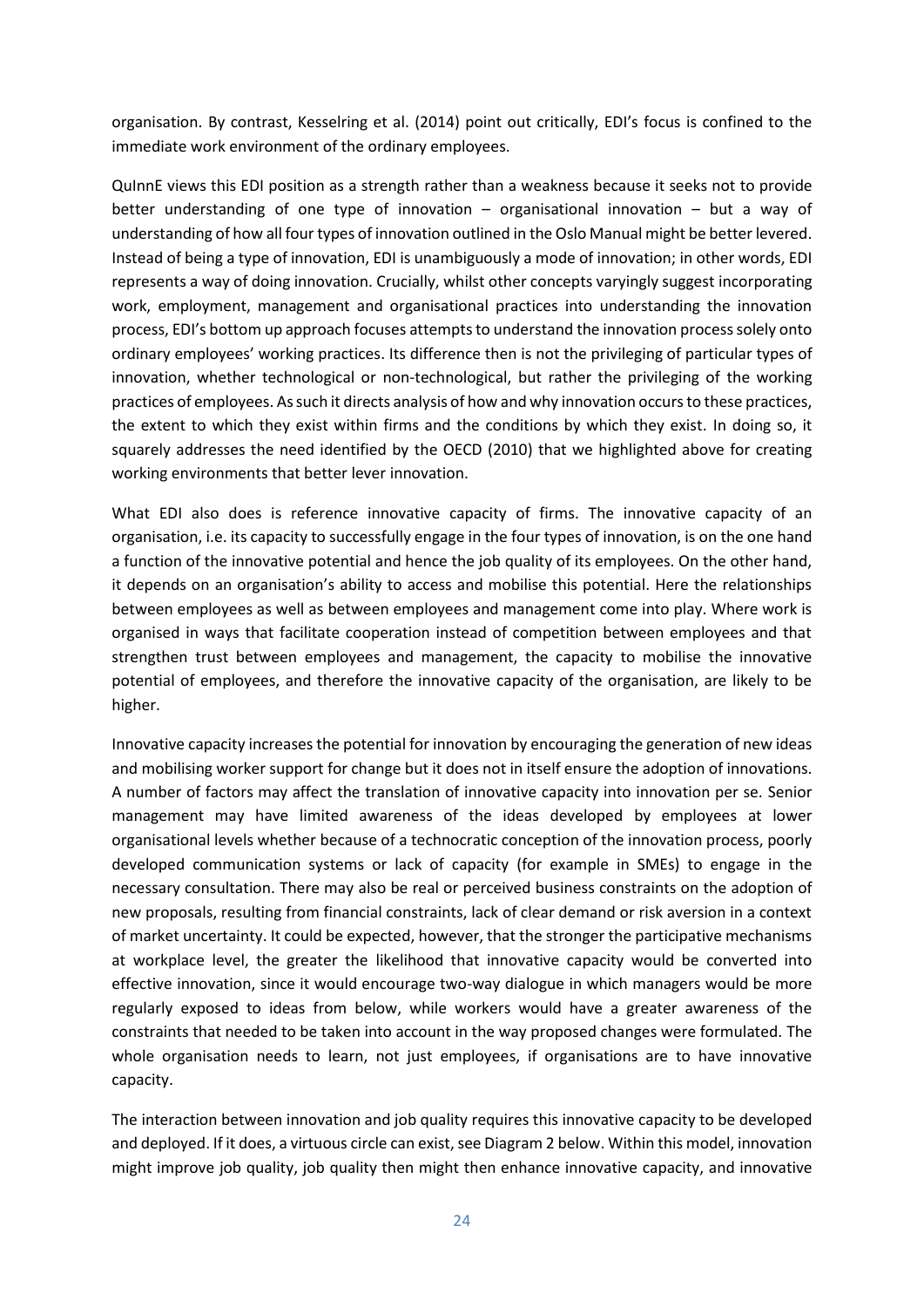capacity might deliver more innovation. Conversely, a vicious circle can exist whereby innovation undermines job quality, which in turn diminishes innovative capacity, resulting is less innovation. Both beneficial and detrimental, as well as non-consequential, elements can travel between the boxes or, more literally, the changes within one box (can) have spillover effects on the other, with the directionality indicated. In short, innovation can be beneficial, non-beneficial or have no impact on job quality. Aspects of job quality can be beneficial, non-beneficial or have no impact on innovative capacity and innovative capacity can contribute to various forms of innovation in various ways or not at all, by going unused for example.





The virtuous circle rests on the innovation process being employee-centric and, if the EU is to improve its innovation performance, then encouraging the virtuous circle is important. The broken lines between innovation, job quality and innovative capacity in Diagram 2 signal that the relationship is non-deterministic and that other mediating factors also come into play. The mediating factors between innovation, job quality and innovative capacity thus become of interest, with the boxes for each, as they are presented in Diagram 2 really just realms of possibility affected by these mediating factors.

## <span id="page-24-0"></span>Mediating factors

The dominant STI-driven perspective regards innovation as an activity that is performed by specialised departments (R&D most obviously) within organisations. In these departments, highly-qualified employees engage in innovation processes, the outcomes of which are subsequently introduced in the organisation as new (or revised) products, processes, ways to organise work or forms of marketing. In this perspective, innovation is a linear, planned and top-down process, employees are receivers of innovation, and job quality in the organisation matters only to a limited extent, mainly in relation to the capacity and willingness to accept innovations in organisations (Klein and Sorra 1996).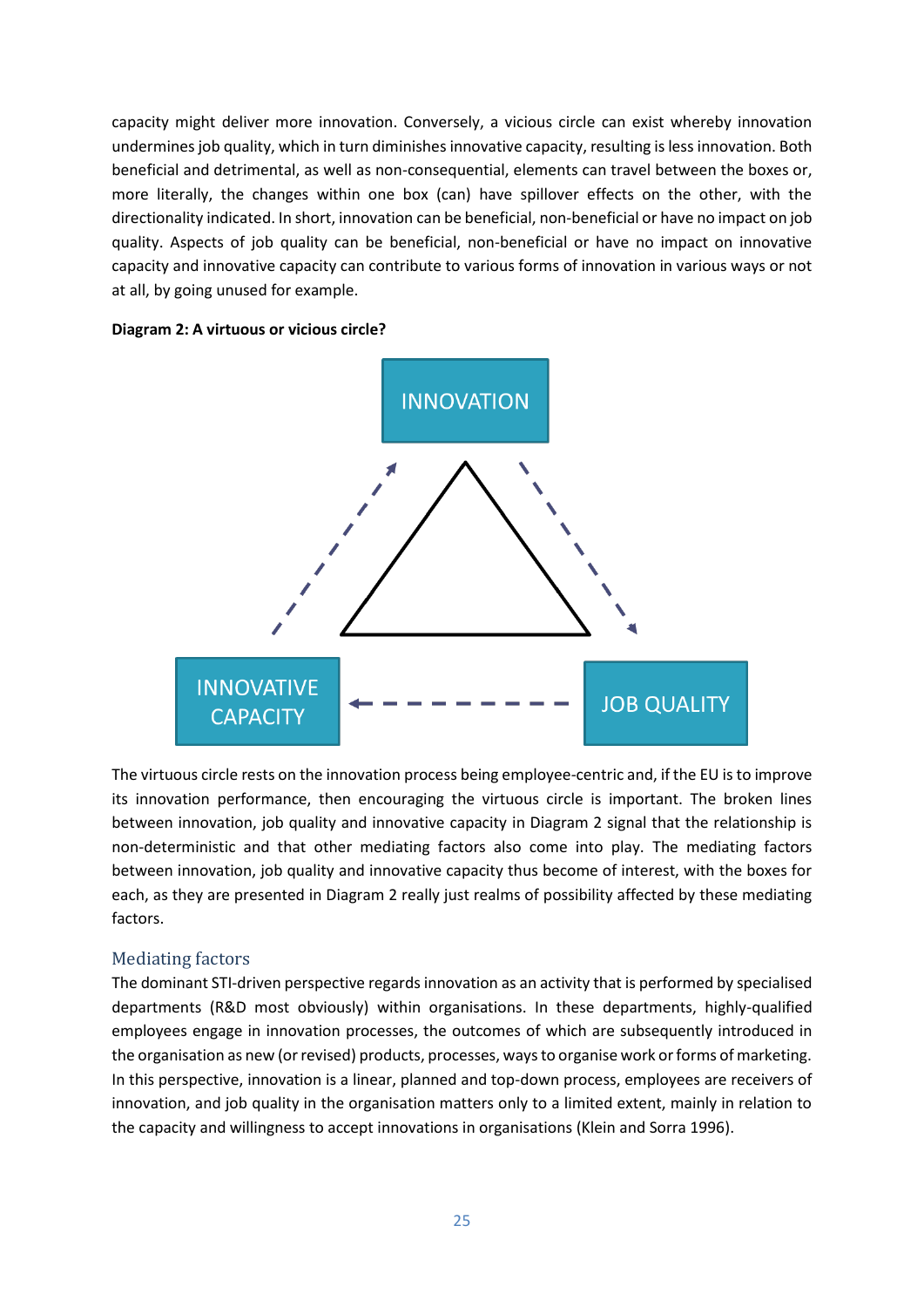#### *Competitive strategies and managerial choices*

As we have noted already, innovation can impact job quality in a number of ways; reducing the stock of good jobs, increasing the stock of bad jobs or reconfiguring aspects of the quality of existing or residual jobs (Muñoz de Bustillo et al. 2016). One mediating factor in these outcomes might be firms' competitive strategies. According to Porter (1980), these strategies are 'innovation', 'quality enhancement' and 'cost reduction'. Bundles of human resource practices then align with these strategies argue Schuler and Jackson (1987) Firms that pursue the cost reduction strategy require employees to work 'harder', typically with lower pay and skill. Firms pursuing the quality enhancement strategy require employees to work 'smarter' and typically receiving higher pay and more training. Firms pursuing the innovation strategy require employees to work 'differently' (p.210). The 'necessary ingredient[s]' of this difference may include employees being highly skilled, having more discretion, less managerial control and higher levels of co-operation as well as a longer-term focus, which, we would argue, is enabled by contract stability. Whilst a raft of research has sought to empirically test Schuler and Jackson's claims about the quality enhancement' and 'cost reduction' strategies, the 'innovation' strategy has received far less attention (Knox and Warhurst 2018). Whether these strategies are distinct is a moot point for example and in need for empirical investigation – as we noted above, innovation can lead to cost reductions within organisations.

More significantly perhaps, Knox and Warhurst's (2018) review of the evidence suggests that competitive strategy might be less deterministic of aspects of job quality than argued by Schuler and Jackson. This evidence reveals that firms pursuing the same strategy can offer different job quality, for example with regard to employment security by using temporary or permanent employment contracts (Metcalf and Dhudwar 2010). Such differences rest on managerial choices, Sung and Ashton (2015) suggest on the basis of a number of UK case studies, with some managers being much more people focused than others, and so more likely to invest in developing the skills of their employees for example. In other words, Sung and Aston argue, managerial choices influence the strategies pursued. Other Australian case study evidence (Skills Australia 2012b) suggests that it can be more mundane managerial concerns such as recruitment and retention problems but which are still addressed strategically by employers through the introduction of human resource policies that encourage, for example, skill development and skill use in the hope of making those firms more attractive places to work. Both sets of evidence resonate with the much earlier research by Child (1972) which points out that the introduction and implementation of technological innovations within firms is not determined by that technology but the outcome of choices exercised. These choices are exercised by powerful actors within companies, for example management and trade unions, and are often contested and negotiated. Current debates about the new digital technologies are blind to these organisational choices, who makes them and how they are made (Warhurst et al. 2019f). Nevertheless, these choices about technological innovation affect both the quantity and quality of jobs within workplaces. What these debates about strategy and choice highlight is the need for research focused on the right-hand slope of the triangle on how innovations translate into job quality that does not regard innovation, technological or otherwise, as deterministic but instead influenced by choices exercised within firms.

#### *Human resource management*

The link between job quality and innovative capacity is contingent upon organisations having appropriate and effective forms of human resource management (HRM). Given that innovation within organisations is predominantly incremental, Toner (2011) argues that organisations' workforces have a central role to play in generating and diffusing technological and non-technological types of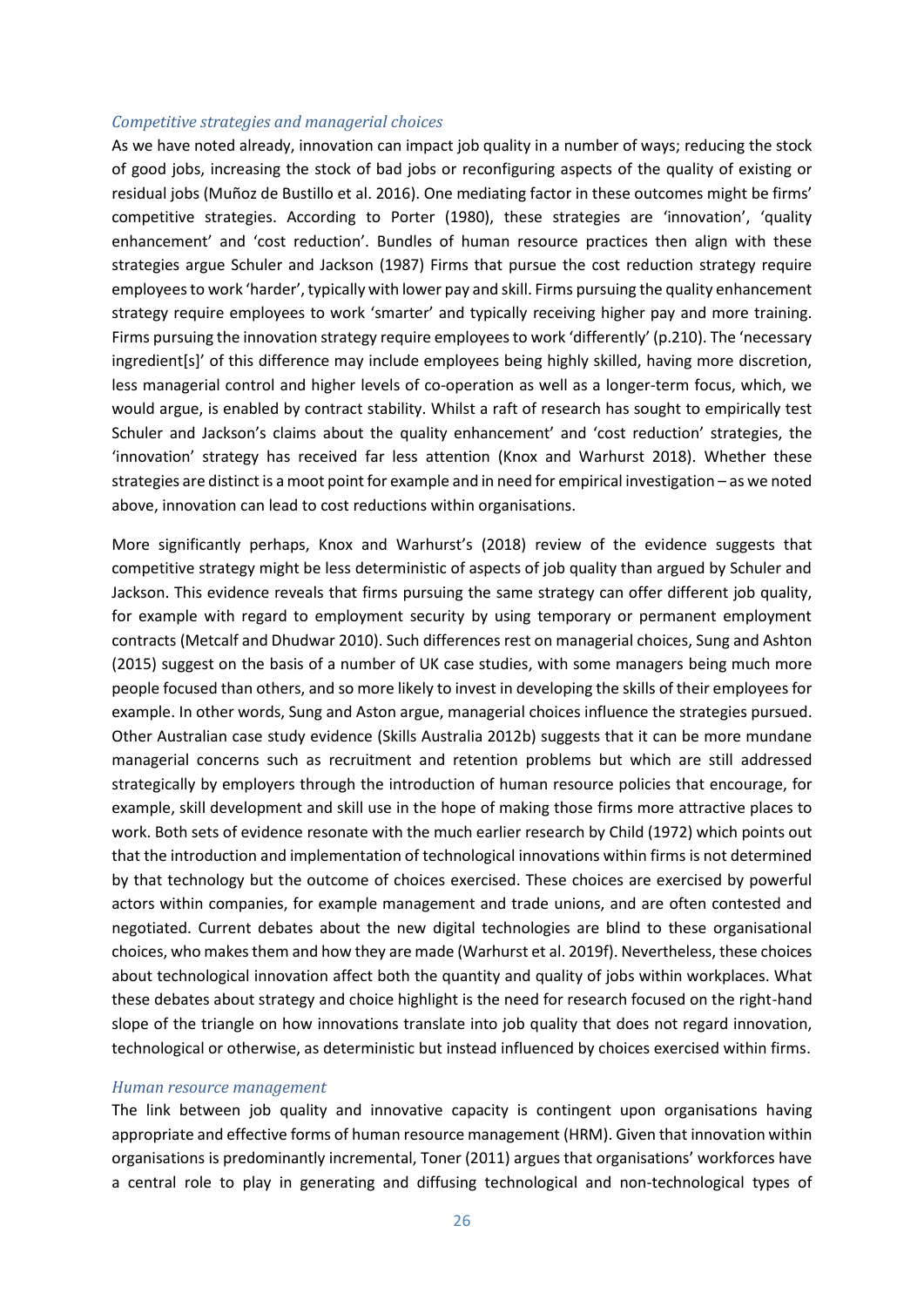innovation. There is suggestion in the literature that particular forms of HRM not only enhance job quality (see Skills Australia 2012a) but are also the same aspects of job quality that help develop and deploy innovative capacity. For example, the HRM literature on HPWS has posited an indirect relationship between HRM and innovation, with particular forms of HRM implying better job quality (e.g. Huselid 1995). The innovation described again tends to be incremental and process, and job quality characterised by pay, training, skill and workers having task discretion (see Laursen and Foss 2015). Without the link to job quality being made explicit, but in practice enveloping some of the dimensions of job quality used by QuInnE, the HRM literature argues that particular human resource practices facilitate innovation. Laursen and Foss (2003) for example find that delegated problemsolving facilitated through workers, individually and in teams, and workers having task discretion allows for the use of knowledge and skills leading to product innovation. Certainly, from a Schumpeterian perspective, more innovative firms should have more socialised forms of production, with less hierarchical control and more horizontal coordination amongst their workforces. Classic studies of innovation seem to support this argument, highlighting that innovation occurs best with particular forms of what is now called HRM. For example, in Burns and Stalker's (1961) case studies, organic forms of internal firm organisation aligning with unpredictable environments and more bureaucratic organisation aligning with predictable environments.

Research on human resource architecture within organisations suggests that innovative capacity is best created when employee knowledge is shared amongst employees (see Lepak and Snell 2010). To this end, work and employment needs to be organised to enable that knowledge acquisition and diffusion. In this respect, skills, education and training have a vital role in preparing the capability of these workforces for innovation but that these workforces' capacity to engage innovation is shaped by work organisation, Toner (2011) acknowledges. In 'high road' organisations, work is organised to enable trial and error experimentation amongst the workforce, which is also able to work collaboratively within and across functions and departments (Ahanotu 1998; Warhurst 2002). Similarly, the enablers of workplace innovation, as outlined by Kesselring et al. (2014), ensure that employees and managers have the capacity and willingness to engage with each other in innovation, which, they state means co-creation and co-design through work tasks that are organised to allow that engagement. Taken together this bundle of human resource practices has clear echoes of HPWS premised on employees having the ability, motivation and opportunity (AMO) to apply discretionary effort to achieve higher levels of performance (Appelbaum et al. 2000). Ability refers to employees being appropriately skilled, most obviously through training. Motivation can be extrinsic/financial, meaning 'gainsharing' reward systems, or intrinsic, meaning workers being challenged in wok, thereby inducing greater satisfaction and commitment, or is induced through a culture of trust between employees and managers. All three components have to be present for workplaces to become high performing – or specifically in relation to the innovation process, are the organisational enablers of the relevant employee practices.

Overall, what this literature highlights is that innovative firms have better job quality, underpinned by particular forms of HRM. Unfortunately, if the relationship between HRM and innovation is recognised in the literature (for an overview, see Laursen and Foss 2015), the relationship between HRM and job quality tends to be overlooked, implicit at best (Boxall and Purcell 2019f). Our reading of the HRM literature would suggest that this myopia needs to be addressed; HRM mediates between job quality and innovative capacity, acting as the facilitator for the bottom side of the triangle in Diagram 2.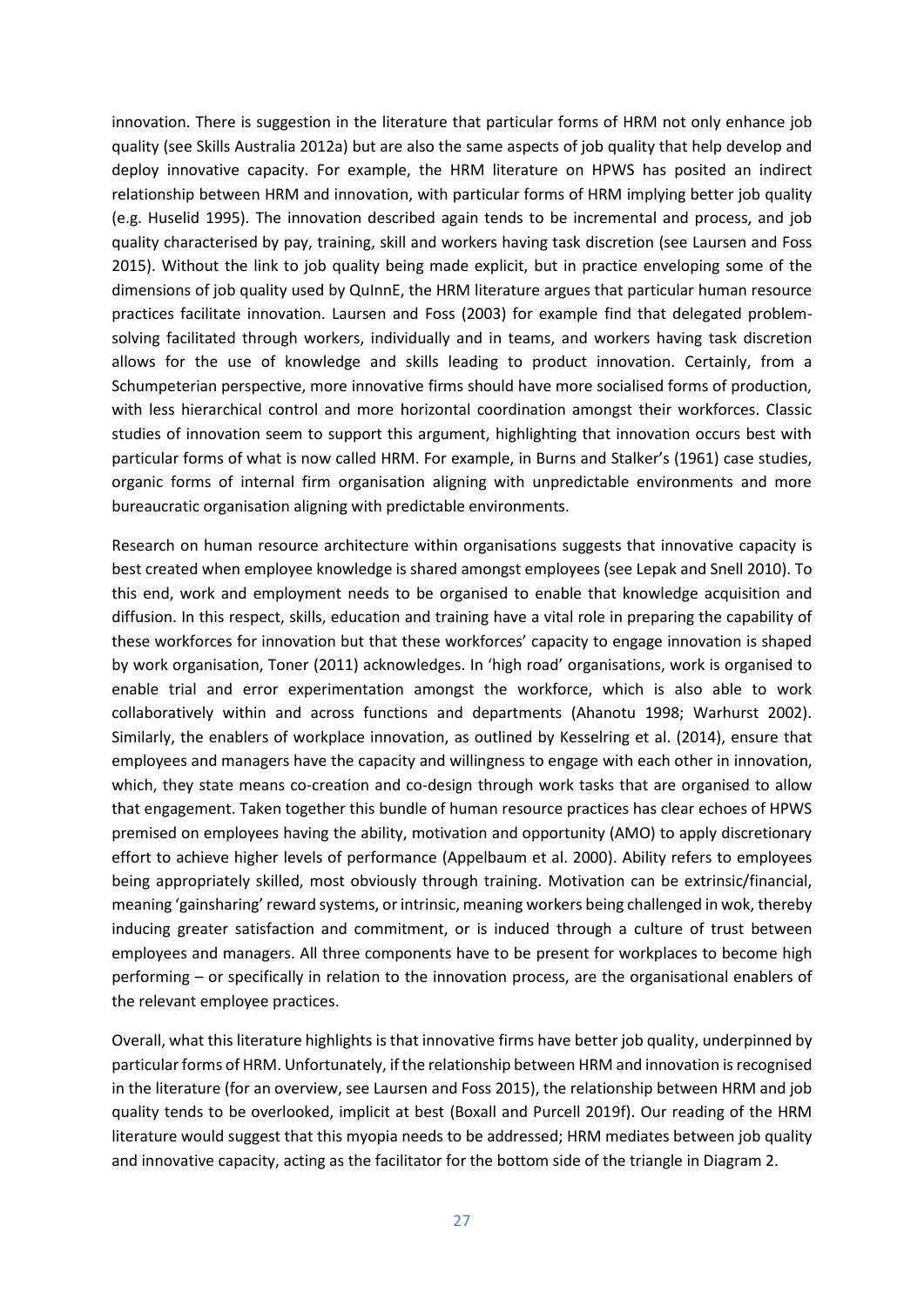#### *Innovation management*

The other mediating factor is innovation management (IM). IM 'encompasses the choices managers make regarding what innovations to pursue and how they develop, introduce and gain value from their endeavours' (Dodgson et al. 2014: 3). As such IM is a broad domain, encompassing the apex of the triangle in Diagram 2, and impacting both the left and right slopes of the triangle. While this perspective on IM is broad, it focuses on the choices and activities of managers as arbiters or gatekeepers of innovation, both in terms of what types of innovations are selected, in light of organisational internal and external factors, and how these innovations are implemented with different effects on employees (the right-hand slope). An even broader perspective on IM would also include the ways in which employees also actively or passively participate in managing the innovation process through formal collective or informal processes.

Remaining within the mainstream perspective that privileges the choices and actions of managers, the right-hand slope of the triangle is the 'implementation' aspect of innovation management, in keeping with the definition of innovation as the implementation or application of new ideas and processes. Often this implementation entails selection among multiple options, in terms of basic options and more fine-grained choices. Of equal concern for our purposes is the role of innovation management in facilitating employee participation in the innovation process – the left-hand slope. From an IM perspective, this activity is the most complex as it entails coupling employees' ideas, abilities and motivation to participate in innovation processes with other resources more exclusively at the disposal of managers, such as finance, time, physical infrastructure, wider knowledge resources, technology, collaboration networks etc. It often requires coordinating across the span of organisations (Philips 2014). In the triangle, employee-sensitive innovative capacity becomes one necessary and central resource for the innovation process but it needs to be facilitated and augmented by other types of resources. As resources are pulled from outwith as well as within the organisations, IM plays a mediating role in terms of both resources and opportunities and demands from the institutional and economic context beyond the organization, while simultaneously forming and utilizing the capacities within the organization. As with all management, actions can be successful or fail, productive or counter-productive, with beneficial and disadvantageous outcomes resulting from managerial action for a variety of reasons despite the intentions of managers, as Webb (1992) highlighted over 25 years ago.

In terms of creating a virtuous circle, it is thus hypothesised that the link between job quality and innovative capacity that is effective in engaging employees in the innovation process is contingent upon a number of mediating factors. The first is the bundle of managerial choices about the pursuit of competitiveness, including technology introduction and implementation. The second is the ability and willingness of management to construct appropriate forms of HRM. Relevant HRM practices include, for example, forms of work organisation, training and reward that strengthen cooperation, build trust and mobilise skills. The link between employee-centred innovative capacity and innovation is contingent, thirdly, upon the capacity and willingness of management to provide adequate systems of IM, with these systems including, most obviously, channels for taking account of employee contributions (e.g. consultative and/or representative participation) and for integrating technical advice, from R & D for example, with employee knowledge and ideas. It needs to be appreciated that how these factors play out can be firm-specific, and organisations can be leading-edge and exemplars within their sectors for other firms to follow (Smith and Meiksins 1995). However the aspiration for the European Commission has to be for these managerial choices and forms of HRM and IM to be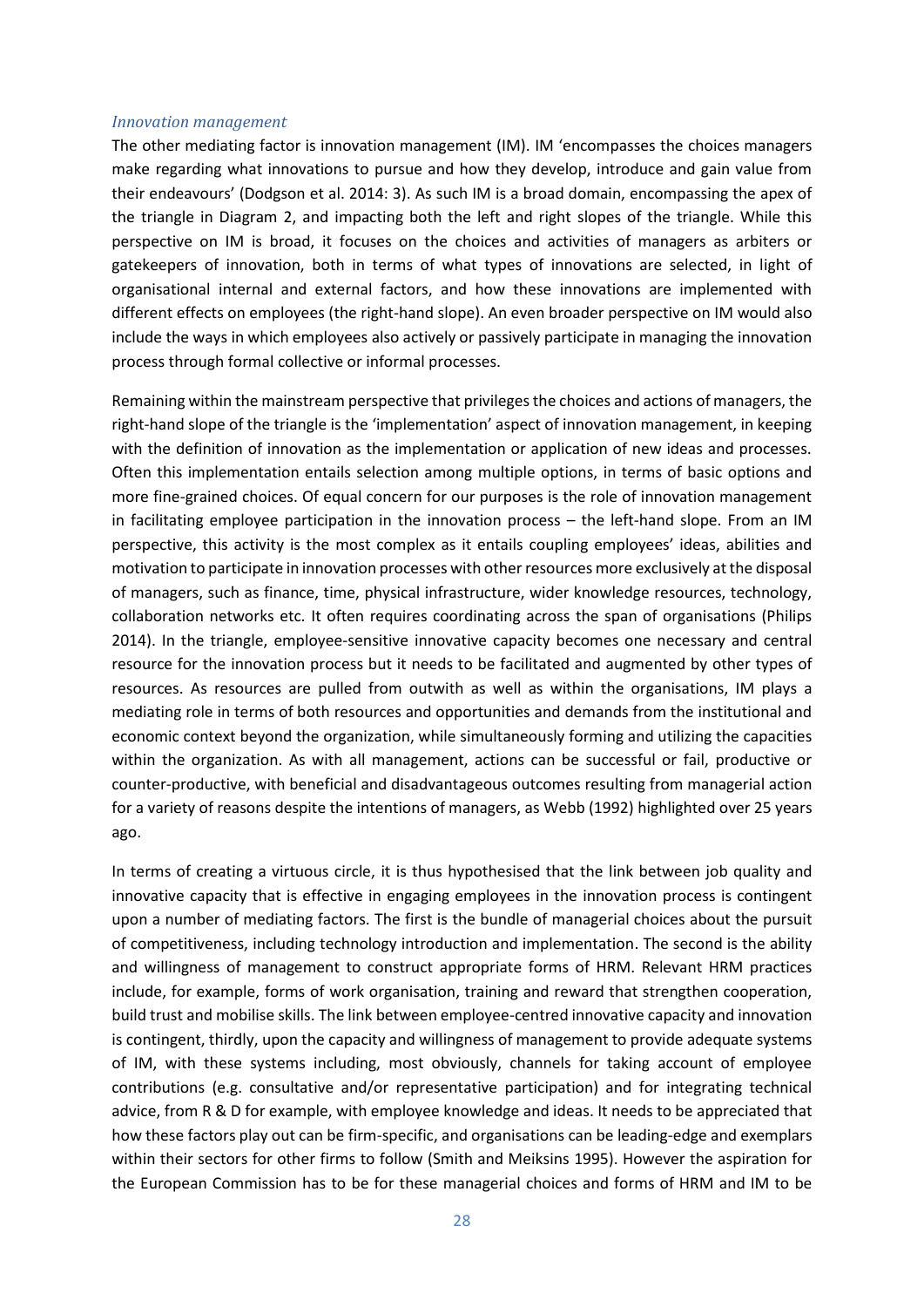standard, not leading, management and organisational practice if EU levels of innovation and job quality are to be raised. At present there are predominantly country-level contextual factors that might also be hypothesised as also coming into play.

#### <span id="page-28-0"></span>Contextual factors

It is not just levels of innovation and job quality that can vary substantially between countries as a result of institutional variations, the relationship between job quality, innovative capacity and innovation may well also vary for the same reason. As Polanyi et al. (1957) noted over half a century ago, any economy is an 'instituted process', in which 'institutional' refers to both agency and structure with social rules that, routinised, provide for 'an organised pattern of action' for economic actors (Zucker, 1987: 444). Each country, and sometimes regions within countries depending upon the extent of devolved responsibilities, has a 'distinctive configuration of institutional arrangements' (Stark and Nee, 1989: 9) for example financial and banking regulations, training and education policies, industrial relations systems and familial arrangements. As we noted earlier, a very popular expression of this institutionalism is the 'Varieties of Capitalism' approach (Hall and Soskice 2001), though there are increasingly influential variants, such as employment regime theory (Gallie 2007b).

Economic organisations, for example firms, are not just 'embedded' within these institutional configurations but for normative, coercive or mimetic reasons (DiMaggio and Powell 1983) also adopt the configuration of institutional arrangements within which they are located. Firms' structures and practices are thus encouraged and/or constrained by their institutional context. Stated more crudely, firms come to resemble the countries in which they are embedded.

These wider institutional and cultural environments are likely to effect key aspects of the innovation process. The relationship between job quality, innovative capacity and innovation may well vary substantially between countries as a result of institutional variations in the regulation of both employment relationships and the labour market, helping to account for marked differences in country innovation performance. The literature has pointed to four particular aspects of the institutional environment that can affect worker experiences, attitudes and behaviour in a way that may be important for innovation  $-$  the industrial relations systems, the educational and training system, employment protection regulations and the welfare system (e.g. Allmendinger and Liebfried, 2003; Anderson and Pontusson, 2007; Gallie, 2007b; Soskice, 1999).

#### *Industrial Relations Systems*

The regulation of employment relations too is institutionalised. A key dimension of differentiation of institutional systems with respect to employment relations is the extent to which they encourage participative decision-making, whether with respect to the social partners or more directly with the workforce at the organizational level. As has been noted, there are substantial variations between countries in the prevalence of participative decision-making at work, with the Nordic countries having relatively high and the Southern and Transitional countries having relatively low levels of participation (Gallie and Zhou, 2013).

Stronger institutionalization of social dialogue could be expected to strengthen a virtuous cycle of higher job quality, greater impact of job quality on innovative capacity, stronger conversion of innovative capacity into innovation and more positive effects of innovation on job quality. Participative decision-making with respect to work organization should raise job quality by producing a better adaptation of jobs to the preferences and needs of workers, thereby leading to stronger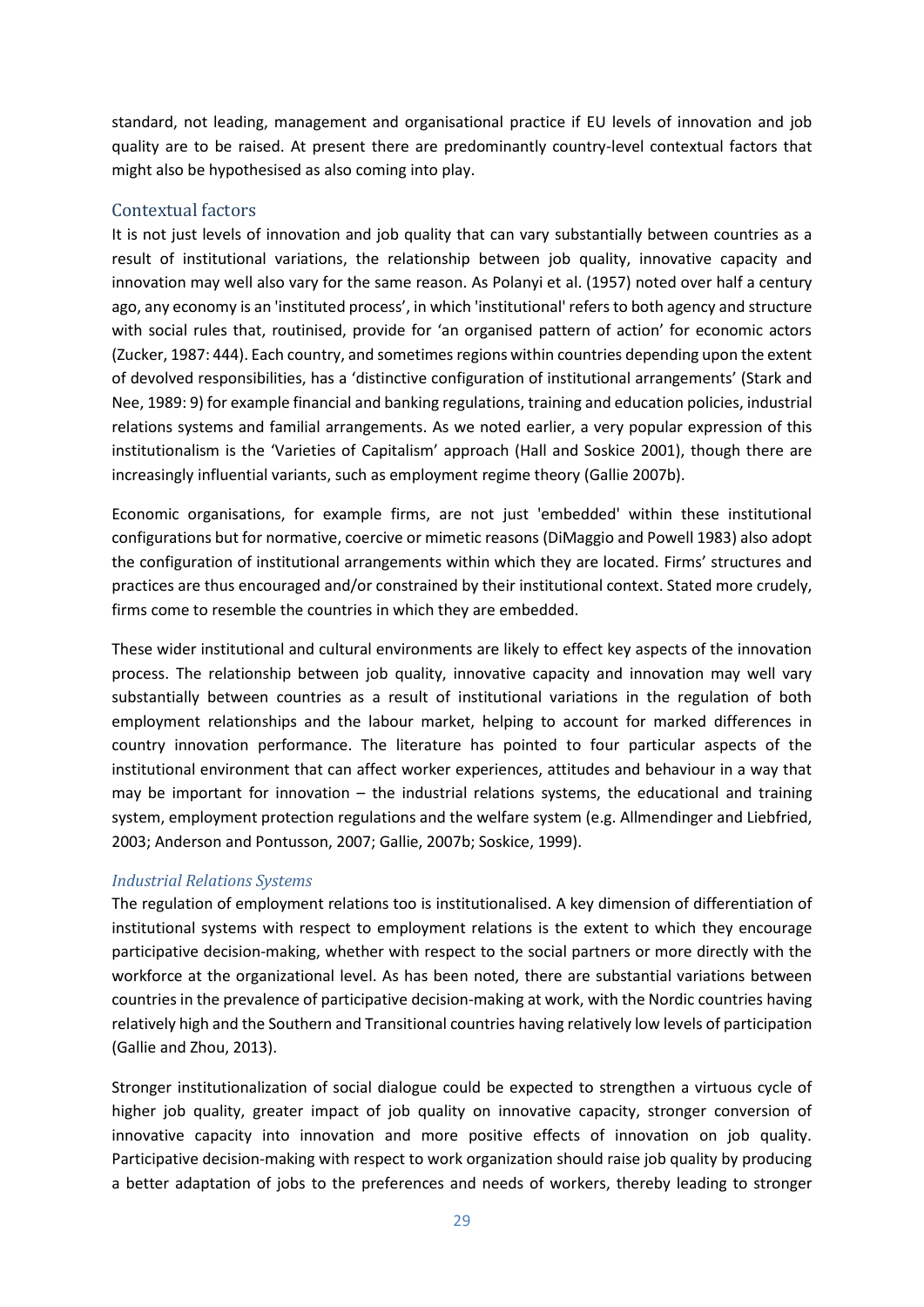motivation to improve work processes. At the same time, it should encourage greater trust and cooperation between employees. Higher motivation and increased worker cooperation are essential conditions of high innovative capacity. Further, stronger institutionalization of social dialogue at workplace level should facilitate the communication of workforce ideas for improvements to higher levels of management. Forms of innovation informed by consultative processes are more likely to be associated with further improvements in job quality and less likely to lead to a deterioration in work conditions (at least for workers with a given employer). The key point is that the propensity for these practices to occur is likely to be mediated by the particular institutionalisation of employment relations within each country.

#### *Educational and Training Systems*

Countries differ with respect to their skill formation systems in a way that may affect employers' openness to utilising the skills and knowledge of their employees. Even in countries with similar levels of economic development and the same technology use, there are differences in work-related education and training systems (Bosch 2017). Discussions of institutional differences in these systems have emphasized the significance of degrees of standardization and stratification of educational programmes (Allmendinger and Liebfried, 2003) for the status and recognition of skills. A parallel literature (Soskice, 1999) has underlined the distinctive dynamics of countries that promote specific skills in contrast to those that draw primarily on general skills (for an update, see Martin 2017). There can be contrasting expectations about the implications of differences in educational systems for innovation processes, in particular, with respect to their consequences for a more inclusive use of innovative capacity. On the one hand, they may encourage a technocratic conception of the innovative process, since they emphasize the importance of specific technical skills with distinct spheres of expertise and responsibility. This type of conception could encourage the creation of relatively closed organizational siloes, with those employees formally directing the innovation process reluctant to take account of the knowledge and views of those most directly involved in the work process. On the other hand, the certification of technical skills in the wider workforce that tends to characterize specific skill systems may raise the status of and respect given to workers on the front line and encourage higher levels of consultation. The relative importance of these two dynamics is an important issue for empirical investigation.

#### *Employment Protection and Welfare Regimes*

A third aspect of institutional differentiation that has been central to the literature has focused on mechanisms that enhance or reduce employee security, whether in specific jobs or in the wider labour market. As we noted earlier, the importance of job security for employees' willingness to engage with innovation has been a matter of debate. However, there is some evidence that lack of security encourages withdrawal and a defensive approach to innovation (Probst et al. 2007; Probst, 2009). It could be expected then that institutional structures that provide stronger job protection will favour more active involvement of employees in innovation and a greater willingness to accept the changes that it implies. The most direct institutional factors affecting job security are the nature of contracts and the strength of employment protection regulations. Innovative capacity is likely to be higher where the workforce is primarily recruited into regular, rather than temporary contracts, and where employment protection is stronger. It is possible, however, that the willingness of workers to engage with innovation will also be affected by their perception of their broader security in the labour market (sometimes termed employment security). If the labour market is seen as offering relatively good opportunities for finding new jobs, workers may still feel that there are benefits in being actively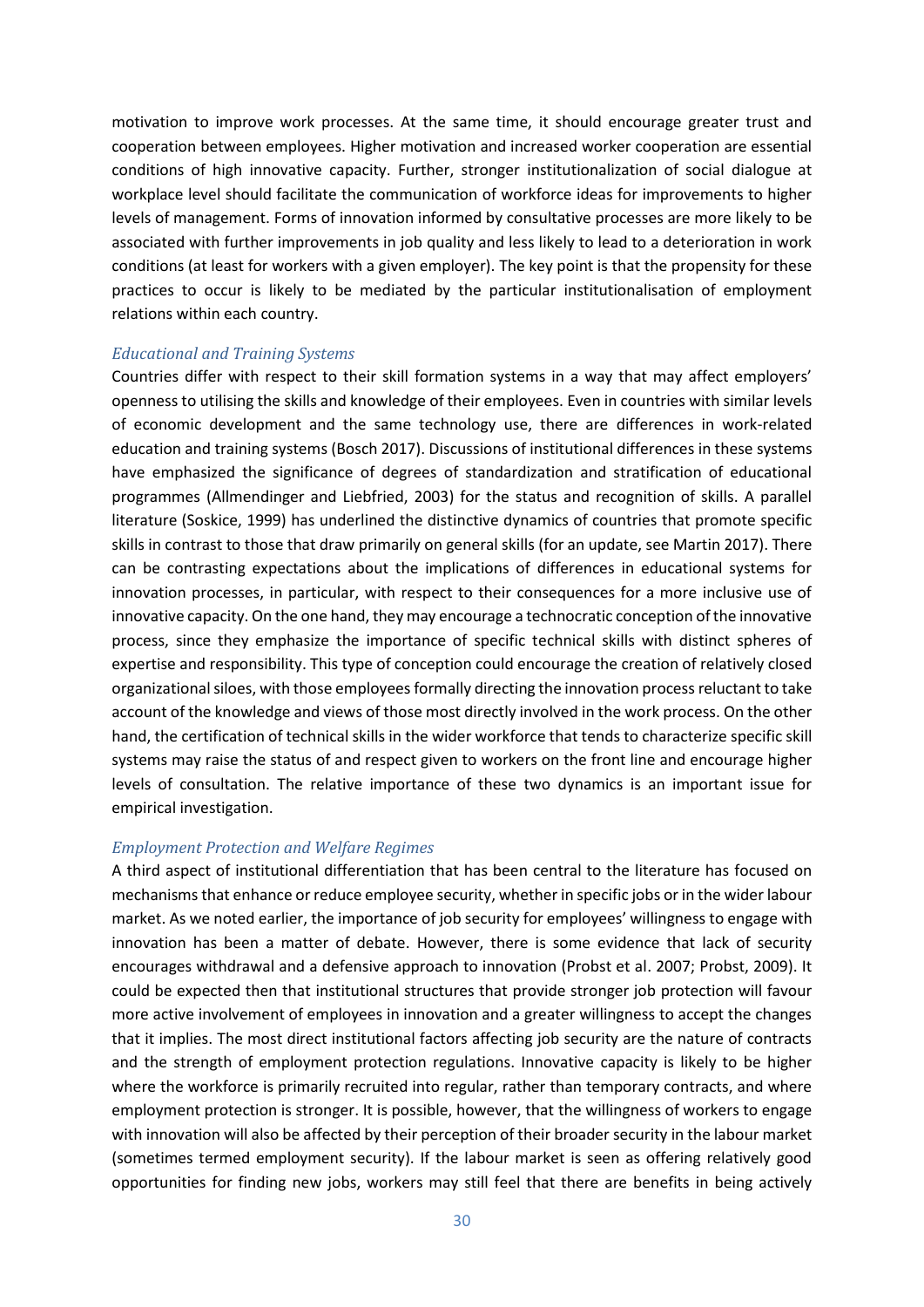involved in innovation in their workplaces, since the knowledge they acquire may enhance transferable skills that improve their future job prospects with other employers. While wider labour market security is predominantly related to macro-economic conditions, there is some evidence that stronger welfare systems and more developed labour market activation policies can contribute to a sense of employment security.

These four aspects of the institutional environment can thus not only enhance or diminish levels of innovation and job quality, it can be hypothesized that they will affect the relationship between innovation, job quality and innovative capacity, encouraging or constraining the virtuous circle. In the absence of EU-wide standardisation of institutions and institutional configurations, country differences will continue to matter within the EU with respect to the strength or weakness of the virtuous circle. However, to return to the point made above, institutions are not inert and actors within them have agency (Warhurst 1997). Vanselow (2008), for example, charts the new-entrantemployers-led changes to the long-standing institutionalised employment relations of the hotel industry in Germany over the turn of the twenty-first century that did much to undermine the job quality of room attendants. More positively, Metcalf and Dhudwar (2010) found that UK organisations operating in the same markets with the same pressures offered different levels of job quality, with those offering better job quality doing so because of their 'corporate ethos … rather than operating requirements' (p.39). Consequently, even within countries, managers as employers in loco can make choices within the institutional constraints about whether to pursue human resource management and organisational development policies and practices that will enable their employees to take a more central role in innovation process.

## <span id="page-30-0"></span>Discussion and conclusion

The European Commission recognises the importance of innovation for EU competitiveness and also that the EU's innovation performance needs to be improved (EC 2012, 2013a). To this end it has begun to consider whether mutual gains can be made by linking innovation to another of its policy aims – the creation of high-quality jobs It is posited that high-quality jobs within firms might be one of the factors that helps stimulate more innovation in those firms and so higher economic growth (EC 2014). As a consequence, there exists an emerging policy convergence around innovation and job quality but which, the Commission also acknowledges, requires further research.

QuInnE responds to this need, with this Working Paper outlining some of the challenges and opportunities that exist in analysing the relationship between innovation and job quality. Two particular issues are explored in the Working Paper: first the conceptual limitations in the measurement of innovation and job quality; and, second, the need to better model the relationship innovation and job quality, and how the two interact. The intention is to provide a framework of analysis for research that will help improve the evidence base of and policy development about the relationship between innovation and job quality and its outcomes.

The Working Paper first outlined current European Commission policy thinking about innovation and job quality, and how both are now regarded as important to the EU economic growth post GFC. However, to date, they have been treated separately within policy but that separation is now being addressed, with the Commission recognising possible linkages between innovation and job quality that might be mutually beneficial but which require researching. An important task in providing the necessary research that might explore this link is object clarification and the Working Paper reviewed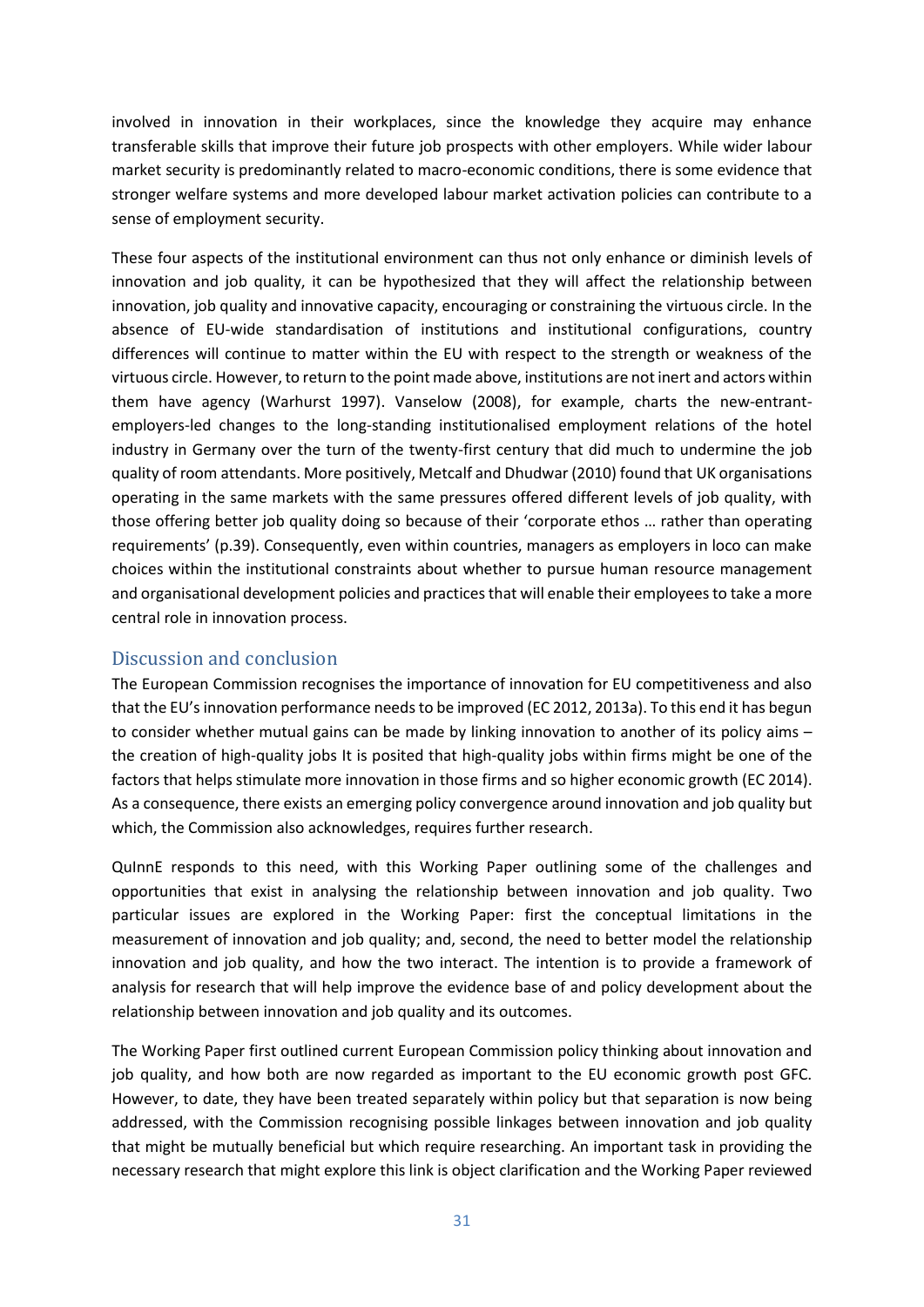key literature about innovation and job quality. It outlined debates about the classification of innovation through different types, impact and novelty. Whilst acknowledging the definition and measurement problemsin the current version of the CIS, QuInnE acceptsthe four types of innovations listed in the Oslo Manual (OECD 2005) but also recognises that classification alone is insufficient; it is also necessary to understand the agency and processes that deliver innovation. To this end QuInnE also adopts the EDI mode of innovation, with its emphasis on an employee-centred levering of innovation of all types. Likewise debates about the nature of job quality were outlined, from which it was argued that a bespoke employee-centred, multi-dimensional and cross disciplinary sixdimensional framework of job quality best captured the approaches used across the existing scientific literature. This approach to job quality strips out the extraneous factors that appear in some measures of job quality and focuses instead on only the work and employment of employees (see Muñoz de Bustillo et al. 2011). These reviews result in understandings of both innovation and job quality as multidimensional but centred on work and employment practices within firms. The literatures also suggest that innovation can enhance or diminish job quality and job quality can enhance or diminish job quality or mutual gains can accrue for both from their interaction. The relationship is also therefore potentially multi-directional. What is required is a model that helps explains these potential outcomes.

The Working Paper advanced a preliminary model that seeks to unpack the complex relationship between innovation and job quality, with their interaction requiring the development and deployed of employee-derived innovative capacity. This innovative capacity within firms is both a function of the innovation potential of firms and the job quality of its employees, and an outcome of firms' ability to access and mobilise this potential – and hence the adoption of the EDI approach. This set of interactions potentially forms a virtuous circle. Within this circle, innovation might improve job quality, job quality then might then enhance innovative capacity, and innovative capacity might deliver more innovation. The converse can also occur, creating a vicious circle whereby innovation undermines job quality, which in turn diminishes innovative capacity, resulting is less innovation.

A number of hypotheses were offered involved mediating and contextual factors that might explain the functioning of the triangular dynamic. Within the firm, managerial choices about the pursuit of competitiveness, including technology introduction and implementation, plus human resource management and innovation management were suggested as mediating factors. Drawing upon institutional approaches to economic organisation (e.g. Gallie 2007a), it was also acknowledged that firms' embedding within particular national institutional configurations can also shape the functioning of the virtuous circle. Four particular aspects of firms' institutional environment were hypothesised as salient: the industrial relations system, the education and training systems, and employment protection and welfare regimes. How these factors might influence the virtuous circle now becomes open to empirical examination, including international comparative research.

The preliminary model plus mediating and contextual factors together provide a useful analytical framework through which to research the link between innovation and job quality. The strength of this framework is that it draws on and develops key theoretical and empirical literatures across the innovation and job quality fields of study. In doing so, it clarifies the centrality of employees' working practices and supporting employment practices within the innovation process. It also highlights the important role of innovative capacity in the interaction of innovation and job quality. Furthermore, it recognises that this innovation process is likely to be shaped by wider management and organisational practices within firms, and the influence of the broader institutional environment into which firms are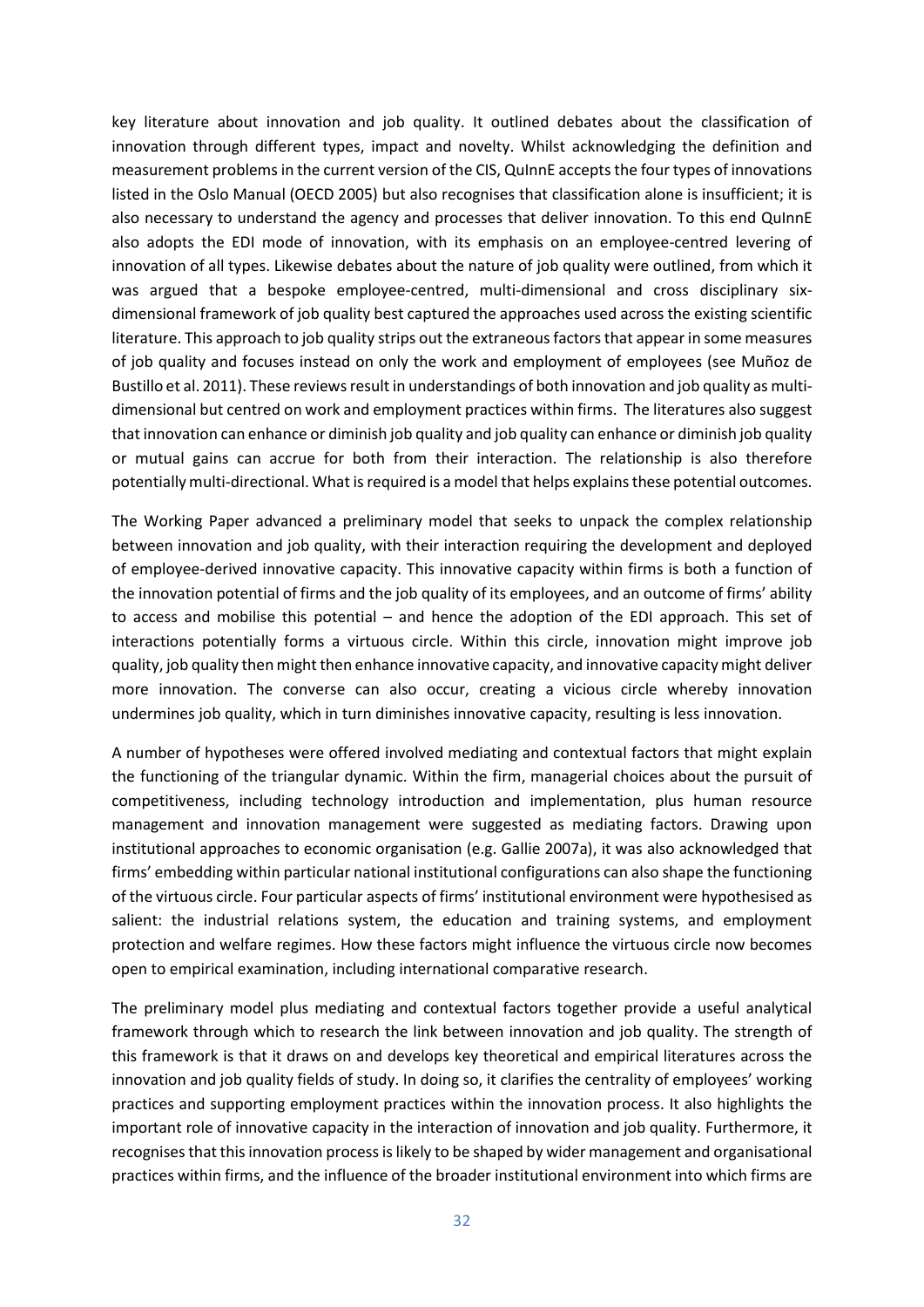embedded. In recognising the importance of contextual factors within the framework, the model opens up to research that is internationally comparative. This type of research would help identify for the European Commission if there are general or institutionally differentiated patterns and trends with respect to the relationship between innovation and job quality. In doing so, it would also be able to explore empirically whether some countries and, if so, which countries, are more likely to be characterised by firms with virtuous circles and those more likely to have vicious circles.

Whilst this Working Paper has focused on the relationship between innovation and job quality and the circumstances under which they may or may not be mutually beneficial, there may be other potential outcomes of this relationship that are of concern to the European Commission. One such concern is the reduction of inequalities and an increase in inclusiveness through more and better jobs (EC 2011, 2014). It is not clear that innovation alone can deliver these outcomes. As Marsden (1999) notes, work and employment are the primary generators of social equality/inequality in contemporary societies. This outcome occurs through several processes associated with the innovation-job quality-innovative capacity dynamic. At the most generic level, as discussed above, the creation, preservation and disappearance of particular jobs provide or deprive individuals with specific skills and socio-geographic characteristics of employment. Who is most affected by the resulting industrial and occupational restructuring, and in what ways, is unclear (Pianta 2013). As innovation impacts and runs through multiple dimensions of job quality, the triangular dynamic can increase or lessen equality in society by improving or leading to the deterioration of, for example, wage levels, occupational health, skills and training, ability to balance employment with domestic work for those in work. In other words, innovation and job quality are inimitably linked, with both beneficial and detrimental outcomes possible, and these outcomes promote or decrease equality in society as a consequence of both the quantity and the qualities of jobs as impacted by innovation. The beneficial and detrimental effects of innovation on jobs can have varied effects on skill groups, social classes and populations located in specific geographic areas, as well as upon age cohorts (younger and older workers) and men and women. This issue of in/equality as a potential outcome of the relationship between innovation and job quality is explored by Gallie (2018) and Hunt et al. (2018).

Within continuing academic and policy interest in innovation, and renewed interest in job quality, there is new interest in linking innovation and job quality because it is hypothesised that their relationship might deliver a range of EU policy aspirations (EC 2012, 2014). In particular new ways to improve the EU's innovation performance are needed. The conditions by which these aspirations might be delivered through this relationship need to be better understood through new research. Indeed it is essential to the beneficial (in policy terms) functioning of that relationship that research is conducted on its operation and outcomes. This research requires a framework of analyses that, on the one hand, provides a model of that relationship as a process and, on the other, can link that model to innovation as an output and the range of other potential outcomes and impacts of that relationship such as better jobs, economic growth and greater equality and inclusion (cf. Dortmund Position Paper 2012). This Working Paper provides that framework. No doubt it will be iterative, developed as new scientific evidence emerges from empirical research using the framework. In the meantime, the framework provides useful conceptual support for the European Commission as it shifts towards integrated policy thinking around innovation and job quality.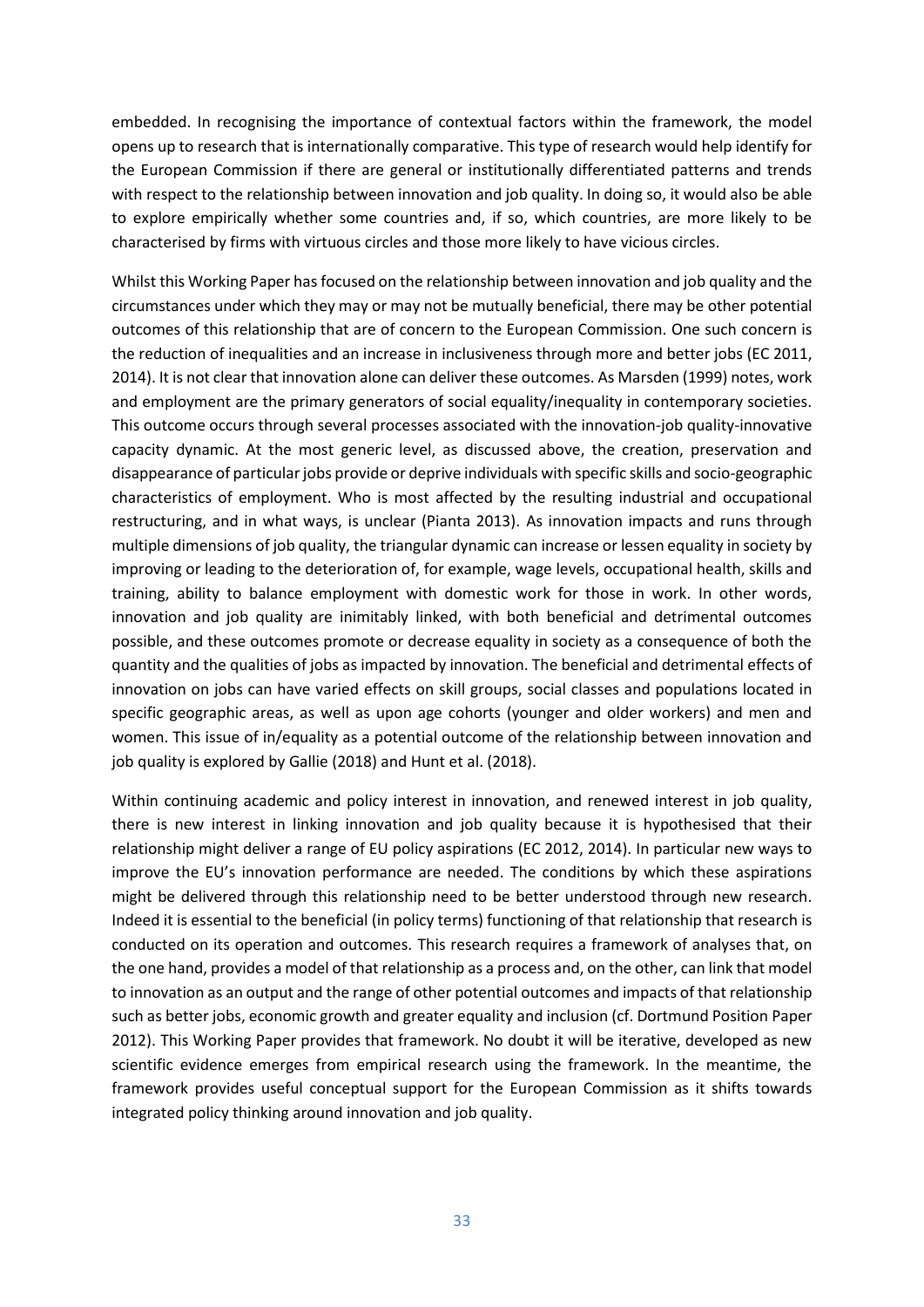## <span id="page-33-0"></span>References

Agurén, S., Hansson, R. and Karlsson, K.G. (1976) *The Volvo Kalmar Plant*, Stockholm: The Rationalisation Council SAF-LO.

Ahanotu, N.D. (1998) 'Empowerment and production workers: a knowledge-based perspective', *Empowerment in organisations*, 6(7): 177-186.

Alasoini, T. (2013) 'Promoting employee-driven innovation: putting broad-based innovation policy into practice', paper for the International Helix Conference, Linköping, Sweden.

Allmendinger, J. and Liebfried, S. (2003) 'Education and the welfare state: the four worlds of competence production.' *Journal of European Social Policy,* 13(1): 63-81.

Anderson, C. J. and Pontusson, J. (2007). 'Workers, worries and welfare states: Social Protection and job insecurity in 15 OECD countries.' *European Journal of Political Research,* 46**(**2): 211-235.

Anderson, N., Potočnik, K. and Zhou, J. (2014) 'Innovation and creativity in organisations: a state-ofthe-science review, prospective commentary, and guiding framework', *Journal of Management*, 40: 1297-1333.

Antón, JI., Fernandez Macias, E. and Muñoz de Bustillo (2012) 'Identifying Bad-Quality Jobs across Europe' in C. Warhurst, F. Carré, P. Findlay and C. Tilly (eds) *Are Bad Jobs Inevitable?: Trends, Determinants and Responses to Job Quality in the Twenty-First Century*, London: Palgrave Macmillan.

Appelbaum, E., Bailey, T., Berg, P. and Kalleberg, A.L. (2000) *Manufacturing advantage*, Ithaca: Cornell University Press.

Appelbaum, E., Hoffer Gittell, J. and Leana, C. (2011) 'High-Performance Work Practices and Sustainable Economic Growth', CEPR - Center for Economic and Policy Research, Washington.

Armbruster, H., Bikfalvi, A., Kinkel, S. and Lay, G. (2008) 'Organisational innovation: the challenge of measuring non-technical innovation in large-scale surveys', *Technovation*, 28: 644-657.

Arundel, A., Lorenz, E, Lundvall, B.-Å. and Valeyre, A. (2007) 'How Europe's economies learn: a comparison of work organization and innovation mode for the EU-15'*, Industrial and Corporate Change*, 16(6): 680-93.

Askenazy, P., Bellmann, L., Bryson, A. and Moreno Galbis, E. (eds) (2016) *Productivity Puzzles Across Europe*, Oxford: Oxford University Press.

Autor, D.H., Levy, f. and Murnane, R.J. (2003) 'The skill content of recent technological change: an empirical explanation', *Quarterly Journal of Economics*. 118: 1279–1334.

Barbier, J.C. and Ludwig-Mayerhofer, W. (2004) 'Introduction: The many worlds of activation', *European Societies*, 6(4): 423 436.

Battisti, G. and Stoneman, P. (2010) 'How innovative are UK firms? Evidence from the Fourth Community Innovation Survey on Synergies between technological and organisational innovations', *British Journal of Management*, 21(1): 187-207.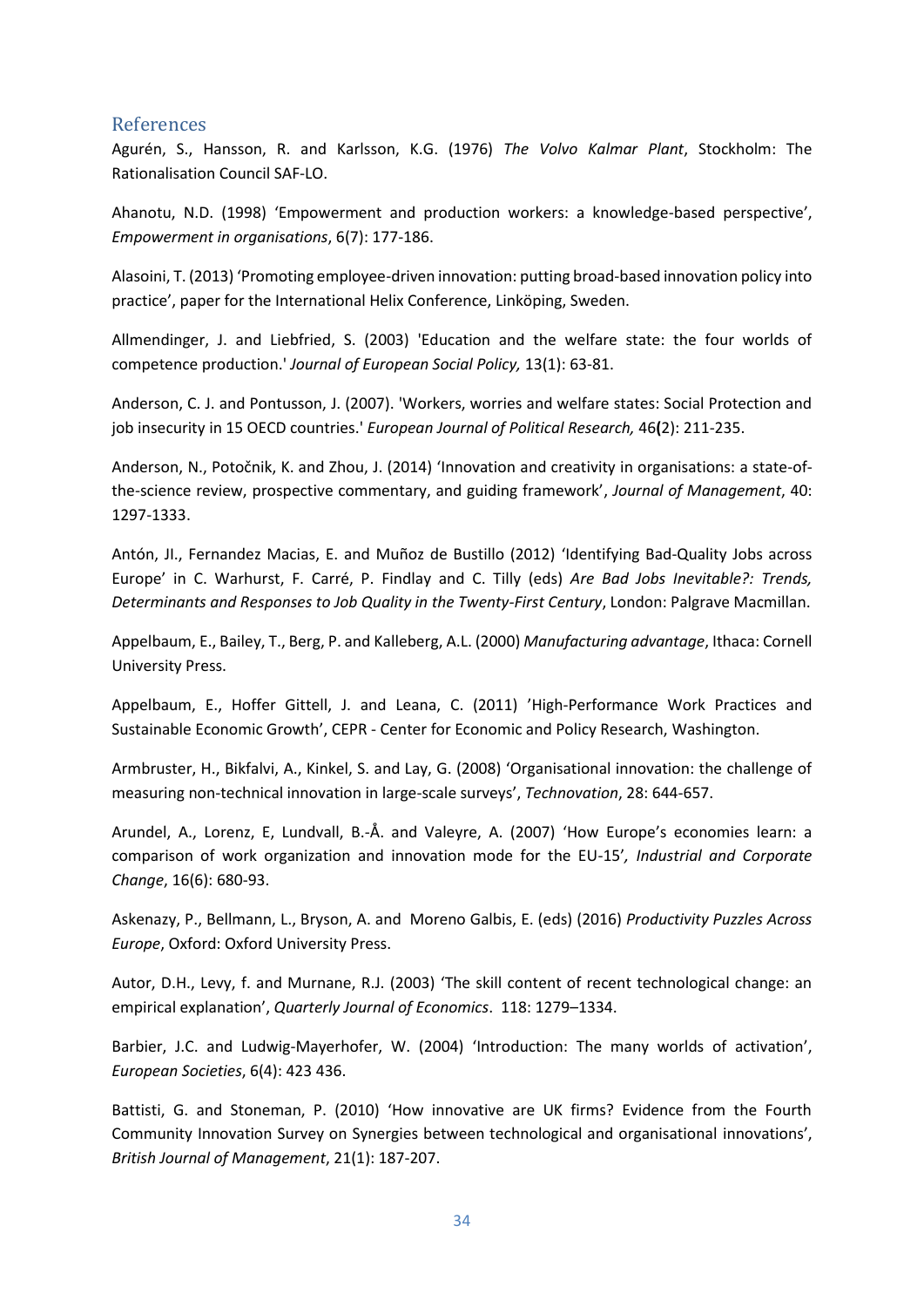Benach, J., Vives, A., Tarafa, G., Delclos, C. and Muntaner, C. (2016) What should we know about precarious employment and health in 2025? framing the agenda for the next decade of research, *International Journal of Epidemiology*, 45(1): 232-238.

Bosch, G. (2017) 'Different national skill systems' in C. Warhurst, K. Mayhew, D. Finegold and J. Buchanan (eds) *Oxford Handbook of Skills and Training*, Oxford: Oxford University Press.

Boxall, P and Macky, K. (2009) 'Research and Theory on High-Performance Work Systems: Progressing the High-Involvement Stream', *Human Resource Management Journal*, 19(1): 3-23.

Boxall, P. and Purcell, J. (2019 forthcoming) 'Human resource management and job quality' in C. Warhurst, C. Mathieu and R. Dwyer (eds) *Oxford handbook of job quality*, Oxford: Oxford University Press.

Braverman, H. (1974) *Labor and Monopoly Capitalism*, New York: Monthly Press.

Bryan, D. and Rafferty, M. (2015) 'Beyond the necessary (utilitarian) and mundane? The economics of job quality' in A. Knox and C. Warhurst (eds) *Job quality in Australia: Perspectives, Problems and Proposals*, Annandale, NSW: Federation Press.

Burgess, J., Connell, J. and Winterton, J. (2013) Vulnerable workers, precarious work and the role of trade unions and HRM, *The International Journal of Human Resource Management*, 24(2:22), 4083- 4093.

Burns, T. and Stalker, G.M. (1961) *The Management of Innovation*, London: Tavistock.

Cantwell, J. (2103) 'Innovation and Competitiveness' in J. Fagerberg, D.C. Mowery and R.R. Nelson (eds) *The Oxford Handbook of Innovation*. Oxford: Oxford University Press.

Carré, F., Findlay, P., Tilly, C. and Warhurst, C. (2012) Job quality: scenarios, analysis and interventions. In C. Warhurst, P. Findlay, C. Tilly and F. Carré, F. (eds) *Are bad jobs inevitable? Trends, determinants and responses to job quality in the twenty-first century*, London: Palgrave Macmillan.

Chartered Institute for Personnel & Development (CIPD) (2018) *UK Working Lives: In search of job quality*, London: CIPD.

Child, J. (1972) 'Organisational structure, environment and performance: the role of strategic choice', *Sociology*, 6(1): 1-22.

Clark, A. (2005) 'What makes a good job? Evidence from OECD countries' in S. Bazen, C. Lucifora and W. Salverda (eds) *Job quality and employment behaviour*, London: Palgrave Macmillan.

Clegg, C. (1983) 'Psychology of employee lateness, absence and turnover: A methodological critique and an empirical study', *Journal of Applied Psychology*, 68: 88-101.

Comin, D. (2010) 'Total factor productivity' in S.N. Durlauf et al. (eds) *Economic Growth*, London: Palgrave Macmillan.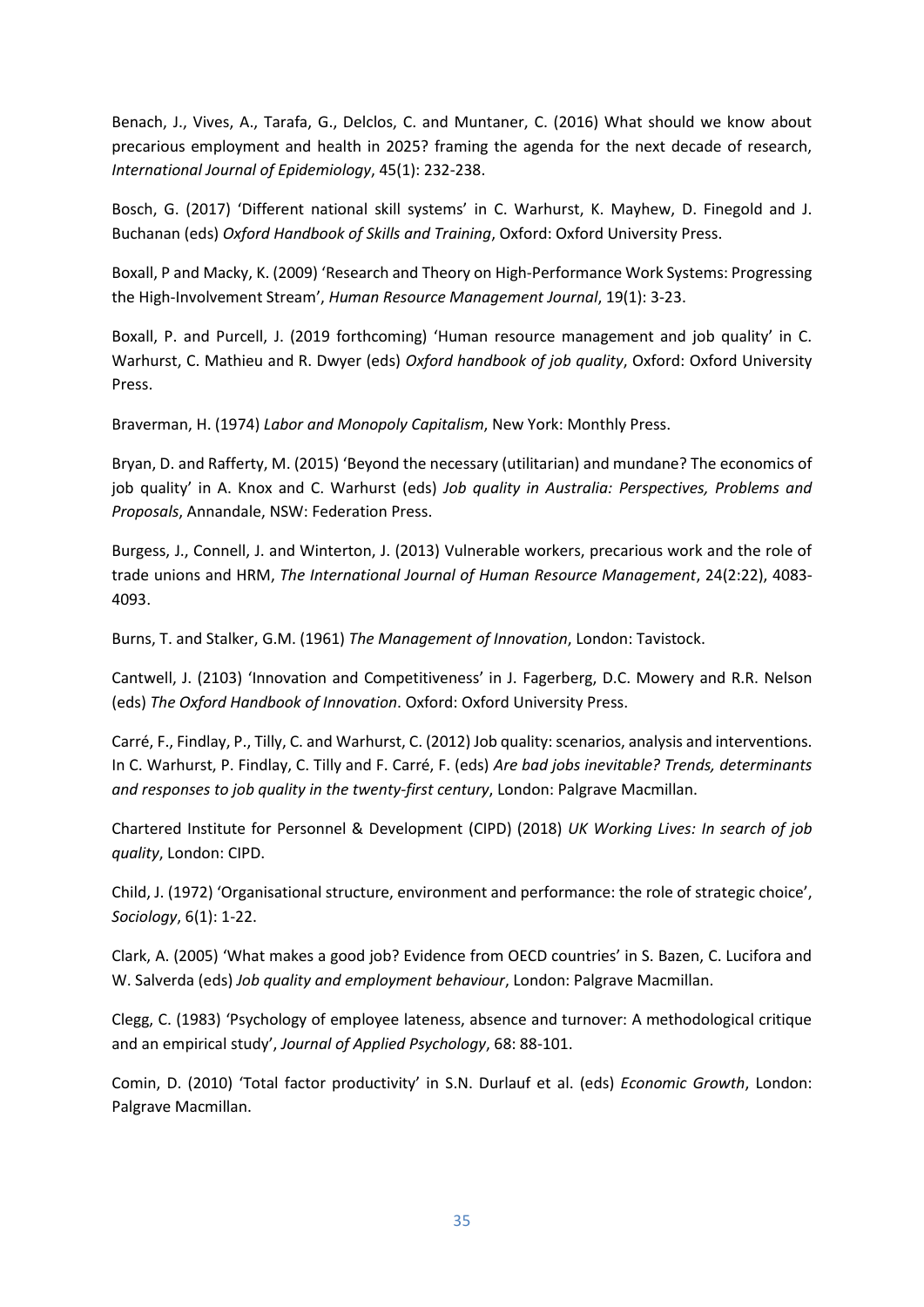Coriat, B. (2000) 'Organisational Innovation in European Firms: A Critical Overview of the Survey Evidence' in D. Archibuggi and B. Lundvall (eds) The End of Fordism and the Rise of the knowledge Economy, Oxford: Oxford University Press.

Crouch, C. (2009) 'Typologies of capitalism' in B. Hanké (ed.) *Debating varieties of capitalism*, Oxford: Oxford University Press.

Davoine, L., Erhel, C. and Guergoat-Larivière, M. (2008) 'Monitoring quality in work: European employment strategy indicators and beyond', *International Labour Relations Review*, 147(2-3): 63-98.

de Kok, J., Vroonhof, P., Verhoeven, W., Timmermans, N. Kwaak, T. and Snidjers, J. (2011) Do SMEs create more and better jobs?, Brussels: EIM. Dolphin

Dekker, F.P.S. and Veen, R.J. van der (2017) 'Modern Working Life: A Blurring of the Boundaries between Secondary and Primary Labour Markets?', *Economic & Industrial Democracy*, 38(2): 256-270.

Delbridge, R. (2010) 'HRM and contemporary manufacturing' in P. Boxall, J. Purell and P. Wright (eds) *The Oxford Handbook of Human Resource Management*, Oxford: Oxford University Press.

De Spiegelaere, S., Van Gyes, G. and Van Hootegem, G. (2014) 'Labour flexibility and innovation, complementary or concurrent strategies? A review of the literature', *Economic and Industrial Democracy*, 35(4): 653–666.

DiMaggio, P.J. and Powell, W.W. (1983) 'The Iron Cage Revisited: Institutional Isomorphism and Collective Rationality in Organisational Fields', *American Sociological Review*, 48: 147-160.

Dodgson, M, Gann, D. & Philips, N. (2014) 'Perspectives on Innovation Management' in M. Dodgson, D. Gann & N. Philips (eds) *The Oxford Handbook of Innovation Management*, Oxford: Oxford University Press.

Dolphin T., Gottfried G., Raikes L., Silim A. and Thompson S. (2014) *European Jobs and Skills: A Comprehensive Review*, London: IPPR.

Dortmund Position Paper (2012) 'Workplace innovation as social innovation. A Summary', seminar organised by the SFS Dortmund/TU Dortmund and TNO, Dortmund.

Eichhorst, W. and Marx, P. (2009) 'From the dual apprenticeship system to a dual labour market? The German high-skill equilibrium and the service economy', Discussion Paper No 4220, IZA, Berlin.

Eichhorst, W. and Marx, P. (2015) 'Introduction: An Occupational Perspective on Non-standard Employment' in W. Eichhorst and P. Marx (eds) *Non-standard Employment in Post-Industrial Labour Markets*, Cheltenham: Edward Elgar.

Eichhorst, W., Konle-Seidl, R., Koslowski, A. and Marx, P. (2011) 'Quantity over quality? A European comparison of the changing nature of transitions between non-employment and employment' in J. Clasen, J. and D. Clegg (eds) *Regulating the Risk of Unemployment: National Adaptations to Post-Industrial Labour Markets in Europe*, Oxford: Oxford University Press.

Erhel, C. and Guergoat-Larivière, M. (2010) 'Job quality and labour market performance', CEPS Working Document No 330, June. Centre for European Policy Studies.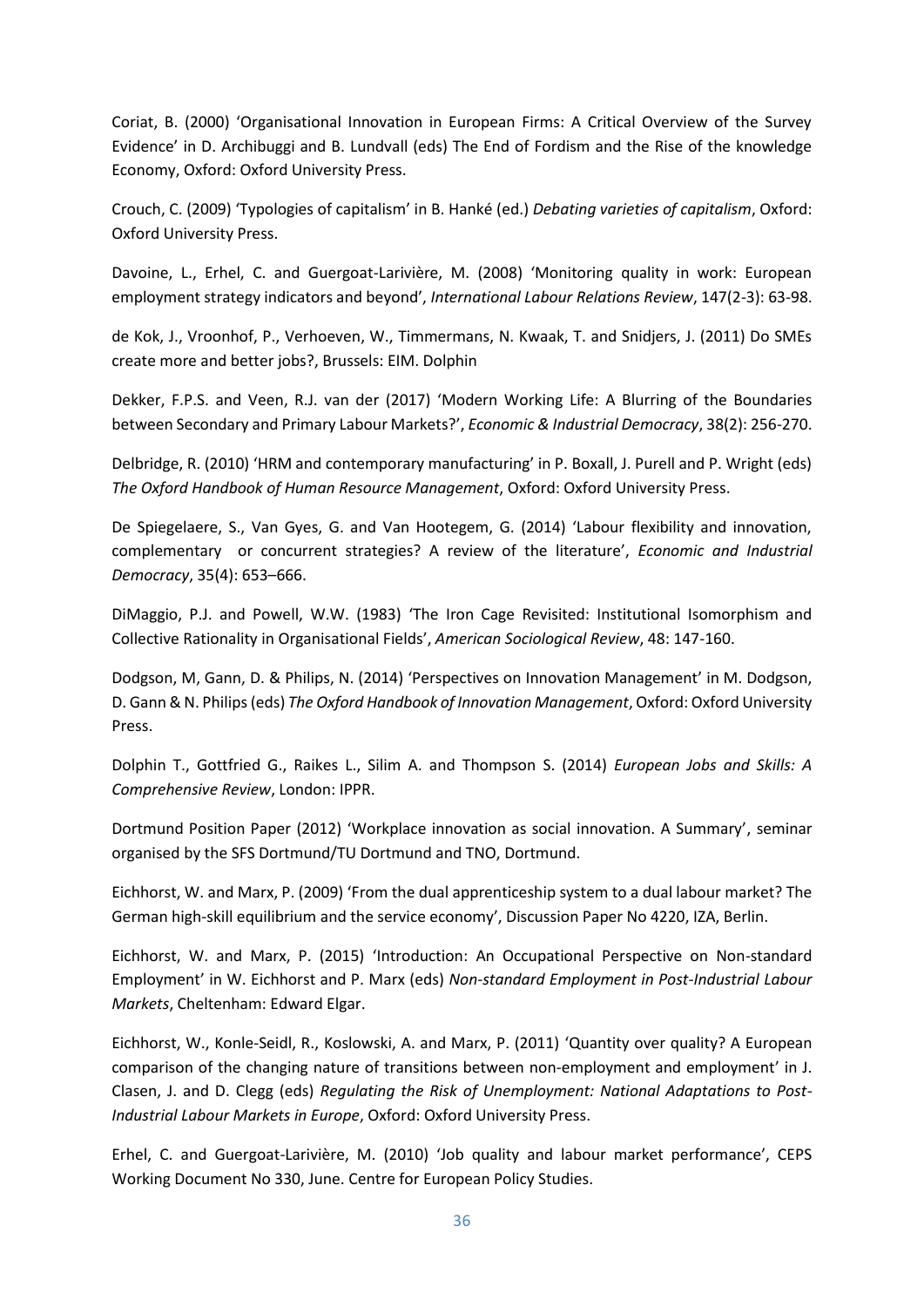Erhel, C. and Guergoat-Larivière, M. (2016) *Innovation and Job Quality Regimes: A Joint Typology for the EU*, QuInnE Working Paper WP5:2, [http://quinne.eu.](http://quinne.eu/)

Eurofound (2012) *Trends in job quality in Europe*, Dublin: European Foundation for the Improvement of Living and Working Conditions.

Eurofound (2013) *Employment polarization and job quality in the crisis. European Jobs Monitor 2013*, Dublin: Eurofound.

Eurofound (2016) *What do Europeans do at work? A task-based analysis. European Jobs Monitor Report*. Dublin: European Foundation for the Improvement of Living and Working Conditions.

European Commission (EC) (2014) *Horizon 2020: Work Programme 2014-2015*, http://ec.europa.eu/research/participants/data/ref/h2020/wp/2014\_2015/main/h2020-wp1415 intro\_en.pdf.

European Commission (EC) (2004) *European Innovation Scoreboard 2004 Comparative analysis of innovation performance*, Luxembourg: Publications Office of the European Union.

European Commission (EC) (2008) *Employment in Europe 2008*, Brussels: European Commission.

European Commission (EC) (2010a) *An Agenda for new skills and jobs: A European contribution towards full employment*, Strasbourg: European Commission.

European Commission (EC) (2010b) *Europe 2020: A Strategy for Smart, Sustainable and Inclusive Growth*, Communication from the European Commission, https://www.eea.europa.eu/policydocuments/com-2010-2020-europe-2020.

European Commission (EC) (2011) *Europe 2020 Flagship Initiative: Innovation Union*, Luxembourg: Publications Office of the European Union.

European Commission (EC) (2012) *Europe 2020*, Europe 2020, http://ec.europa.eu/europe2020/

European Commission (EC) (2013a) *Innovation Union*, Luxembourg: Publications Office of the European Union.

European Commission (EC) (2013b) *Innovation Union Scoreboard*, Luxembourg: Publications Office of the European Union.

European Commission (EC) (2013c) *New skills and jobs in Europe: Pathways towards full employment*, Brussels: European Commission.

European Commission (EC) (2015) *State of the Innovation Union 2015*, Brussels: European Commission.

European Commission (EC) (2015) *State of the Innovation Union*, Brussels: European Commission.

European Employment Taskforce (2003) *Jobs, Jobs, Jobs: Creating more employment in Europe*, [https://www.wecglobal.org/fileadmin/templates/eurociett/docs/Kok\\_Report\\_2003\\_Jobs\\_Jobs\\_Jobs.](https://www.wecglobal.org/fileadmin/templates/eurociett/docs/Kok_Report_2003_Jobs_Jobs_Jobs.pdf) [pdf](https://www.wecglobal.org/fileadmin/templates/eurociett/docs/Kok_Report_2003_Jobs_Jobs_Jobs.pdf)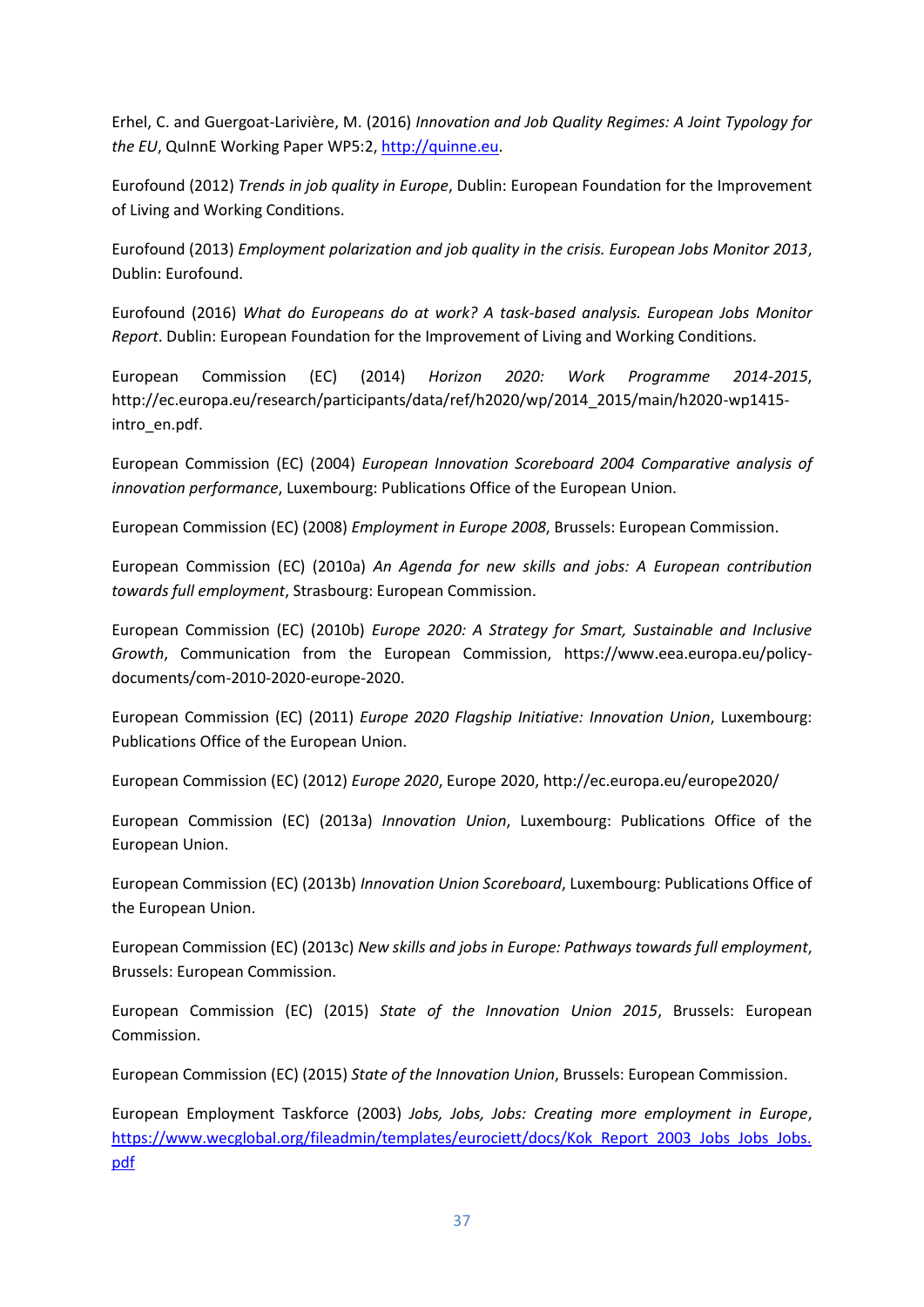Evans, K. and Waite, E. (2010) 'Stimulating the innovation potential of "routine" workers through workplace learning', *Transfer*, 16(2): 243-258.

Fagerberg, J. (2013) 'Innovation: A guide to the literature' in J. Fagerberg, D.C. Mowery and R.R. Nelson (eds) *The Oxford Handbook of Innovation*. Oxford: Oxford University Press.

Fenwick, T. (2003) 'Innovation: examining workplace learning in new enterprises', *Journal of Workplace Learning*, 15(3): 123-132.

Fernández-Macías, E. (2012) 'Job polarisation in Europe? Changes in the employment structure and job quality, 1997– 2005', *Work and Occupations*, 39(2): 157-82.

Fernández-Macías, E. and Hurley J. (2008) *More and Better Jobs: Patterns of employment expansion in Europe.* ERM Report 2008, Dublin: European Foundation for the Improvement of Living and Working Conditions.

Finegold, D. and Soskice, D. (1988) 'The failure of training in Britain: analysis and prescription', *Oxford Review of Economic Policy*, 4(3): 21-53.

Freeman, R. (1978) 'Job satisfaction as an economic variable'; *American Economic Review*, 68:135-141.

Frey, C.B and Osborne, M. (2013) *The future or employment: how susceptible are jobs to computerization*?, Oxford: Oxford Martin Programme on Technology and Employment, University of Oxford.

Gallie, D. (2007a) 'Production regimes, employment regimes and the quality of work' in D. Gallie (ed.) (2007). *Employment Regimes and the Quality of Work,* Oxford, Oxford University Press.

Gallie, D. (2013) 'Economic crisis, quality of work, and social integration: issues and context' in D. Gallie (ed.) *Economic crisis, quality of work, & social integration*, Oxford: Oxford University Press.

Gallie, D. (2018) Quality of work and innovative capacity: implications for social equality, QuInnE Working Paper No. 8,<http://quinne.eu/>

Gallie, D. (ed.) (2007b) *Employment regimes and the quality of work*, Oxford, England: Oxford University Press.

Gallie, D. and Zhou, Y. (2013) 'Job Control, Work Intensity and Work Stress' in D. Gallie (ed.) *Economic Crisis, Quality of Work and Social Integration. The European Experience*, Oxford: Oxford University Press.

Goos, M., Manning, A., and Salomons, A. (2014) 'Explaining Job Polarization: Routine-Biased Technological Change and Offshoring', *American Economic Review,* 104(8): 2509-2526.

Green, F., Mostafa, T., Parent-Thirion, A., Vermeylen, G., van Houten, G., Biletta, I. and Lyly-Yrjanainen, M. (2013) 'Is Job Quality Becoming More Unequal?' *Industrial Labor Relations Review*, 66(4): 753-784.

Guillén, A.M. and Dahl, S-Å. (2009) *Quality of Work in the European Union*, Berlin: Peter Lang.

Hall, P. A. and Soskice, D. (eds) (2001) *Varieties of Capitalism*, Oxford: Oxford University Press.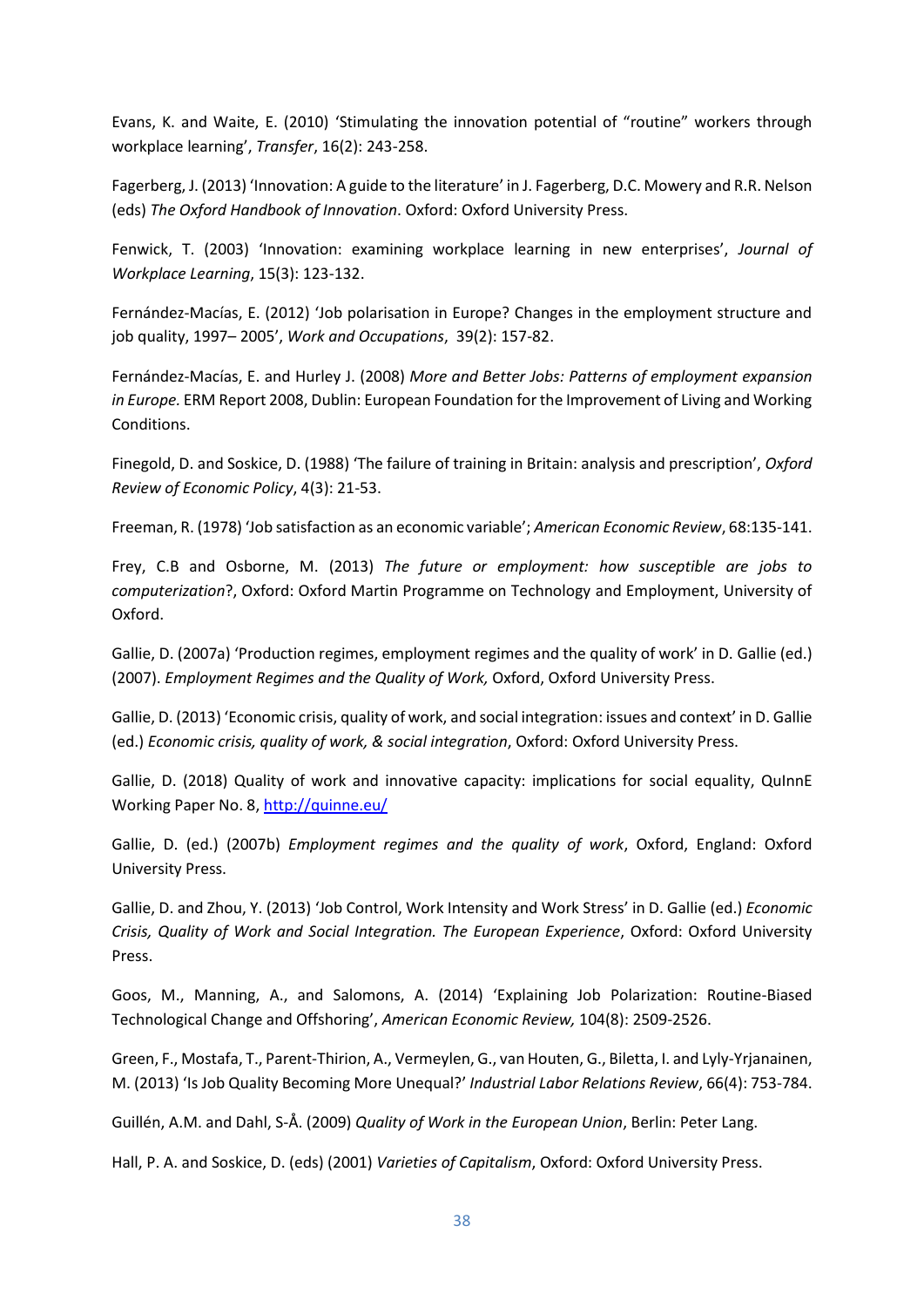Høyrup, S. (2010) 'Employee-driven innovation and workplace learning: basic concepts, approaches and themes', *Transfer*, 16(2): 143-154.

Høyrup, S. Møller, K and Sø Rocha, R. (2010) 'Editorial', *Transfer*, 16(2): 143-154

Hunt, W., Sarkar, S. and Warhurst, C. (2018) Innovation regime and vulnerable workers' labour market inclusion and job quality, QuInnE Working Paper WP 5:5[, http://quinne.eu.](http://quinne.eu/)

Huselid, M.A. (1995) 'The impact of human resource management practices on turnover, productivity, and corporate financial performance', *Academy of Management Journal*, 38(3): 635-672.

Isaacson, W (2014) *The Innovators*, London: Simon & Schuster.

Jensen, M.B., Johnson, B., Lorenz, E. and Lundvall, B. A. (2007) '. Forms of knowledge and modes of innovation', *Research Policy*, 36(5): 680-693.

Jones, B. and Grimshaw, D. (2012) 'The effects of policies for training and skills on improving innovative capacities in firms', Manchester Institute for Innovation Research, University of Manchester.

Julia, M., Vanroelen, C., Bosmans, K., van Aerden, K. and Benach, J. (2017) Precarious Employment and Quality of Employment in Relation to Health and Well-being in Europe, *International Journal of Health Services*, online first, DOI: 10.1177/0020731417707491 | First Published April 27, 2017

Kalleberg, A. (2009) Precarious Work, Insecure Workers: Employment Relations in Transition, *American Sociological Review*, 74(1): 1-22.

Kalleberg, A. L. (2011) *Good jobs, bad jobs*, New York: Russell Sage Foundation.

Karabarbounis, L. and Neiman, B. (2013) 'The Global Decline of the Labor Share', NBER Working Paper No. 19136, Cambridge, Mass.

Kesselring, A., Blasy, C. and Scoppetta, A. (2014) *Workplace Innovation: Concepts and Indicators*, Brussels: European Commission.

Keune, M. (2015) 'Trade unions, precarious work and dualisation in Europe' in W. Eichhorst and P. Marx (eds) *Non-standard Employment in Post-Industrial Labour Markets*, Cheltenham: Edward Elgar.

Keune, M. and Serrano, A. (2014) 'The Power to Name and Struggles over Meaning: The Concept of Flexicurity', in: *Deconstructing Flexicurity and Constructing Alternative Approaches. Towards New Concepts and Approaches for Employment and Social Policy,* London: Routledge.

Klein, K.J. and Sorra, J.P. (1996) 'The Challenge of Innovation Implementation', *Academy of Management Review*, 21(4): 1055-1080.

Knox, A. and Warhurst, C. (2015) 'Why the renewed interest in job quality?' in A. Knox and C. Warhurst (eds) *Job quality in Australia: Perspectives, Problems and Proposals*, Annandale, NSW: Federation Press.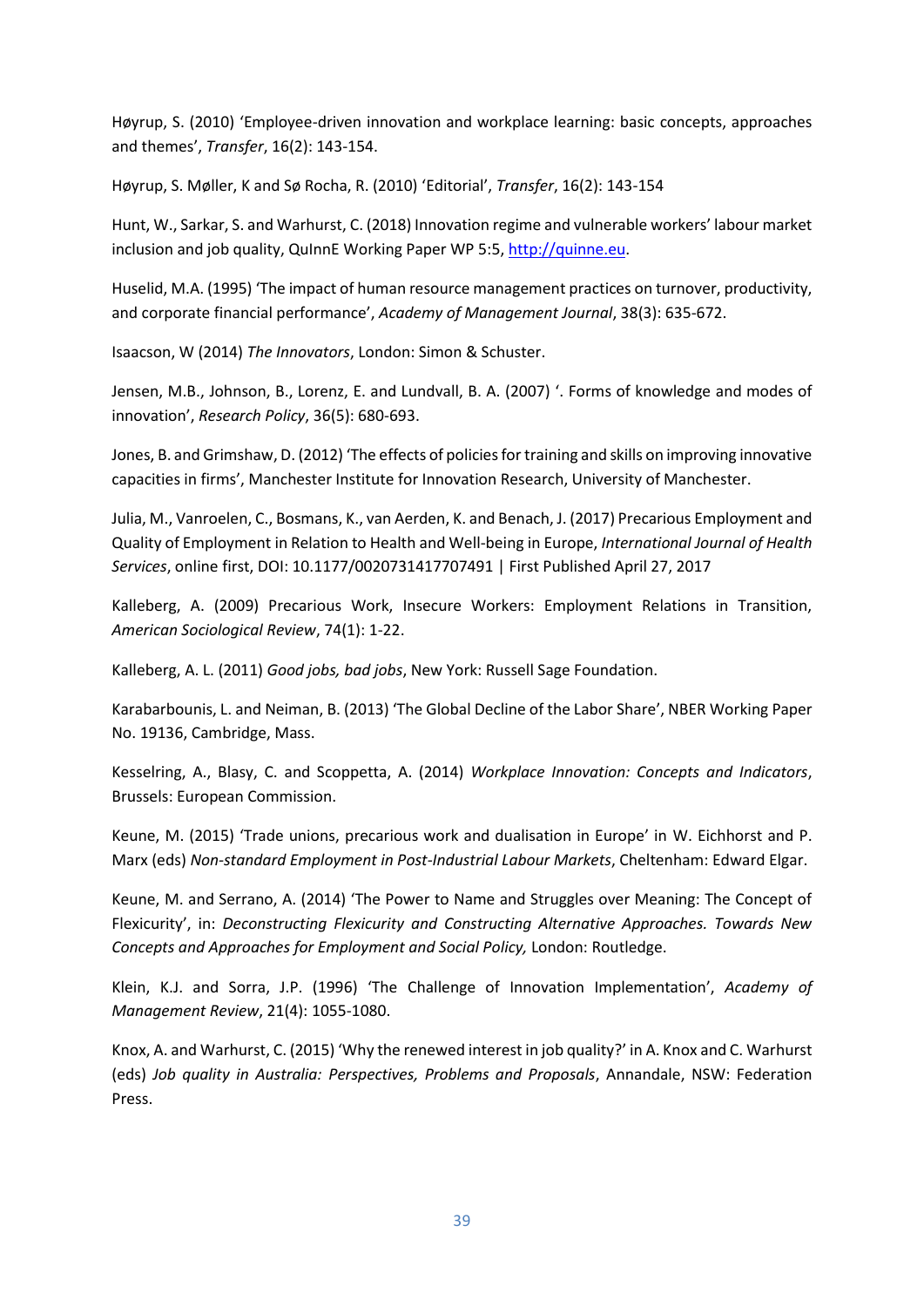Knox, A. and Warhurst, C. (2018) 'Occupations, the missing link?: A new theoretical and methodological approach to product markets, skill and pay', *Work, Employment and Society*, 32(1): 150-186.

Knox, A., Warhurst, C., Nickson, D., and Dutton, E. (2015) 'More than a feeling: Using hotel room attendants to improve understanding of job quality', *International Journal of Human Resource Management*, 26(12): 1547–1567.

Koch, M. and Fritz, M. (2013) *Non-standard employment in Europe: Paradigms, prevalence and policy responses*, London: Palgrave Macmillan.

Kristiansen, M. and Bloch-Poulsen, J. (2010) 'Employee Driven Innovation in Team (EDIT) - innovative potential, dialogue, and dissensus', *International Journal of Action Research*, 6(2-3): 155-195.

Kuhlmann, S. (2003) 'Evaluation of research and innovation policies: a discussion of trends with examples from Germany', *International Journal of Technology Management*, 26(2-4): 131-149.

Laursen, K. and Foss, N. (2003) 'New human resource management practices: complementarities and the impact on innovation performance', *Cambridge Journal of Economics*, 27(2): 243-263.

Laursen, K. and Foss, N. (2015) 'Human resource management practices and innovation in M. Dodgson, D.M. Gann and Phillips, N. (eds) *Oxford Handbook of Innovation Management*, Oxford: Oxford University Press.

Lepak, D. and Snell, S.A. (2010) 'Employee subsystems and the "HR architecture"' in P. Boxall, J. Purell and P. Wright (eds) *The Oxford Handbook of Human Resource Management*, Oxford: Oxford University Press.

Lundvall, B-Å. (2014) 'Deteriorating quality of work undermines Europe's innovation systems and the welfare of Europe's workers!' Trade Unions as Knowledgeable Participants in Workplace Innovation, EUWIN Conference, Copenhagen.

Makó, C., Illéssy, M. and Warhurst, C. (2016) The Evolution of EU Innovation Policy Relevant to Job Quality and Employment, QuInnE Working Paper No.2,<http://quinne.eu/>

Martin, C.J. (2017) 'Skill builders and the evolution of national vocational training systems' in C. Warhurst, K. Mayhew, D. Finegold and J. Buchanan (eds) *Oxford Handbook of Skills and Training*, Oxford: Oxford University Press.

Metcalf, A. and Dhudwar, A. (2010) *Employers role in the low pay/no pay cycle*, York: Joseph Rowntree Foundation.

Michie J. and Sheehan M. (2003) 'Labour Market Deregulation, Flexibility and Innovation', *Cambridge Journal of Economics*, 27(1): 123-143.

Muñoz de Bustillo, R. and Fernández-Macías, E. (2005) Job satisfaction as an indicator of the quality of work. *The Journal of Socio-Economics*, 34(5): 656–673.

Muñoz de Bustillo, R., Fernández-Macías, E., Antón, J.I. and Esteve, F. (2011) *Measuring more than money*. Cheltenham, England: Edward Elgar.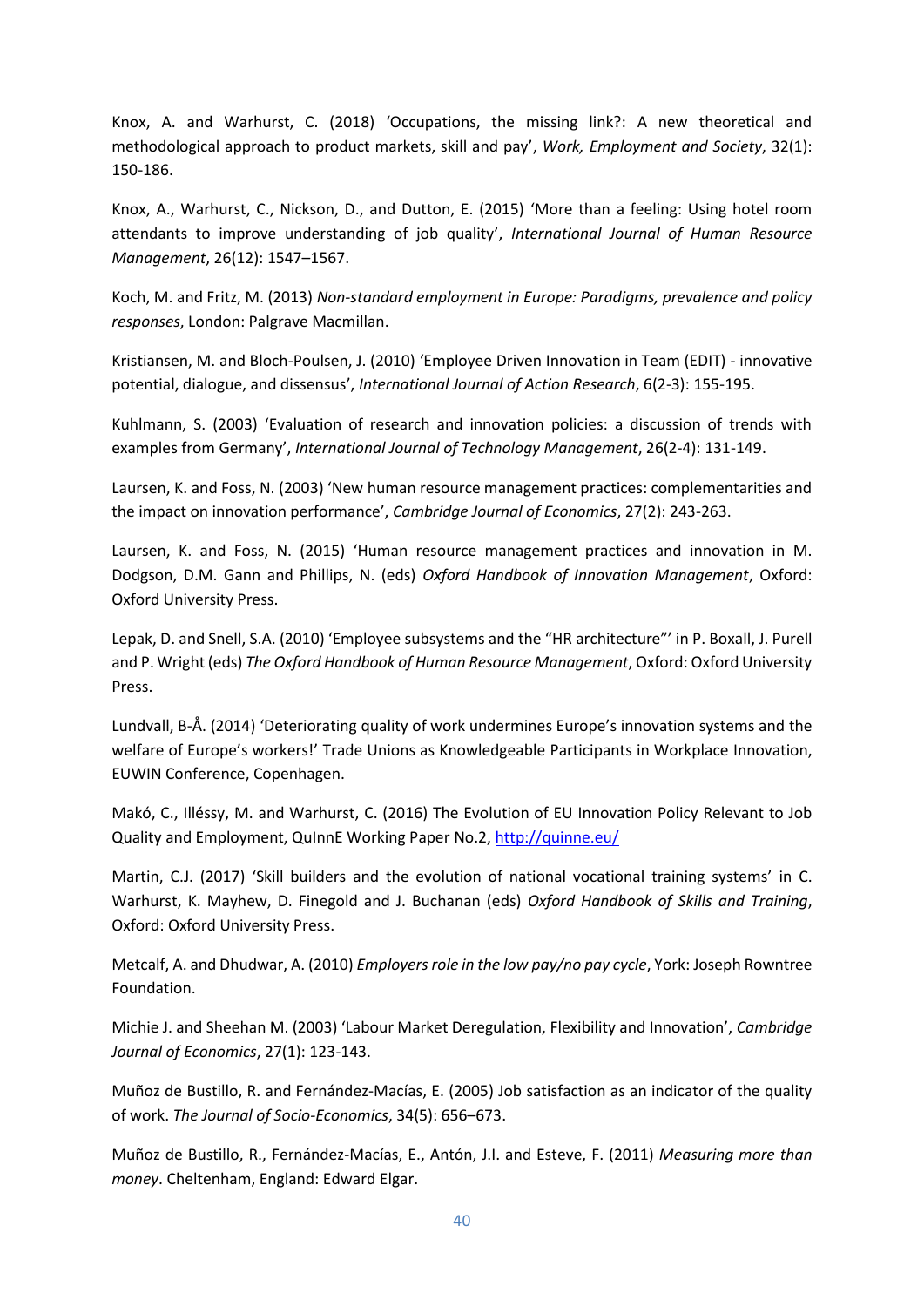Muñoz-de-Bustillo, R., Grande, R. and Fernández-Macías, E. (2016) Innovation and Job Quality. An Initial Exploration, QuInnE Working Paper No. 5, <http://quinne.eu/>

Nielsen, P., Nielsen, R., Bamberger, S., Stamhus, J., Fonager, K., Larsen, A., Vinding, A., Ryom, P. and Omland, O. (2012) '*Capabilities for innovation: the Nordic model and employee participation'*, *Nordic Journal of Working Life*, 2(4): 85-115.

O'Donoghue, P. (2015) 'Our R&D spend nears 3bn but still below EU average', *Irish Independent*, 1 December, 31.

OECD (2005) *Guidelines for Collecting and Interpreting Innovation*, Paris: OECD.

OECD (2010). *Innovative workplaces: making better use of skills within organisations*, Paris: OECD.

OECD (2015) *In It Together: Why Less Inequality Benefits All*, Paris: OECD.

OECD (2017) 'Future of work and skills', paper presented at the 2nd Meeting of the G20 Employment Working Group, Hamburg, Germany.

Oesch, D. and Rodríguez-Menés, J. (2010) 'Upgrading or Polarization? Occupational Change in Britain, Germany, Spain and Switzerland, 1990-2008', *SSRN Electronic Journal*.

Orlikowski, W. (1991) 'Radical and incremental innovations in systems development: an empirical investigation of case tools*'*, Center for Information Systems Research, *Working Paper No. 22,* Sloan School of Management, Massachusetts Institute of Technology*.*

Osterman, P. (2012) 'Job Quality in America: The Myths That Block Action' in C. Tilly, F. Carre, C. Warhurst and P. Findlay (eds.) *Are Bad Jobs Inevitable?* London: Palgrave.

Patterson, M., West, M., Lawthorn, R. and Nickell, S. (1997) Impact of people management strategies on business performance, *Issues in People Management*, No. 22, London: Institute of Personnel and Development.

Philips, N. (2014) 'Organizing Innovation' in M. Dodgson, D. Gann & N. Philips (eds) *The Oxford Handbook of Innovation Management*, Oxford: Oxford University Press.

Pianta, M. (2013) 'Innovation and Employment' in J. Fagerberg, D.C. Mowery and R.R. Nelson (eds) *The Oxford Handbook of Innovation*. Oxford: Oxford University Press.

Polanyi, K., Arensberg, C.M. and Pearson, H.W. (1957) *Trade Market in the Early Empires*, Glencoe: Free Press,

Porter, M. (1980) *Competitive Strategy*, New York: Free Press.

Pot, F., Totterdill, P. and Dhondt, S. (2016) 'Workplace innovation: European policy and theoretical foundation', *World Review of Entrepreneurship, Management and Sustainable Development*, 12(1): 13-32.

Probst, T.M. (2009) 'Job Insecurity, Unemployment and Organizational Well-Being' in S. Cartwright and C.L. Cooper (eds) *Organizational Well-Being.* Oxford: Oxford University Press.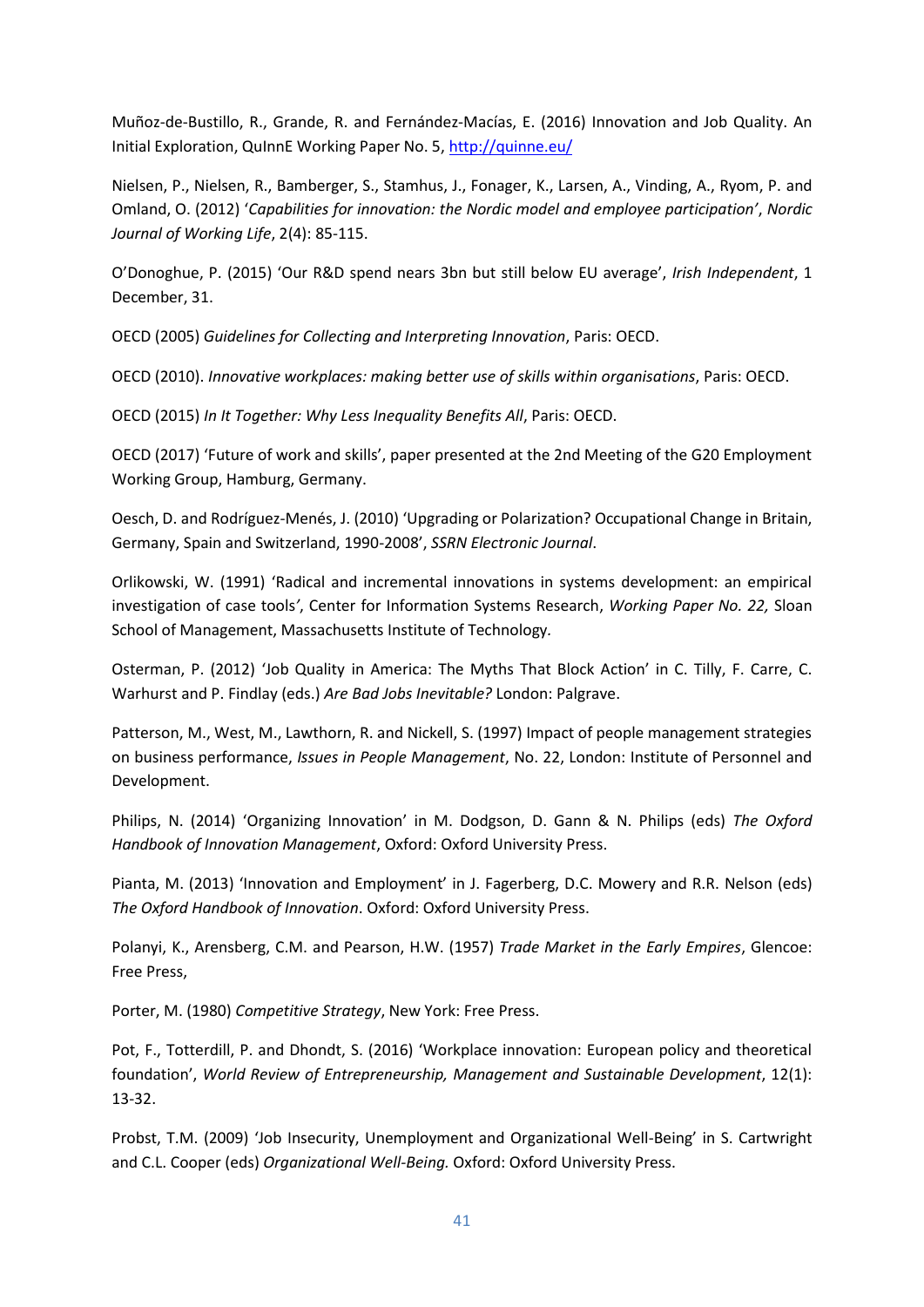Probst, T.M., Stewart, S., Gruys, M.L. and Tierney, B.W. (2007) 'Productivity, counterproductivity, and creativity: the ups and downs of job insecurity', *Journal of Occupational and Organizational Psychology,* 80: 479-497.

Ramstad, E. (2009) 'Expanding innovation system and policy: an organisational perspective', *Policy Studies*, 30(5): 533-553.

Rodriguez, R., Warmerdam, J and Triomphe, C.E (2010) *The Lisbon Strategy 2000 – 2010: An analysis and evaluation of the methods used and results*, Brussels: European Parliament.

Sanidas, E. (2005) *Organisational innovation and economic growth*, Cheltenham: Edward Elgar.

Schuler, R. and Jackson, S. (1987) 'Linking competitive strategies and human resource management practices', *Academy of Management Executive* 1(3): 207–19.

Siebern-Thomas, F. (2005) 'Job quality in European labour markets' S. Bazen, C. Lucifora and W. Salverda (eds) *Job quality and employment behaviour*, London: Palgrave Macmillan.

Simms, M. (2017) Unions and Job Quality in the UK: Extending Interest Representation Within Regulation Institutions, *Work and Occupations*, 44(1): 47-67.

Skills Australia (2012a) *Better use of skills, better outcomes: a research report on skills utilisation in Australia*, Canberra: DEEWR.

Skills Australia. (2012b) *Better use of skills, better outcomes: Australian case studies*, Canberra: DEEWR.

Smith, C. and Meiksins, P. (1995) 'System, Society and Dominance Effects in Cross-National Organisational Analysis', *Work, Employment and Society*, 9: 241-267.

Soskice, D. (1999) 'Divergent Production Regimes: Coordinated and Uncoordinated Market Economies in the 1980s and 1990s' in H. Kitschelt, P. Lange, G. Marks and J.D. Stephens (eds) *Continuity and Change in Contemporary Capitalism,* Cambridge: Cambridge University Press.

Stark, D. and Nee, V. (1989) 'Toward an Institutional Analysis of State Socialism' in V. Nee and D. Stark (eds) *Remaking the Economic Institutions of Socialism*, Stanford: Stanford University Press.

Sung, J. and Ashton, D. (2015) *Skills in Business*. London: Sage.

Taylor, M. (2017) Taylor Review of Modern Working Practices, London: HM Government.

Tidd, J. and Bessant, J. (2009) *Managing Innovation: Integrating Technological, Market and Organizational Change***,** Chichester: John Wiley & Sons.

Toner, P. (2011) *Workforce Skills and Innovation*, OECD Education Working Papers No.55, Paris: OECD.

Totterdill, P., Exton, R., Exton, O. and Gold, M. (2012) 'Closing the gap between evidence-based and common practice – Workplace innovation and public policy in Europe', LLinE, 4, [http://www.lline.fi/en/article/policy/totterdill/closing-the-gap-between-evidence-based-and](http://www.lline.fi/en/article/policy/totterdill/closing-the-gap-between-evidence-based-and-commonpractice-workplace-innovation-and-public-policy-in-europe)[commonpractice-workplace-innovation-and-public-policy-in-europe](http://www.lline.fi/en/article/policy/totterdill/closing-the-gap-between-evidence-based-and-commonpractice-workplace-innovation-and-public-policy-in-europe)